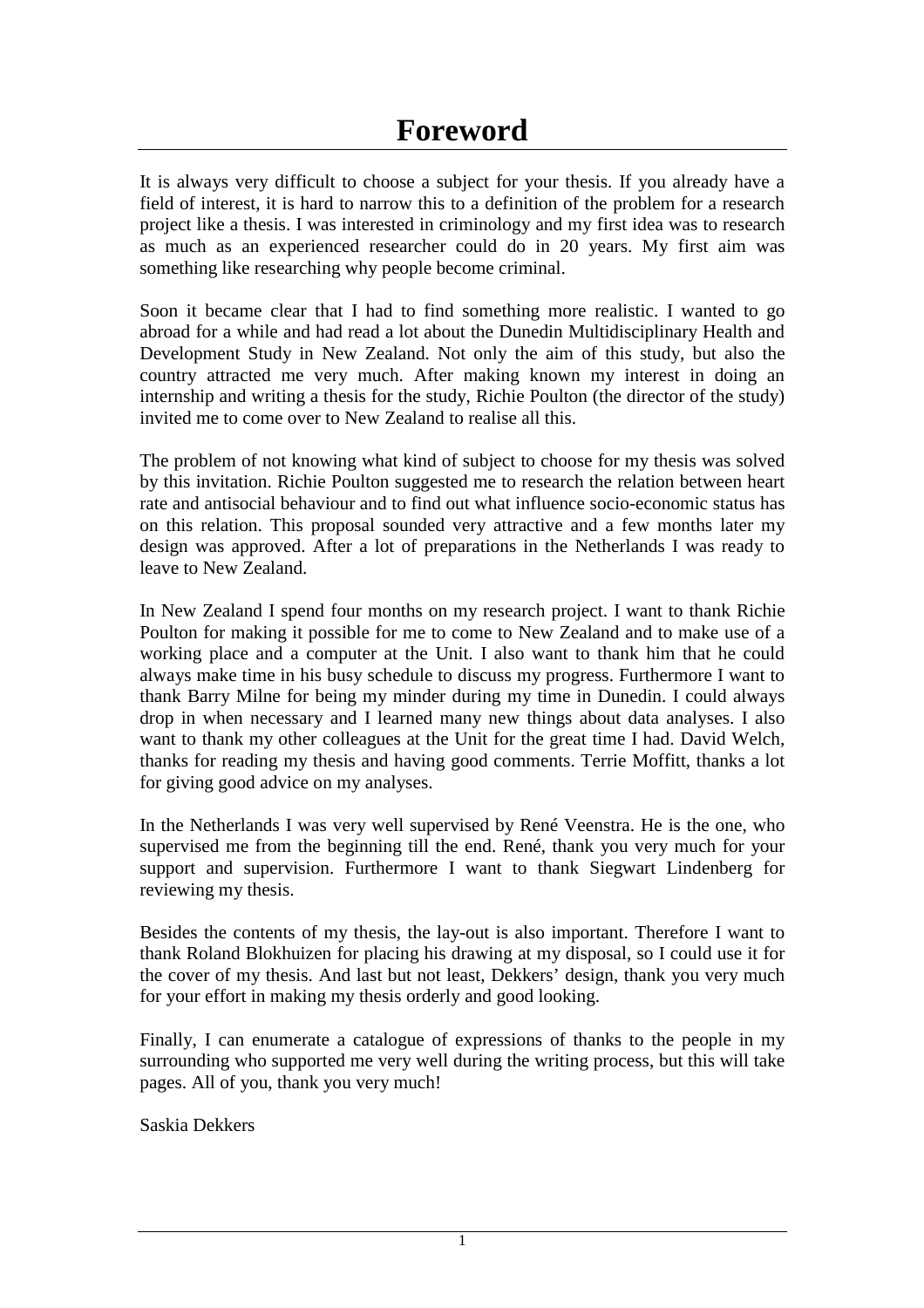Several investigations have been done into the relation between heart rate and antisocial behaviour. Raine mentions several reasons to do so<sup>1</sup>. Firstly, he mentions that it is the best replicated correlate of antisocial behaviour in child and adolescent samples. Secondly, the relation between heart rate and antisocial behaviour is not artificial. Potential artifacts have been ruled out repeatedly in earlier research, as for example physiological confounds as height, weight and body bulk, but also social confounds as family size and divorce, and psychological confounds as low IQ. A next reason is that the relation is confirmed in prospective studies and in at least six countries. Further, low heart rate is diagnostically specific. Only antisocial behaviour has turned out to relate with lower heart rate, while for example depression, schizophrenia, and anxiety disorder have been linked to higher heart rates. The relation is furthermore consistent with gender differences in antisocial behaviour, which means that low heart rate characterises female as well as male antisocial individuals. Heart rate characterises life-course persistent antisocial individuals in particular. Finally, Raine mentions that heart rate interacts with psychosocial risk factors.

Most of the earlier findings into the relation between heart rate and antisocial behaviour have found lower heart rates in antisocials. This relation will be examined using for the first time the data of the Dunedin Multidisciplinary Health and Development Study (Dunedin study). The first research question is:

#### *1 'Is there a relation between low heart rate and high antisocial behaviour?'*

Furthermore, few investigations have been done into the influence of socio-economic status on this relation. The results are equivocal and limited. Raine and Venables found that the relation between heart rate and antisocial behaviour could only be applied to people from the high socio-economic status groups<sup>2</sup>. Raine, Reynolds, Venables & Mednick found the same result only for Creoles, but not for Indians<sup>3</sup>. Because of these limitations, the influence of socio-economic status will be examined using the data of the Dunedin Study to get a better understanding of it. The second research question is therefore the following:

#### *2 'Does socio-economic status influence the relation between low heart rate and high antisocial behaviour?'*

As said, findings showed lower heart rates in antisocials. A frequently used theory to give a possible explanation for this is the *arousal theory*. This theory postulates that antisocial behaviour in individuals is caused by the fact that those individuals have an ongoing low level of arousal (in this case measured with heart rate). The arousal theory can be divided into two parts, the fearlessness theory and the stimulation

 $\overline{a}$ <sup>1</sup> Raine, A. (2002). Annotation: The role of prefrontal deficits, low autonomic arousal, and early health factors in the

development of antisocial and aggressive behaviour in children. Journal of Child Psychology and Psychiatry, 43:4, 417-434.<br><sup>2</sup> Raine, A. & Venables, P.H. (1984). Tonic HR level, social class, and antisocial behaviour. *Bio* Resting HR, skin conductance orienting, and physique. In: Raine, A., Brennan, P.A., Farrington, D.P. & Mednick, S.A., *Biosocial bases of violence* (pp. 107-126). New York: Plenum Press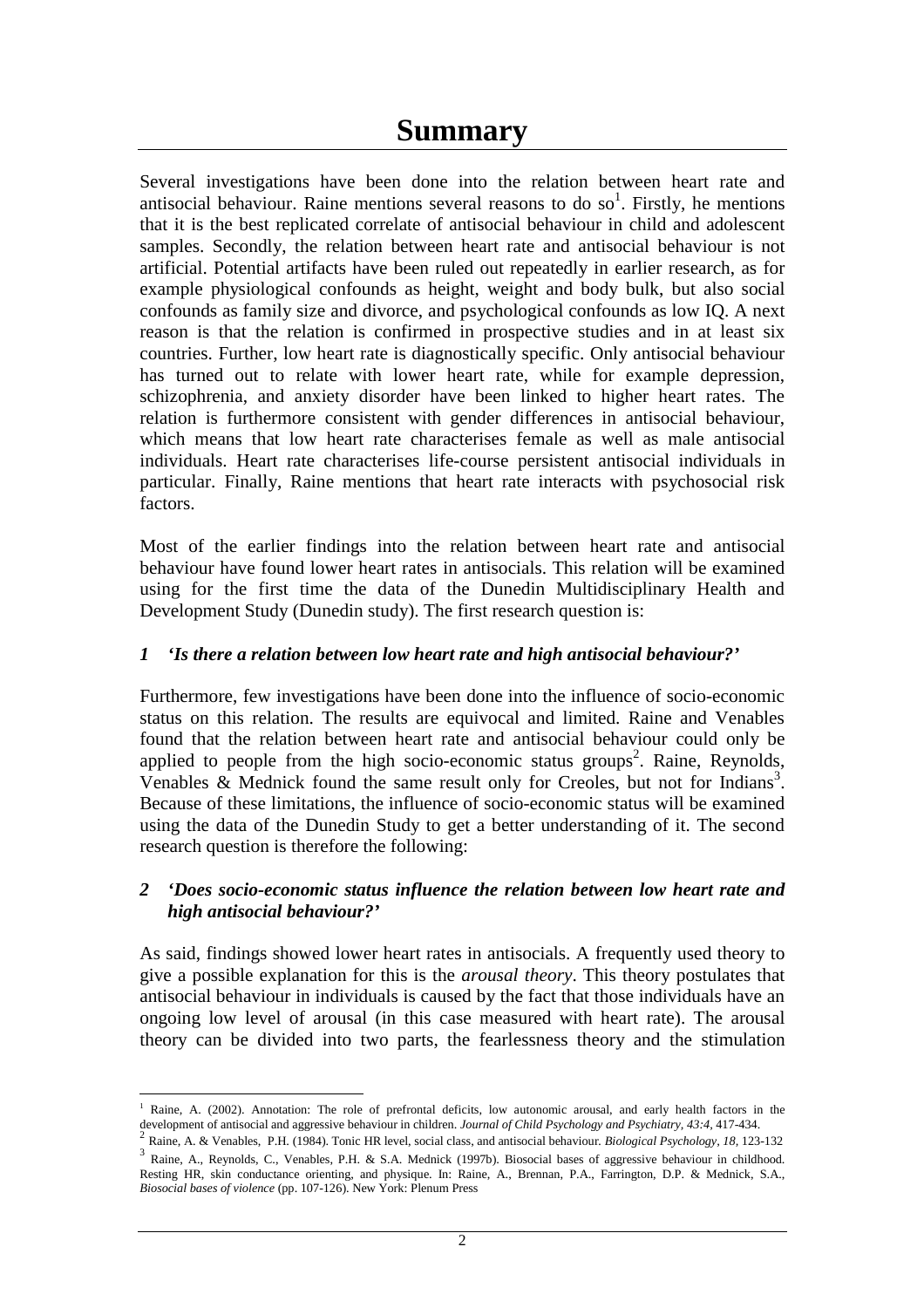seeking theory<sup>4</sup>. The *fearlessness theory* indicates that low levels of arousal are markers of low levels of fear. In turn, low fear may lead to an increased propensity to engage in antisocial behaviour. The theory maintains that those who are more fearful do not dare to engage in antisocial behaviour. Conversely, those who are not easily scared will have little fear of the consequences of their antisocial behaviour, such as punishment by parents or caretakers. If punishment does not work the socialising process is likely to be less effective. Norms and values might not be able to be passed on to these children very well. Because of this, there is a larger chance that children become antisocial.

Secondly, the *stimulation seeking theory* states that those with low levels of arousal are searching for activities to bring their arousal to a normal, or optimum, level. These people are searching for excitement and adventure. They will experience daily activities as routine and boring much sooner, and so will seek for stimulation more readily. In this sense antisocial behaviour is seen as a form of stimulation seeking.

The earlier findings and the above-described theory about the relation between heart rate and antisocial behaviour result in the following hypothesis, which is examined in this thesis:

#### Hypothesis I*: 'People with low heart rates will be more likely to engage in high antisocial behaviour than people with high heart rates'*

As said, the research into the influence of socio-economic status on the relation between low heart rate and antisocial behaviour is more equivocal and limited. The Social Production Function Theory is used to try to give a possible explanation for the influence of socio-economic status on the relation between heart rate and antisocial behaviour<sup>5</sup>. In short, this is a theory about how people produce their well being, the appreciation of someone for his or her life in general. Well being can be produced by attaining two universal goals, namely *physical well being* (appreciation of someone for his or her life in physical aspects, as for example feeling healthy) and *social well being* (appreciation of someone for his or her life in social aspects, for example feeling appreciated and having friends). There are instrumental goals to reach these two universal goals. *Stimulation* (activities that produce arousal) and *comfort* (activities which reduce or remove thirst, hunger, fatigue, pain and fear, etc.) can produce physical well being. Similarly, *status* (possessing scarce resources or having a good position with regard to others)*, behavioural confirmation* (approval and encouragement of behaviour by intimate family and friends and the like) and *affection*  (love received from intimate family and friends and the like) can produce social well being.

According to Lindenberg, within each universal goal, the instrumental goals can be exchanged. If affection drops off by losing a good friend, people might go and search for status and behavioural confirmation to maintain the same level of social well being. This process is called substitution. However the process of substitution is limited, because everybody needs a certain level of each instrumental goal. For

 $\overline{a}$ 

 $^{4}$  Raine, A. (1993) The psychopathology of crime. Criminal behaviour as a clinical disorder. London: Academic Press  $^{5}$  Lindenberg, S.M. (1996). Continuities in the theory of spf. In: Ganzeboom, M., Verklarende socio *Reinhard Wippler*. Amsterdam: Thesis Publishers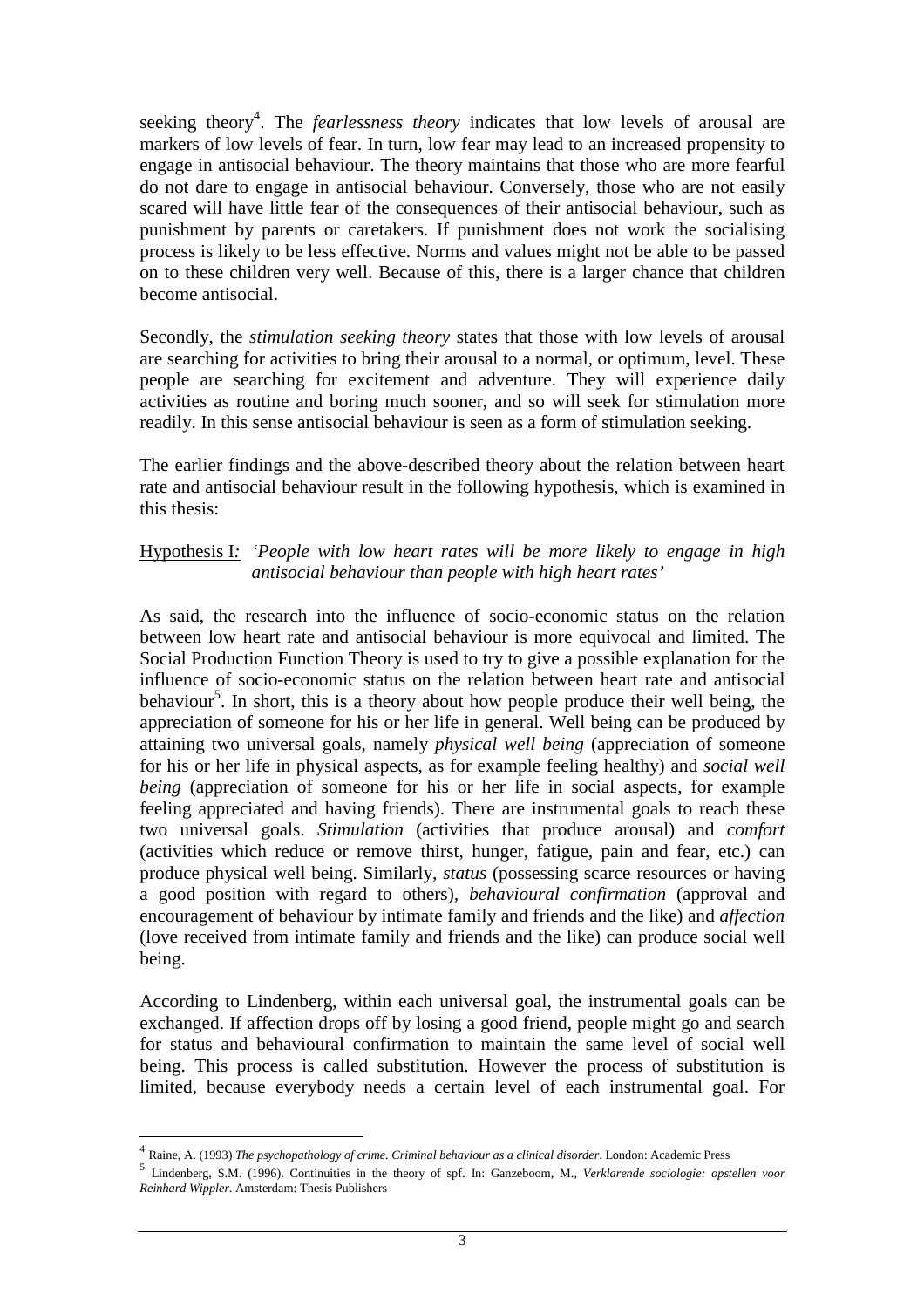example, people need to have food and drinks. Sport, as a form of stimulation can not be a substitution for a lack of food (comfort).

The Social Production Function Theory also postulates that when a good is scarcer, it is easier to provide status with it. For example, if you have an expensive car in front of your house, that will only provide status if no one else has such an expensive car. Suppose that in the high socio-economic status group the 'good' fearlessness (which is a cause of performing antisocial behaviour) is much scarcer than in the low socioeconomic status group. This might be because: I) people from the high socioeconomic status group have more skills to oversee the consequences of their behaviour and are therefore more afraid of the consequences. II) people from the high socio-economic status group do have more to lose and are therefore more afraid to lose; or because III) the environment, for example supervision of parents, plays a larger role for children from the high socio-economic status group and that is why these children may be more afraid of, for example, punishment.

Assuming fearlessness is scarcer in the high socio-economic status group, this means that someone being fearless in the high socio-economic status group can distinguish himself much better from other people than someone being fearless in the low socioeconomic status group. Peers would admire such a person, which leads to behavioural confirmation and status, and may also lead to affection from admiring group members. Furthermore, the tension of exhibiting antisocial behaviour may produce stimulation (stimulation seeking theory). Some kinds of antisocial behaviour even produce comfort (e.g. stealing a car). So, exhibiting antisocial behaviour in a group where the members are in general less fearless is multifunctional for obtaining well being.

In summary, the afore-mentioned gives a possible explanation of why the relation between low heart rate and antisocial behaviour is stronger for people living in the high socio-economic status group than for people living in low socio-economic status group. If someone has a low heart rate it is more 'lucrative' for this person to behave antisocially if he or she is from the high socio-economic status group.

This theory leads to the following hypothesis, which will be examined in this thesis:

#### Hypothesis II*: 'The relation between low heart rate and high antisocial behaviour will be stronger for people in the high socio-economic status group'*.

All this is examined using the data of the Dunedin Study, a study into the health and development in a birth cohort of New Zealanders (n=1037). Measures of heart rate were taken during childhood (ages 7, 9 and 11), adolescence (ages 13, 15 and 18) and adulthood (age 26). Self-reported, other reported and official reported antisocial behaviour was measured at ages 11, 13, 15, 18 and 26.

The results, considering hypothesis I, are that there is a small to moderate difference between the high and low heart rate groups in terms of antisocial behaviour, during adolescence. Significant effects were especially found in the self-reports, less for the official reports and nothing was found for the other reports. The differences between the low and high heart rate group on antisocial behaviour are very small considering the childhood heart rate and there is no difference at all between these two groups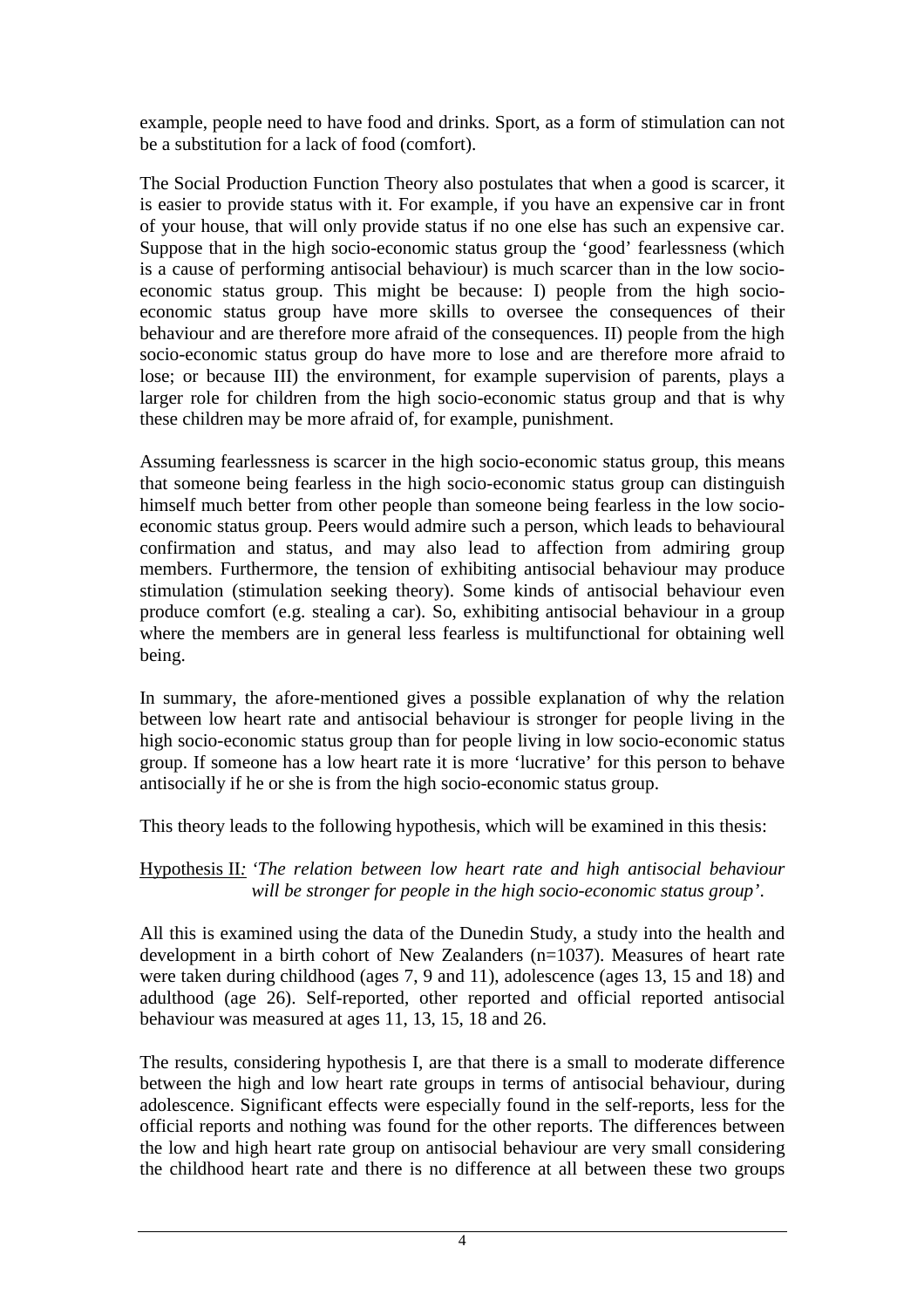when looking at the results with adult heart rate. Hypothesis one can therefore be partly confirmed. Concerning the interaction-effect of sex, the relation between adolescent heart rate and the DSM antisocial personality diagnosis at age 26 can only be applied to females and not to males. For all other results can be concluded that the differences between the low and high heart rate group are the same for both sexes.

The second hypothesis considered socio-economic status as an interaction-variable. Three out of the 25 results were significant. The relation between childhood heart rate and the CD symptom scale at age 13 was only found to be significant in the low socio-economic status group. The relation between adolescent heart rate and the ASPD symptom scale at age 26 was only found to be significant for the low and the high socio-economic status group (not for the medium socio-economic status group) and finally, the relation between adolescent heart rate and SRD at age 26 was only found to be significant for the middle and the high socio-economic status group (not for the low socio-economic status group). The second hypothesis has to be rejected since the results from this study do not show that the relation between heart rate and antisocial behaviour is stronger for those from the high socio-economic status group.

The results in this thesis concerning the first hypothesis are less strong (lower effect sizes) than the results in earlier findings. These results are in consistency with predictions of the arousal theory.

Furthermore, the results concerning the second hypothesis do differ from earlier research, because it turns out that socio-economic status in most cases does not have a large influence. In those cases it has an influence, it is not found for people from the high socio-economic classes only. The results are therefore not in consistency with one prediction of the Social Production Function theory, namely that the relation between low heart rates and high antisocial behaviour can only be applied to people from the high socio-economic group.

Two reasons for this can be that the items of antisocial behaviour, as analysed in this thesis, are not divided into status-providing and non-status-providing antisocial behaviour. If this was done, the theory might have been a better predictor for the influence of socio-economic status on the relation between heart rate and antisocial behaviour. Secondly, the theory assumed that antisocial behaviour could provide status to people of the high socio-economic groups if they participate in stable peergroups. However, also the stability of the peer groups is not examined in the analyses. These two aspects may be researched in the future.

Another recommendation for further research is examining the influence of other social factors on the relation between heart rate and antisocial behaviour. Socioeconomic status turned out to have no large influence, but maybe other social factors do.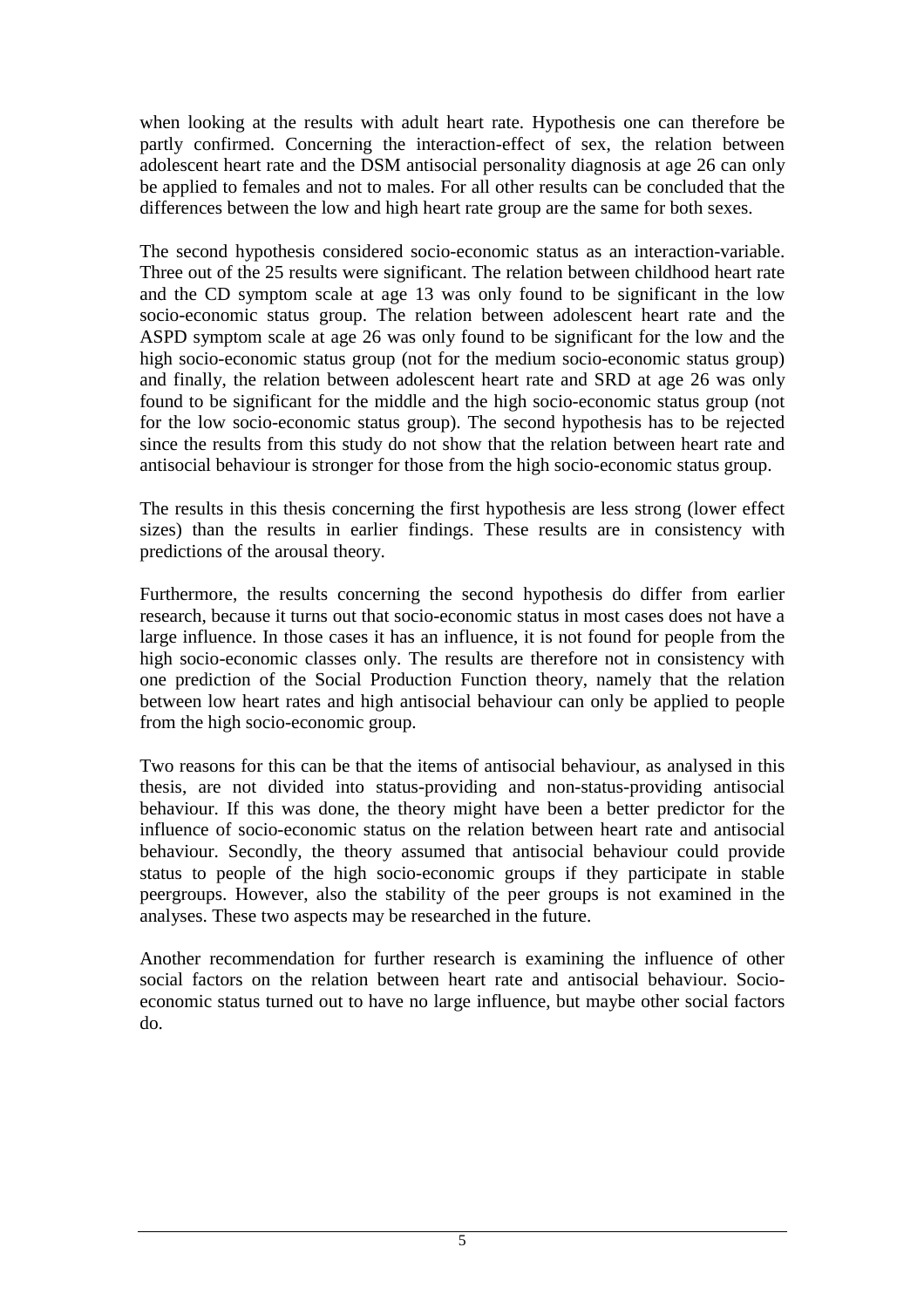# **Table of contents**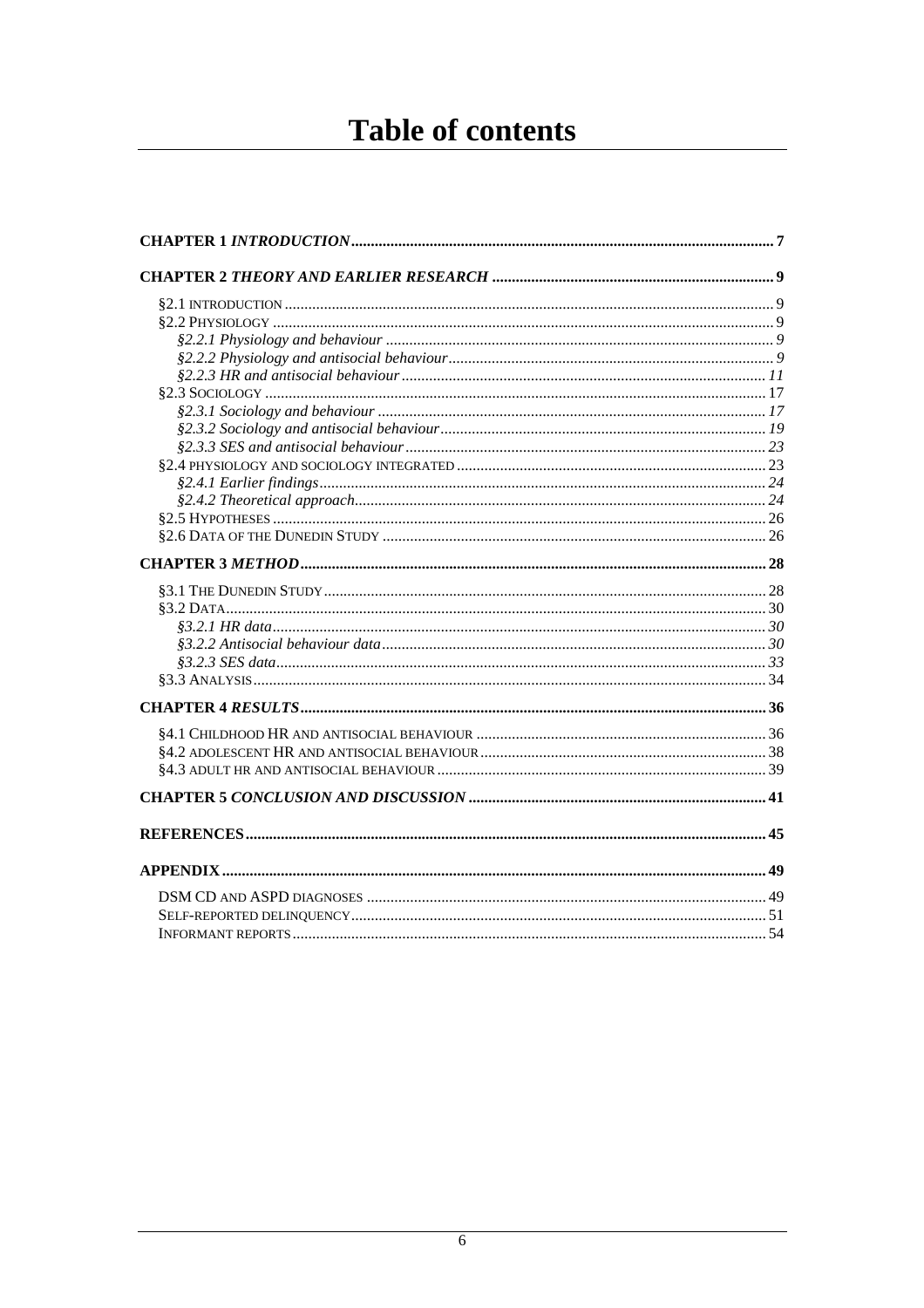### **Chapter 1**  *Introduction*

Criminality and antisocial behaviour are considered serious problems worldwide. Much research has been done in these fields from disciplines as diverse as education, sociology, psychology and biology. There are many points of view, explanations, and solutions for the problems of criminality and antisocial behaviour.

A lot of research has been done into family, situational, and societal factors leading to antisocial behaviour (Rutter, Giller & Hagell, 1998). There is clear evidence that these factors have an important influence on this kind of behaviour. There is however, increasing evidence that also biological or physiological processes are important in examining antisocial behaviour (Raine, 1997). Furthermore it has been found that non-genetic, environmental processes produce physiological changes which in their turn can lead to antisocial behaviour (Raine, 2002). These biological and physiological processes therefore play a key role and need further examination.

Many researchers, like Buikhuisen and Mednick (1987) and Farrington (1987), plead for more integrated research. They want to see a further integration of sociological and biological aspects. Farrington even says that more research is needed to discover the precise relation between biological and non-biological aspects.

This thesis will take a multidisciplinary point of view. This research will contain sociological and biological aspects. The relation between heart rate (HR) and antisocial behaviour and the influence of socio-economic status (SES) on this relation will be researched. These subjects have been studied several times before, but this field of research still needs addition. It is for example not clear yet what the exact influence of SES is on the relation. A rational for choosing these variables to examine will follow in the second chapter.

#### *Aim and research questions*

The aim of this thesis is to obtain insight in the relation between HR and antisocial behaviour and to research if socio-economic status influences this relation.

There have been several investigations into the relation between HR and antisocial behaviour. This thesis contains another investigation into this relation and what the nature is of this relation. All this is done while using data of the Dunedin Multidisciplinary Health and Development Study (hereafter the Dunedin Study). The first research question is therefore the following:

#### *1 'Is there a relation between low HR and high antisocial behaviour?'*

Furthermore, the research into the influence of SES on the relation between HR and antisocial behaviour is equivocal and limited, as will be discussed in chapter two. Therefore further research is necessary. The second research questions is the following:

*2 'Does SES influence the relation between low HR and high antisocial behaviour?'*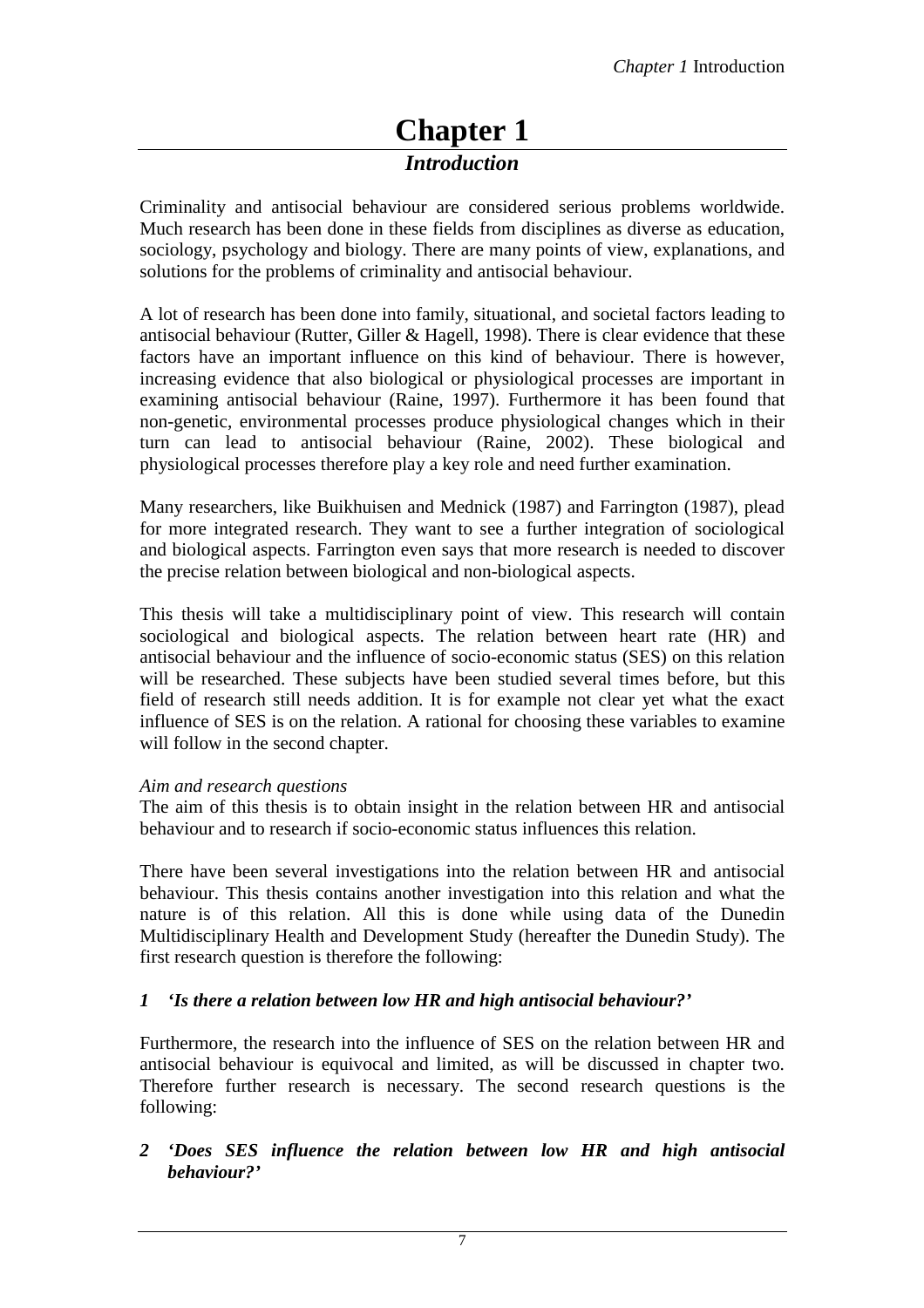#### *Structure of this thesis*

This thesis contains five chapters. After this introduction, chapter two follows with the theory and earlier research. Chapter two is divided into six sections. After the introduction in section 2.1, the second section provides a discussion about physiology. It will be discussed how physiology leads to behaviour (section 2.2.1), and more specifically how it leads to antisocial behaviour (section 2.2.2), whereafter a rationale is given to use HR - as one aspect of physiology - as a predictor for antisocial behaviour (section 2.2.3). The third section provides a sociological point of view. First of all will it be discussed how aspects of sociology lead to behaviour (section 2.3.1), and more specifically how it leads to antisocial behaviour (section 2.3.2), and finally one aspect of sociology, namely SES, is chosen and discussed as a predictor for antisocial behaviour (section 2.3.3). In section 2.4, the two disciplines (physiology and sociology) will be brought together to discuss the influence of SES on the relation between HR and antisocial behaviour. Earlier research into this subject (section 2.4.1) and a theoretical approach (section 2.4.2) will follow in this section. In section 2.5 the two hypotheses will be stated and finally in section 2.6, the reasons for using the data from the Dunedin Study will be discussed.

Chapter three contains the methodological part of this thesis. In the first section (3.1) the Dunedin Study will be discussed, as well as the data of this study (section 3.2). The data is discussed in three parts, the HR data (section 3.2.1), the antisocial behaviour data (section 3.2.2) and the SES data (section 3.2.3). Finally the analytical approach will be discussed (section 3.3).

The results of these analyses will be presented in chapter four. In section 4.1 the relation between childhood HR and antisocial behaviour will be discussed, whereafter in section 4.2 the relation between the adolescent HR's and antisocial behaviour will be presented and finally in section 4.3 the relation between the adult HR's and antisocial behaviour will be discussed.

Finally a discussion and conclusion will follow in chapter five. In that chapter the results will be summarized. Also will be discussed how these results differ from earlier findings and if these results are in line with the theory. Furthermore, how the results differ between the different developmental stages of HR and between the different measures of antisocial behaviour will be discussed. Also a discussion about the validity of the measures and the strengths and limitations of the study will be included.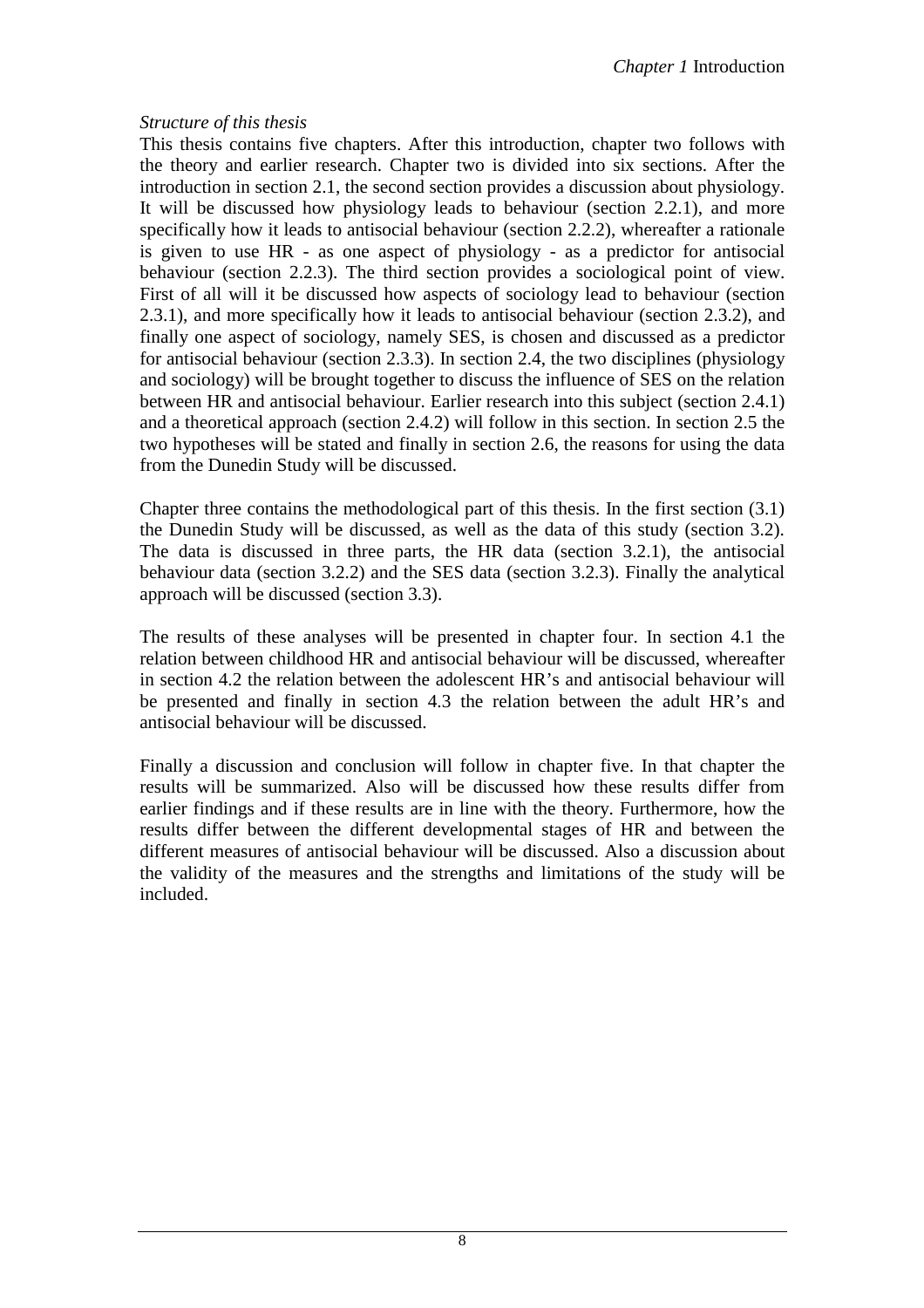# **Chapter 2**

#### *Theory and earlier research*

#### *§2.1 INTRODUCTION*

This chapter contains six sections. Section two will explain the physiological part of this thesis. The third section explains the sociological part of the thesis. The two disciplines will be brought together in section four, in which the influence of SES on the relation between HR and antisocial behaviour will be scrutinised. The hypotheses, which will be investigated in this thesis, will be stated in section five. Finally, in section six will be explained why the research questions will be answered using the data of the Dunedin Study.

#### *§2.2 PHYSIOLOGY*

#### *§2.2.1 Physiology and behaviour*

Behaviour is a very general term and contains many aspects. 'Almost every writer on the subject has his own definition, his own point of view, his own method of procedure, and his own views as to what the aim of behaviour research should be' (Eysenck, 1964, p. 1). There are a lot of possible explanations for different types of behaviour and one type of explanation is the physiological one.

An example of physiological research is research into genetic influences. A good deal of evidence suggests that much human behaviour, which we regard as reflecting important personality characteristics, has strong genetic components. There is good evidence for a genetic component in sociability, or affiliativeness. There is less clear evidence for a genetic contribution to anxiety or neuroticism. There appears to be a significant genetic contribution to psychoticism (Mangan, 1982).

This is a very global example of physiological research leading to behaviour, but besides genetic influences there are many other factors leading to very different types of behaviour. Section 2.2.2 will discuss the ways in which physiology has been linked to antisocial behaviour.

#### *§2.2.2 Physiology and antisocial behaviour*

There are many points of view, explanations, and solutions for the problems of criminality and antisocial behaviour. There have been many studies into physiological factors leading to antisocial behaviour. It would be impossible to discuss all previous research in this field, and therefore a selection is made to demonstrate the type of physiological explanations for antisocial behaviour.

#### *Genetic influences*

The first type of physiological research into antisocial behaviour discussed here is genetic influences. Hollin (1992) says that the overall conclusion can be that heritable factors appear to increase the likelihood of criminal behaviour. Certain genetic and environmental antecedents can heighten the risk of criminal behaviour. Carey and Goldman (1997) carried out a meta-analysis showing that many studies have shown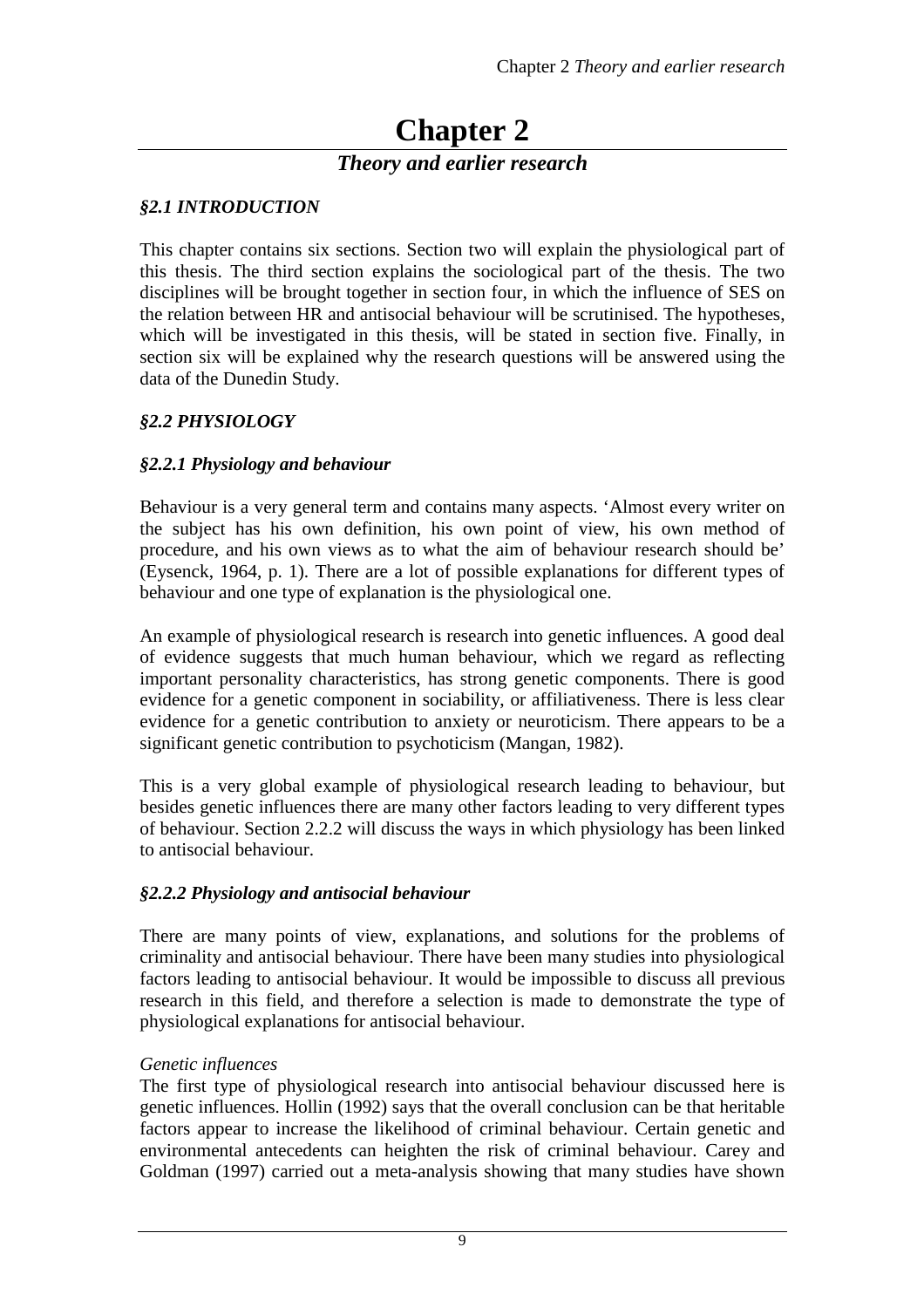that there is some genetic involvement in antisocial behaviour. It appears, for example, that both a long arm on the Y chromosome and an extra Y chromosome probably do cause an increased risk of behaviour problems, such as conduct disorder (Rutter et al., 1998). However, this meta-analysis showed that the heritability of violent behaviour is much less consistent than the evidence for heritability of general antisocial behaviour. Exactly how a genetic factor works is still unclear.

#### *Central Nervous System (CNS)*

The CNS includes the brain and the spinal cord. Therefore, studies of the CNS are concerned with brain functioning and the transmission of information through the CNS. One of the traditional ways to assess brain functioning is through the use of electroencephalograms (EEG). A large number of studies implicate EEG abnormalities in violent recidivistic offending (Raine, 1997). However, Hollin (1992) says that the pattern that emerges from recent research is somewhat equivocal. Some studies have suggested links between EEG abnormalities and violent behaviour, while others did not.

A fundamental way of transmission of information through the CNS is by chemical neurotransmission (Hollin, 1992). There has been a lot of research into the relation between neurotransmitter function and aggressive and violent behaviour. Frequently researched neurotransmitters are serotonin and noradrenaline (Berman, Kavoussi & Coccaro, 1997). For example, from the findings of both animal and human studies, it seems that serotonin exhibits inhibitory control over aggression (Hollin, 1992; Volovka, 1995). Lower levels of serotonin have been found in violent individuals (Hollin, 1992).

#### *Hormonal physiology*

Another example of physiological factors leading to antisocial behaviour is hormonal physiology. An example of research in this field is investigations into the relation between testosterone and violent behaviour. For both adolescents and adults there may be a relation between higher testosterone levels and violence (Hollin, 1992). However, this relation is not invariable; high testosterone levels have also been found in men who were not criminal (Hollin, 1992).

Another aspect of hormonal physiology is cortisol. Cortisol is released in the body during stressed or agitated states, and is the so-called 'stress hormone'. But this hormone is also necessary for the functioning of almost every part of the body. Low cortisol is in general associated with more antisocial behaviour (Brain & Susman, 1997). Low cortisol levels are associated with aggressive behaviour in children and adults in several studies (Virkkunen, Rawlings, Tokola, Poland, Guidotti, Nemeroff, Bisette, Kalogeras, Karonen & Linnoila, 1994; Bergman & Brismar, 1994).

#### *Autonomic Nervous System (ANS)*

The ANS is concerned with the internal running of the body, connecting the CNS with various organs. This system plays a large role in, for example, the regulation of breathing, HR and blood flow. It is increasingly argued that these variables are related to criminal behaviour. It has been suggested that ANS arousal is lower in criminals (Raine, Venables & Williams, 1990). However, the pathway to criminal behaviour is not exactly understood (Hollin, 1992). This relation is central to the present research, and will be discussed fully later.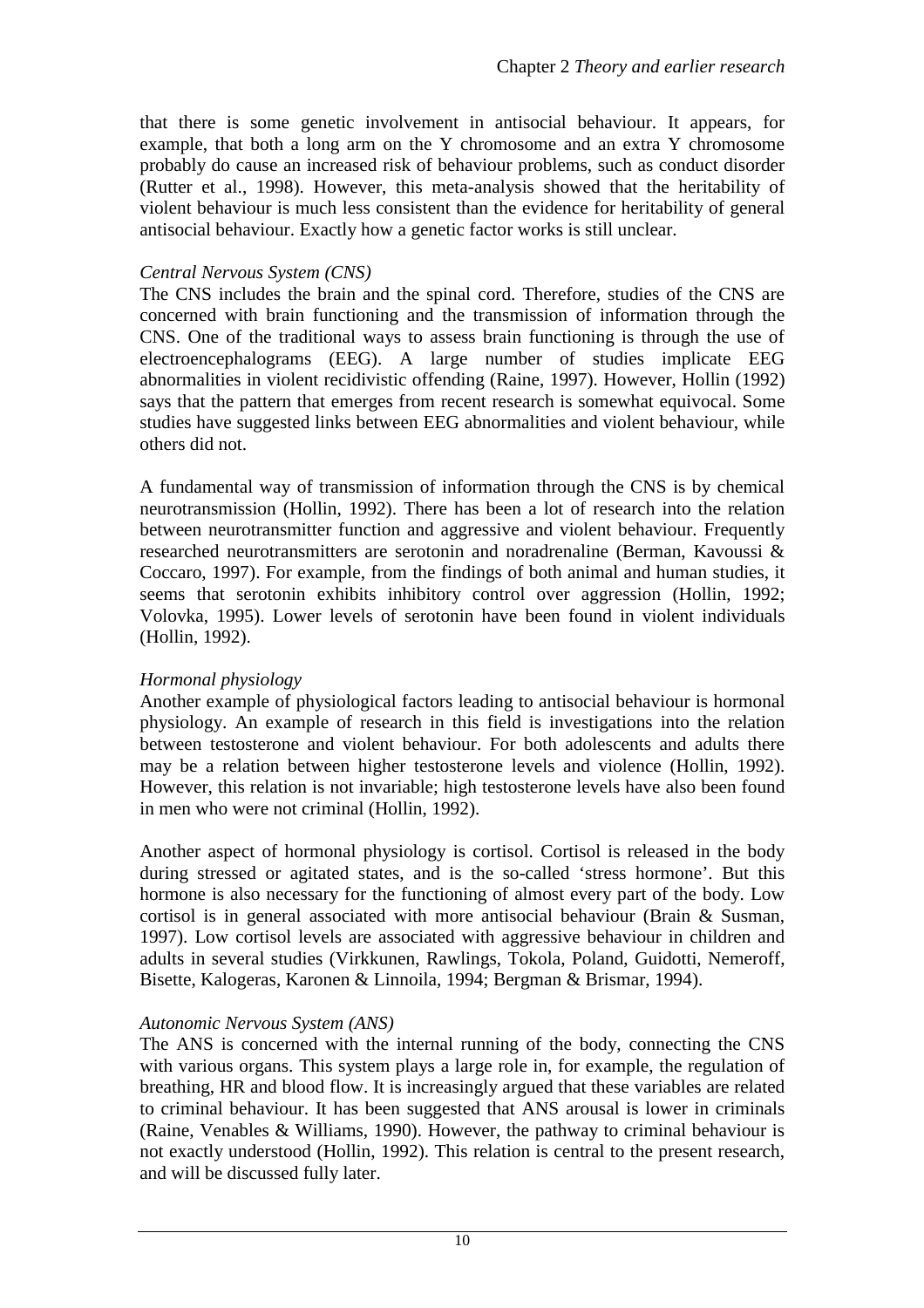#### *Further research*

The above-mentioned research into physiological factors leading to antisocial behaviour still needs a lot of additional research to draw conclusions about the relation between physiology and antisocial behaviour. Importantly, it is often still unclear what the direction of the relation between a physiological factor and antisocial behaviour is. The research is also, in many ways, equivocal and the working of many mechanisms needs further attention.

In this thesis attention will be paid to one physiological measure leading to antisocial behaviour, namely HR. In the next section, it will be explained why HR is chosen as a subject for further research. Also the earlier research in this field and the theoretical approach for the relation between HR and antisocial behaviour will be discussed.

#### *§2.2.3 HR and antisocial behaviour*

As discussed in the previous section, in this thesis attention will be paid to HR. Raine (2002) mentions several reasons to do so. Firstly, he mentions that it is the bestreplicated correlate of antisocial behaviour in child and adolescent samples (Rutter et al., 1998). Secondly, Raine mentions that the relation between HR and antisocial behaviour is not artificial (Wadsworth, 1976; Raine, Venables & Mednick, 1997). Potential artifacts have been ruled out repeatedly in earlier research, as for example physiological confounds as height, weight and body bulk, but also social confounds as family size and divorce, and psychological confounds as low IQ. Third, Raine mentions that the relation is confirmed in prospective studies (Wadsworth. 1976; Farrington, 1987; Raine et al., 1990, 1997a). Fourth, low HR is diagnostically specific (Raine, 2002). Only antisocial behaviour has turned out to relate with lower HR, while for example depression, schizophrenia, and anxiety disorder have been linked to higher HR's. Fifth, the findings have been replicated in at least six countries (Raine, 2002). Sixth, the relation is consistent with gender differences in antisocial behaviour (Moffitt, Caspi, Rutter & Silva, 2001). That is, low HR characterises female as well as male antisocial individuals (Moffitt & Caspi, 2001). Seventh, HR characterises lifecourse persistent antisocial individuals in particular (Moffitt, 1993; Moffitt et al., 2001). Finally, Raine mentions that HR interacts with psychosocial risk factors (Farrington, 1997).

All these aspects are studied before. So why researching it again? This will be discussed in section 2.6. First, in section 2.2.3.1 earlier research into the relation between HR and antisocial behaviour will be scrutinised.

#### *Earlier findings*

To get an overview of the relation between HR and behaviour, a couple of resources have been used. Raine (1993) has done a meta-analysis of the studies into the relation between HR and antisocial behaviour thus far. He used the studies with resting HR. Where possible in this thesis, the original source has been used. For an indication of the researches after 1993 several databases are used, all volumes of the Biological Abstracts, Medline, PsychINFO and Sociological Abstracts after the year 1993. In the volumes of these three databases is searched for a combination of the words HR and conduct disorder and for a combination of the words pulse rate and conduct disorder, both in the title of the article, as well as in the abstracts. If an article dealt about the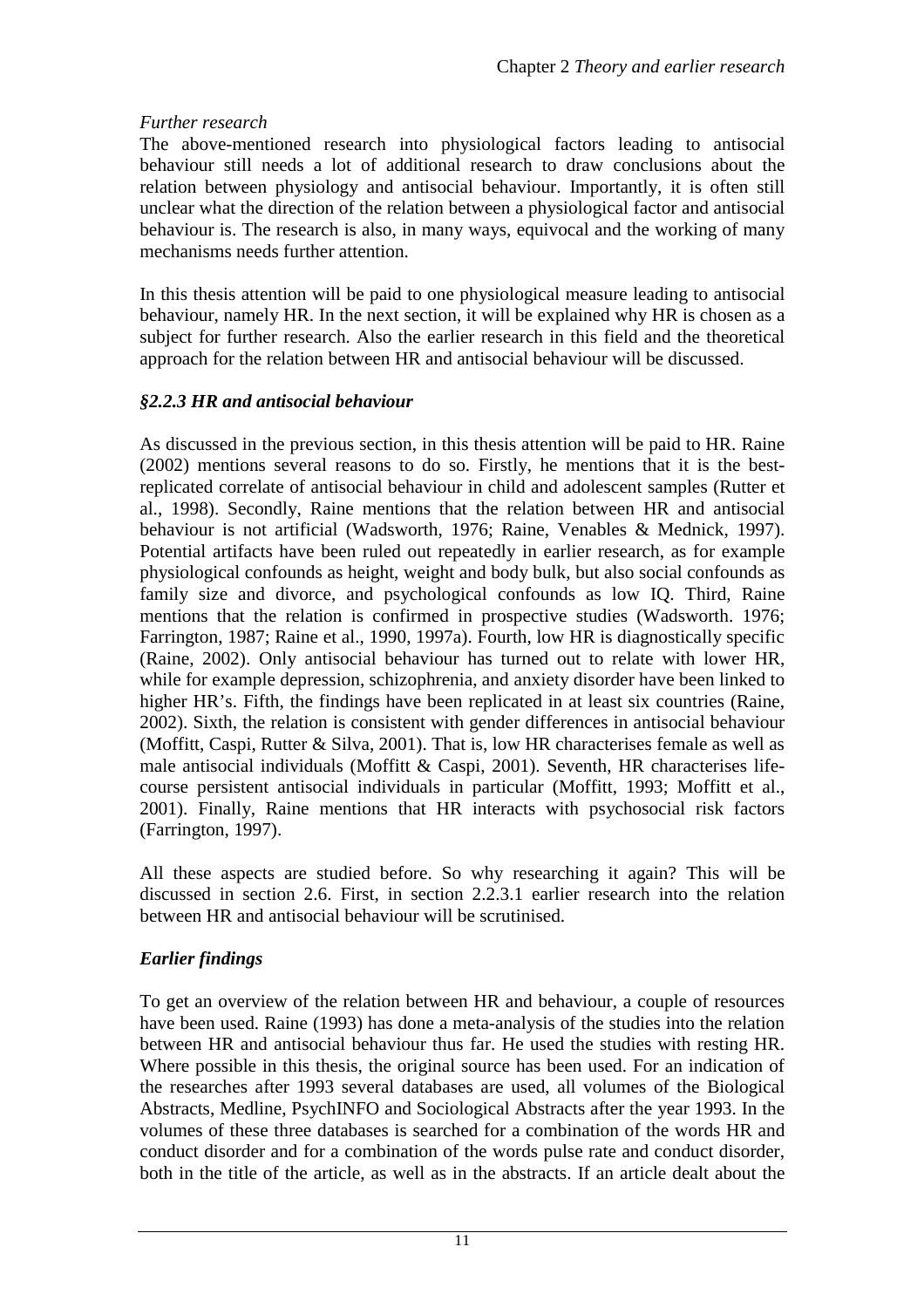relation between HR and antisocial behaviour or conduct disorder this article was sought. Probably this overview is not complete. Some research is not available or never published, because it was only presented at a conference. The aim of this overview is however not to give a complete review, but to provide an impression of the research investigating the relation between HR and antisocial behaviour.

Below will follow a summary of the main findings in the research field of the HR – behaviour relation. The discussion of the research into the relation between low HR and antisocial behaviour will be divided into research on boys, girls, and mixed groups. Within each of these sections, the description is in order of the ages of the study members.

#### *Boys*

Maliphant, Watson & Daniels (1990) researched 50 boys of age seven to nine, attending two primary schools. They used three groups, a disruptive group (i.e. low levels of motivation and concern, unresponsive and difficult to handle), an intermediate group and a well-behaved group. The result was that the disruptive group had significantly lower HR's than the other two groups. The same result was found in the research of Kindlon, Tremblay, Mezzacappa, Earls, Laurent & Schall (1995). They examined 138 boys at age nine to twelve from the lower classes of Montreal. The study members had been rated as having disruptive behaviour problems in kindergarten.

Raine and Jones (1987) examined 40 Caucasian boys from one special school and one hospital for behavioural maladjusted children in Nottingham. The boys who visited the hospital were of age seven to eleven and the children visiting the special school were of age eleven to fifteen. The two groups were combined to get a more acceptable sample size. They used two scales, the conduct disorder scale and the socialised aggression scale of the Revised Behaviour Problem Checklist (RBPC; Quay and Peterson, 1987). They found a correlation in which low HR was associated with antisocial behaviour. Wadsworth (1976) researched boys at the age of eleven. He examined 1813 male English, Scottish and Welsh schoolchildren. The result was that official delinquents had significant lower HR's than non-delinquents did. Delinquency was measured by court appearances and police contacts between the ages 8 and 21.

The first research in the field of the HR – behaviour relation was done by Davies and Maliphant (1971). They examined 68 schoolboys from England at the ages of thirteen to sixteen years old. The result was that the refractory boys (i.e., those who scored highly on measures of deviant behaviour) had significant lower HR's than the control group. Pitts (1997) has done research of 103 male study members from third to sixth grade classrooms from a lower status school in the district near Los Angeles. A consistent finding was that the HR's of the aggressive subjects were significantly lower than the HR's of the non-aggressive subjects.

Raine and Venables (1984) researched 101 fifteen-year-old schoolboys from England. They measured antisocial behaviour using the Behaviour Problem Checklist from Quay and Parsons (1970) and using self-reports of delinquent behaviour. The result was that antisocial adolescents (i.e., those who are unsocialised, psychopathic or who break the law) were characterised by lower HR's. Raine et al. (1990) used the same data a few years later to research the behaviour of the study members at the age of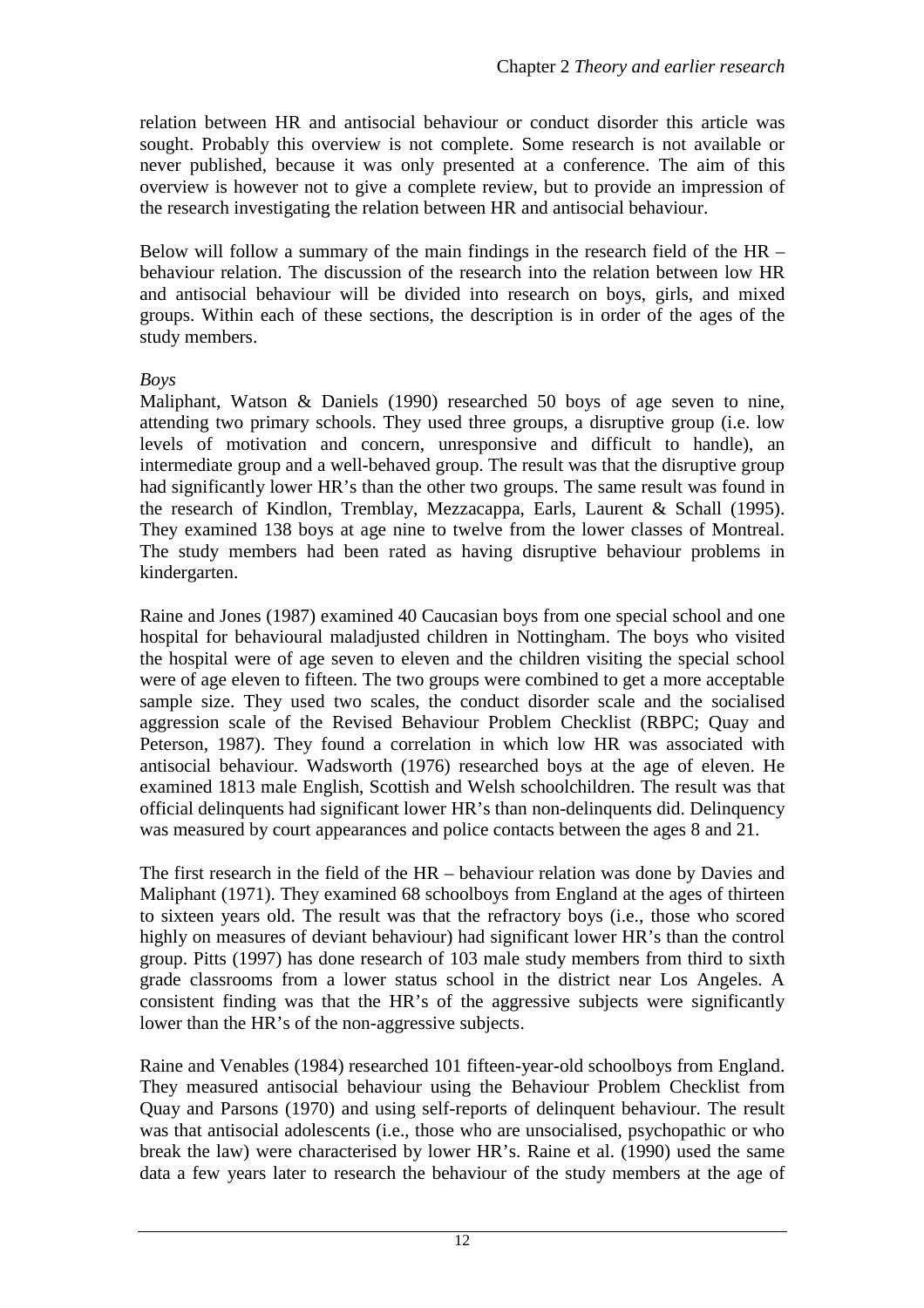twenty-four. The criminal group at the age twenty-four had significant lower HR's at age fifteen than had the non-criminal group.

Lösel and Bender (1997) researched boys of the age of sixteen to eighteen. They examined 37 adolescents and found no significant correlation between low HR and antisocial behaviour. They give a possible explanation for a non-significant effect, namely that the study members were from institutions and they all had disturbed backgrounds. They suggest that intensive supervision of high-risk juveniles may stimulate their HR and increase their sensitivity for social stimuli like punishments or delayed rewards.

West and Farrington (1977) examined 387 eighteen and nineteen years old English men. Those who were convicted of adult or adolescent offences were significantly over-represented in the low HR category and underrepresented in the high HR category. Ten years later Farrington (1987) reported research about the same population. He found the same result as before. Low HR's were significantly related to offending up to the age 25.

The last research discussed here, concerning boys only, was done by Zahn & Kruesi (1993). They examined 34 boys of age six to seventeen years old. They found higher HR's in boys rated as oppositional defiant disordered. This is very remarkable, given the results of the studies described above. The researchers commented that the findings could be caused by the selection of the study members. The boys were from a clinic-referred sample and all were children with an attention deficit hyperactivity disorder (ADHD). They were brought to a clinic by their parents, which may have biased the sample towards having anxious parents, and so may contribute to a higher HR.

#### *Girls*

The research concerning the relation between HR and behaviour concerning girls only is rarer. The first research was done by Maliphant, Hume & Furnham (1990). They examined 44 girls between twelve and thirteen years old. They all came from the middle or high social classes. Girls rated as disruptive had significant lower HR's than girls who were rated as well behaving or who were in an intermediate group.

The second research concerning girls only is by Bullock (1988). He researched 51 fifteen years old schoolgirls. The result was that antisocials had on average significantly lower HR's than prosocials.

#### *Mixed groups*

The remaining research of the relation between low HR and antisocial behaviour is done on mixed groups, containing boys and girls. El-Sheikh, Ballard & Cummings (1994) researched 34 four and five years old boys and girls. The result was that boys as well as girls having lower HR's had significantly more externalising behaviour (e.g., overactivity, defiance, non-compliance, aggression) problems than the high HR group. Furthermore, Van Hulle, Corley, Zahn-Waxler, Kagan & Hewitt (2000) researched 647 twins at the ages 14, 20 and 36 months and seven years. In spite of the results of the research mentioned above, Van Hulle et al. found no relation between HR and antisocial behaviour. In this case the null findings may have been due to the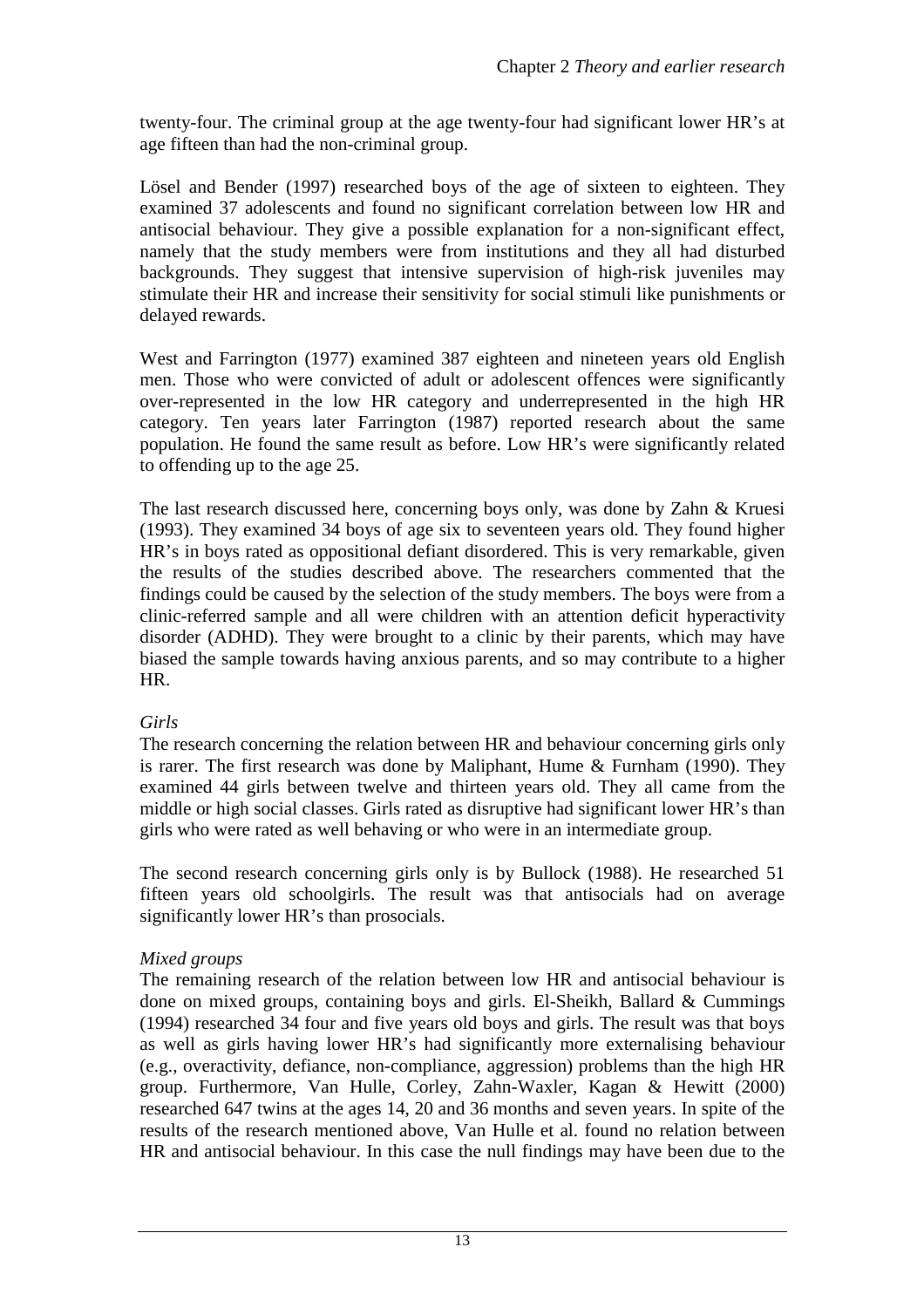very early age at which HR was measured, since HR's tend to be higher in infants (www.nlm.nih.gov/medlineplus).

Little reported in 1978 about a research of English male and female schoolchildren (Raine and Venables, 1984) at the ages seven, nine and eleven. These children showed significant lower HR's in antisocials in comparison with well behaving children at the ages nine and eleven. Antisocial behaviour was measured with the Rutter teacher rating scale (Rutter, Tizard & Whitmore, 1970). The relation was not found for the age of seven. This may signify a developmental trend in the relation between HR and behaviour.

A large investigation into the relation between HR and antisocial behaviour was conducted on the island of Mauritius, where 1795 girls and boys were examined (Raine et al., 1997a; Raine, Reynolds, Venables & Mednick, 1997b). The two main ethnic groups were Creoles and Indians. Raine et al. (1997a, 1997b) studied the relation between HR, measured at age 3, and antisocial behaviour, measured at age 11 using the Child Behaviour Checklist (Achenbach and Edelbrock, 1983). They made a distinction between aggressive and non-aggressive antisocial behaving children. Highly aggressive children had significantly lower HR's than non-aggressive children did. The non-aggressive antisocial children did not differ significantly from the children who scored low on non-aggressive antisocial behaviour. Raine et al. (1997a) also examined the low HR group versus the high HR group. The low HR group had higher aggression scores than the high HR group. The low HR group also had higher scores on non-aggressive antisocial behaviour than the high HR group. Furthermore, the low HR group had significantly higher scores on total antisocial behaviour than the high HR group.

Many studies are discussed in this section. These are therefore summarised in table 1.

#### *Effect sizes*

In table 1 also the effect sizes are given. Not all effect sizes could be presented, because some important information was missing in several papers to calculate these effect sizes. Effect sizes were calculated by subtracting the means from each other and dividing this number by the standard deviation. Except the equivocal or null findings of Lösel and Bender (1997), Zahn and Kruesi (1993) and Van Hulle et al. (2000) the findings of the earlier studies are rather consistent. Lower HR's are found in disruptive boys, official delinquents, refractory boys, aggressive subjects and in antisocial adolescents. Besides these differences between the antisocials and the nonantisocials, also correlations between low HR and antisocial behaviour turned out to be significant. The effect sizes of the studies however, were ranging from low (Wadsworth, 1976; Kindlon et al., 1995; Raine et al., 1997a, 1997b) to very high (Bullock, 1988; Maliphant et al., 1990b).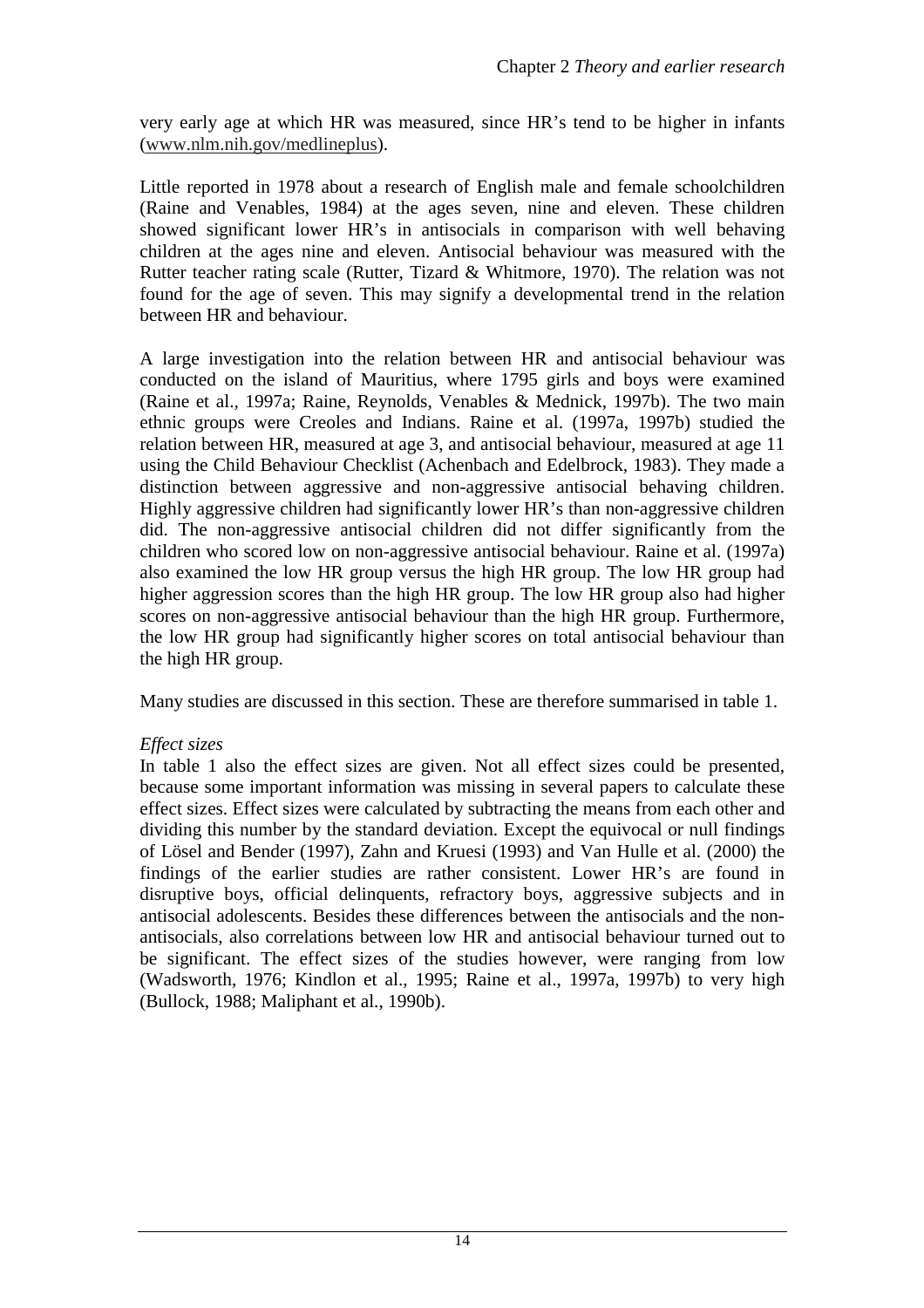| <b>SEX</b>                    | <b>AUTHOR</b>               | <b>SAMPLE</b><br><b>SIZE</b> | <b>HEART</b><br><b>RATE AGE</b>  | <b>ANTISOCIAL</b><br>$\mathcal{A}GE$ | <b>RESULT</b>                                                                                                                                                                                                          | <b>SES AS A MEDIATOR</b>                                                                                                                                                           | <b>EFFECT</b><br><b>SIZES</b> |
|-------------------------------|-----------------------------|------------------------------|----------------------------------|--------------------------------------|------------------------------------------------------------------------------------------------------------------------------------------------------------------------------------------------------------------------|------------------------------------------------------------------------------------------------------------------------------------------------------------------------------------|-------------------------------|
| <b>MALE</b>                   | Maliphant et al. (1990b)    | 50                           | $7-9$                            | $7-9$                                | Lower HR's in disruptive boys                                                                                                                                                                                          | $\sim$                                                                                                                                                                             | 1.91                          |
|                               | Kindlon et al. (1995)       | 138                          | $9 - 12$                         | $9 - 12$                             | Lower HR's in disruptive boys                                                                                                                                                                                          |                                                                                                                                                                                    | 0.28                          |
|                               | Raine and Jones (1987)      | 40                           | $7 - 15$                         | $7 - 15$                             | Correlation between low HR and antisocial behaviour                                                                                                                                                                    |                                                                                                                                                                                    | 0.63                          |
|                               | Wadsworth (1976)            | 1813                         | 11                               | $8 - 21$                             | Lower HR's in official delinquents                                                                                                                                                                                     |                                                                                                                                                                                    | 0.39                          |
|                               | Davies and Maliphant (1971) | 68                           | $13-16$                          | $13-16$                              | Lower HR's in refractory boys                                                                                                                                                                                          |                                                                                                                                                                                    | 1.44                          |
|                               | Pitts (1997)                | 103                          | $7 - 11$                         | $7 - 11$                             | Lower HR's in aggressive subjects                                                                                                                                                                                      |                                                                                                                                                                                    |                               |
|                               | Raine and Venables (1984)   | 101                          | 15                               | 15                                   | Lower HR's in antisocial adolescents                                                                                                                                                                                   | Only for adolescents in the high SES group                                                                                                                                         | 0.58                          |
|                               | Raine et al. (1990)         | 101                          | 15                               | 24                                   | Lower HR's at age 15 in the criminal group at age 24                                                                                                                                                                   |                                                                                                                                                                                    | 0.63                          |
|                               | Lösel and Bender (1997)     | 37                           | $16-18$                          | $16-18$                              | Non-significant correlation between HR and antisocial<br>behaviour                                                                                                                                                     |                                                                                                                                                                                    | 0.20                          |
|                               | West and Farrington (1977)  | 387                          | 18-19                            | 18-19                                | Overrepresentation in the low HR group of people who were<br>convicted of adult or adolescence offences                                                                                                                |                                                                                                                                                                                    |                               |
|                               | Farrington (1987)           | 387                          | 18-19                            | 25                                   | Low HR's were significant related to offending up to age 25                                                                                                                                                            |                                                                                                                                                                                    | 0.40                          |
|                               | Zahn and Kruesi (1993)      | 34                           | $7 - 17$                         | $7 - 17$                             | Higher HR's in disruptive boys                                                                                                                                                                                         |                                                                                                                                                                                    | 0.61                          |
| <b>FEMALE</b>                 | Maliphant et al. (1990a)    | 44                           | $12 - 13$                        | $12 - 13$                            | Lower HR's in girls rated as disruptive                                                                                                                                                                                |                                                                                                                                                                                    | 1.28                          |
|                               | <b>Bullock</b> (1988)       | 51                           | 15                               | 15                                   | Lower HR's in antisocials                                                                                                                                                                                              |                                                                                                                                                                                    | 1.60                          |
| <b>MIXED</b><br><b>GROUPS</b> | El Sheikh et al. (1994)     | 34                           | $4 - 5$                          | $4 - 5$                              | More externalising behaviour problems in boys and girls<br>with lower HR's                                                                                                                                             |                                                                                                                                                                                    | 0.50                          |
|                               | Van Hulle et al. (2000)     | 647                          | 14, 20, 36<br>months, 7<br>years | $\tau$                               | No relation between HR and antisocial behaviour                                                                                                                                                                        |                                                                                                                                                                                    | $0.06 - 0.26$                 |
|                               | Little (1978)               |                              | 7, 9, 11                         | 7, 9, 11                             | Lower HR's in antisocials at ages 9 and 11                                                                                                                                                                             |                                                                                                                                                                                    |                               |
|                               | Raine et al. (1997a, 1997b) | 1795                         | 3                                | 11                                   | Lower HR's in highly aggressive children/ Higher<br>aggression in the low HR group/ Higher scores on non-<br>aggressive behaviour in low HR groups/ Higher scores on<br>total antisocial behaviour in the low HR group | The low HR group was more antisocial than<br>the high HR group in those from the high<br>SES group. This could only be applied to<br>Creoles, not to Indians (Raine et al., 1997b) | 0.33/0.32                     |

**Table 1** *Studies into the relation between heart rate and antisocial behaviour*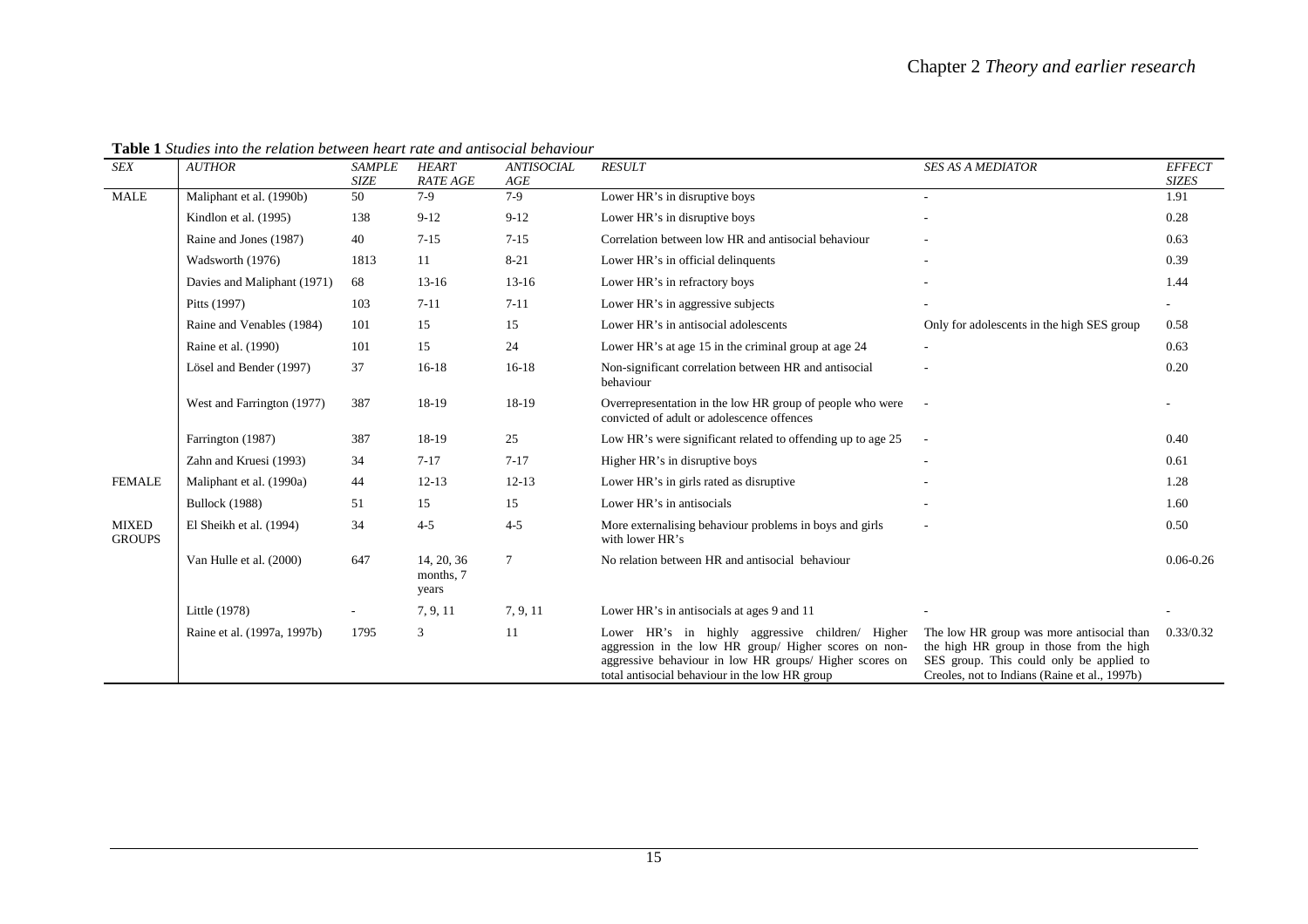#### *Theoretical approach*

#### *Arousal theory*

One theory offered for the relation between low HR and antisocial behaviour is the *arousal theory*. This theory postulates that antisocial behaviour in individuals is caused by the fact that those individuals have an ongoing low level of arousal. Arousal levels can be measured by frequency and amplitude of EEG waves (high frequency, low amplitude waves indicating increased arousal), through motor and sensory effects (greater restlessness, increased receptor sensitivity) and through autonomic effects, which includes sympathetic mobilisation of increased blood pressure and HR (Mangan, 1982). Resting HR is often used, because it is relatively easy to record. The arousal theory can be divided into two parts, the fearlessness theory and the stimulation seeking theory (Raine, 1993, 1997).

The *fearlessness theory* posits that low levels of arousal are markers of low levels of fear. This assumption is made because subjects are not actually at 'rest' but that instead the rest period of psychophysiological testing represents a mildly stressful paradigm and that low arousal during this period indicates lack of anxiety and fear. People with low HR's, or arousal, are not frightened or scared easily. Evidence for this comes from the work of Cox, Hallam, O'Connor & Rachman (1983) who showed that people working as bomb disposal experts (a job requiring a low level of fear) have on average particular low HR's. The fearlessness theory states that low fear leads to an increased propensity to engage in antisocial behaviour. The theory maintains that those who are more fearful do not dare to engage in antisocial behaviour.

Finally, there is another factor playing a part. Those who are not easily scared will have little fear of the consequences of their antisocial behaviour, such as punishment by parents or caretakers. If punishment does not work, the socialising process is likely to be less effective. Norms and values might not be able to be passed on to these children very well. Because of this there is a larger chance that low HR children become antisocial (Raine, 1993).

The *stimulation seeking theory* states that those with low levels of arousal (HR in this case) are searching for activities to bring their arousal at a normal or an optimum level (Raine, 1993). These people are searching for excitement and adventure. They will experience daily activities as routinely and boring much sooner and so will seek for stimulation more readily. In this sense antisocial behaviour is seen as a form of stimulation seeking. Zuckerman, Simons & Como (1988) state that novelty and complexity are characteristics that can raise arousal and stimulation.

Quay (1965, p. 181) states that: 'In a highly organised environment such as that in which modern man resides this seeking of either added intensity or added variability of stimulation may on occasion involve transgressions of both law and moral code'.

#### *Other explanations*

Besides the arousal theory there are some other explanations for reduced HR in antisocials. One suggestion is reduced right hemisphere functioning. The right hemisphere is dominant for the control of autonomic functions, including HR (Raine, 2002). Also, poor right hemisphere functioning has been associated with deficits in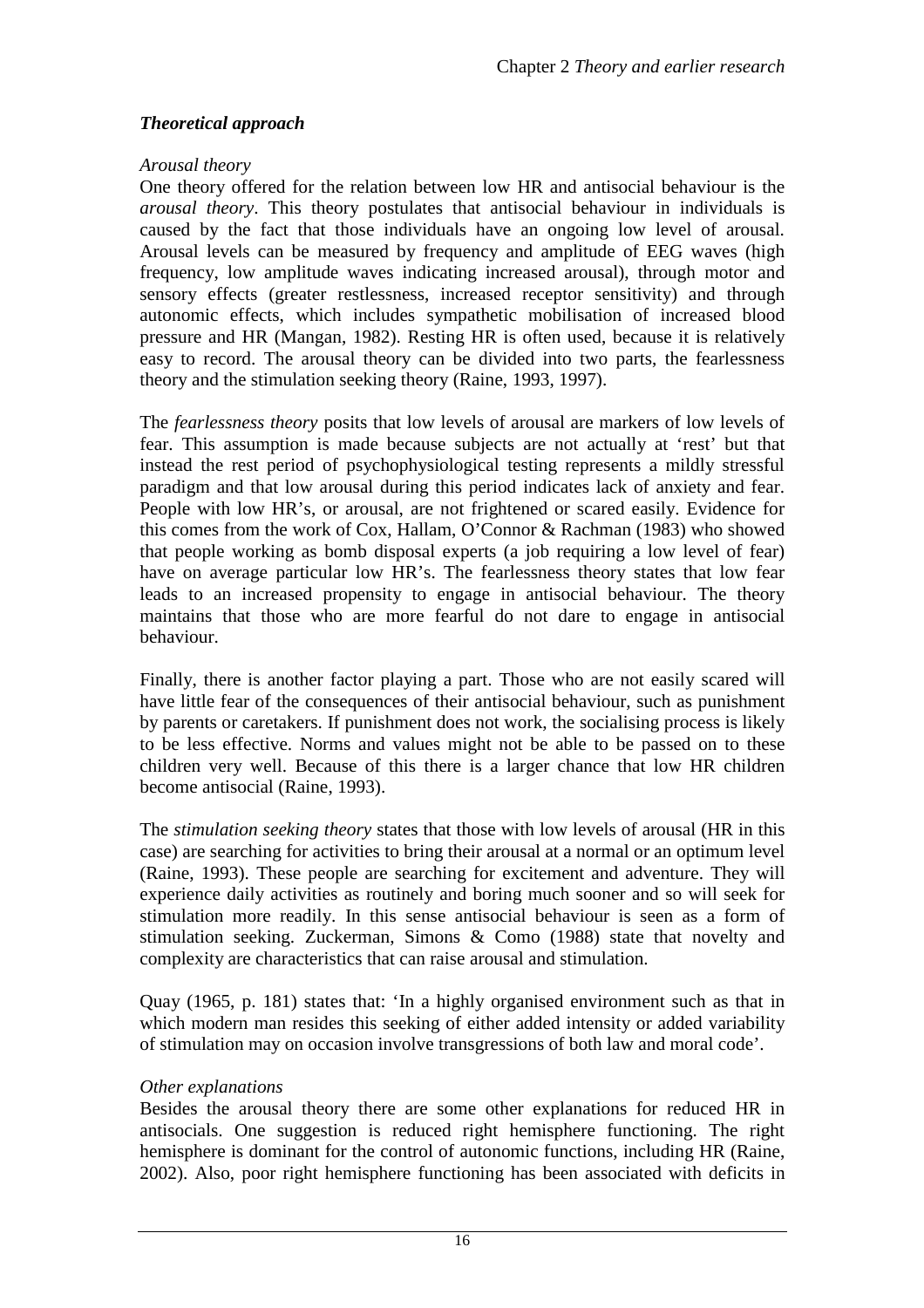the withdrawal system, which make people retreat from aversive and dangerous situations. Reduced right hemisphere functioning and a weaker withdrawal system could make children less averse to dangerous, risky situations, which increase the risk of behaving antisocial (Raine, 2002). The result can be lower HR's in antisocial people.

A possible fourth explanation for low HR's in antisocials is the physical compensation for frequently heightened levels of HR. If a person behaves antisocially, HR will increase. If the body is exposed to frequent increases in HR it is possible that the body compensates for this by lowering the resting HR. This is a similar process to that in athletes, who have low resting HR's caused by frequently heightened levels of HR when they exercise (www.nlm.nih.gov/medlineplus).

#### *§2.3 SOCIOLOGY*

In this section, a theory will be discussed which links sociology to behaviour (section 2.3.1), after which this will be narrowed to antisocial behaviour (section 2.3.2). Finally, one aspect of sociology will be discussed in section 2.3.3. Because this is a thesis in sociology, this section will be a little bit more theoretical than the previous section.

#### *§2.3.1 Sociology and behaviour*

A lot of sociological theories about behaviour have been developed over time. It would be too comprehensive to go into detail, but to get an idea of a sociological theory explaining behaviour, the *Social Production Function theory* (SPF-theory) of Lindenberg (1996) will be discussed in this section. This theory integrates psychological theories (Diener, 1984) and economic consumer/household production theories (e.g. Becker, 1996). Furthermore there is considerable overlap with Maslow's renowned need hierarchy (Maslow, 1970).

Lindenberg (1996) has developed a theory about how people produce their well being. The theory is based on the assumption of the rational acting human being. People use profitable sources to create well being. The well being can be produced by two universal goals, namely *physical well being* (appreciation of someone for his or her life in physical aspects, as for example feeling healthy) and *social well being*  (appreciation of someone for his or her life in social aspects, for example feeling appreciated and having friends). And there are instrumental goals to reach these two universal goals. These are *stimulation* and *comfort* for physical well being. Comfort is the absence of for example pain, thirst, hunger, fatigue and fear. Stimulation implies that performed activities produce arousal. This rising level of arousal is experienced as pleasant. Too high and too long lasting levels of arousal however, can be experienced as less pleasant. Stimulation in this theory is meaning the same as stimulation is meaning in the arousal theory. The arousal theory consequently forms a part of the SPF-theory.

Besides the above-mentioned physical well being, social well being is the second universal goal. Social well being can be obtained by three instrumental goals. These are *status, behavioural confirmation* and *affectio*n. Status means possessing scarce resources or having a good position with regard to others. People can obtain status by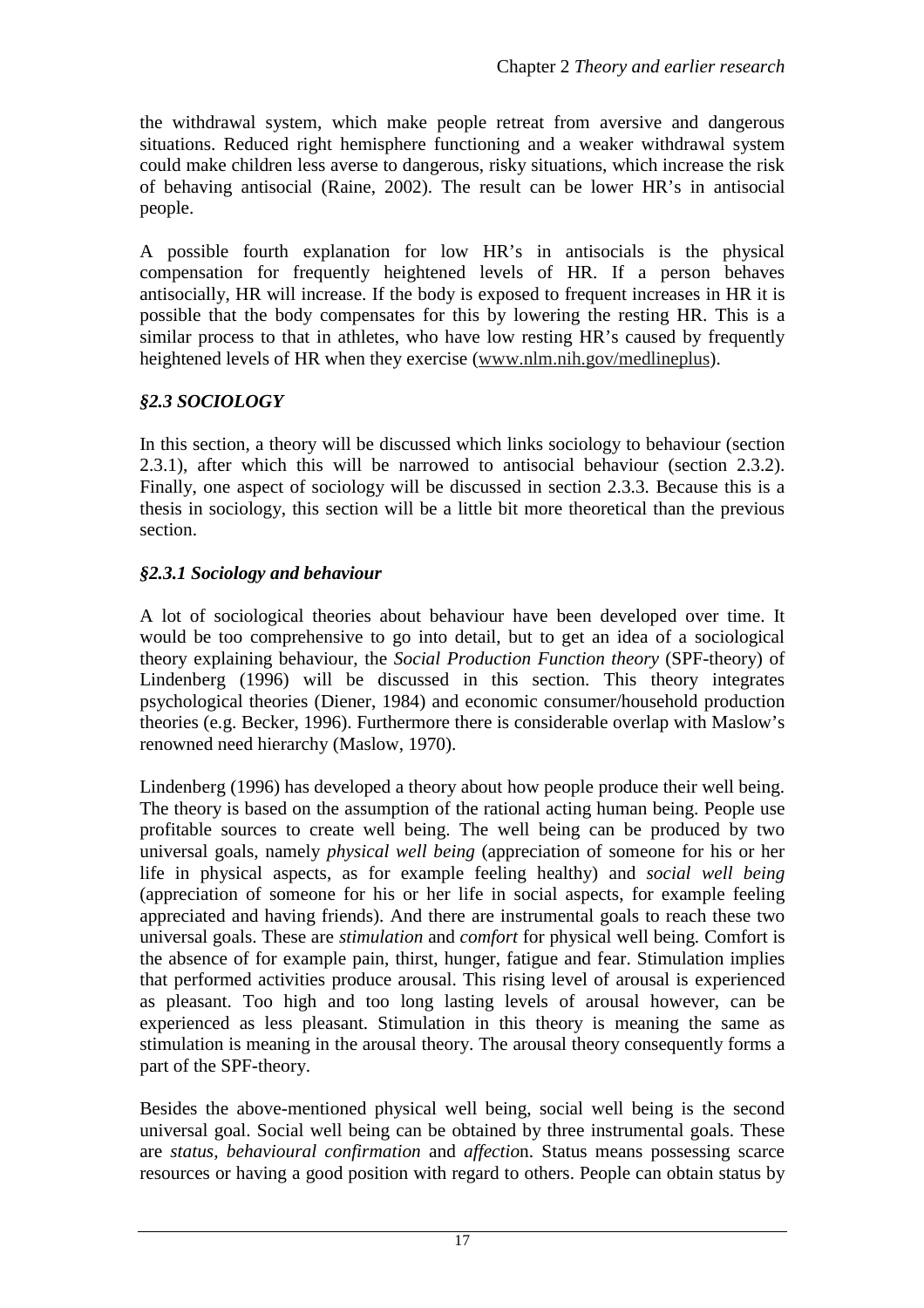holding a leading position, having a lot of money or following good education. Behavioural confirmation can be received from intimate family and friends. People will confirm behaviour when this is exhibited in accordance with the existing norms and values in a group. Finally affection means the love people receive from these same intimate friends and family. Affection can be received from a partner, parents, relatives and friends.

Comfort, stimulation, status, behavioural confirmation and affection are called firstorder instrumental goals, instruments to produce general well being. But these firstorder goals have to be produced as well. Means to produce these first-order goals are activities and gifts. For example, stimulation can be obtained by physical and mental activities, which produces arousal. Comfort is produced by for example the absence of pain, hunger and thirst, good accommodation, possessing household appliances and good furniture. Status can be reached by for example having a good job. And an activity to obtain behavioural confirmation is confirming to norms and values in a group. Finally, affection can be produced by intimate relationships with a partner, parents, relatives and friends. All these activities and gifts are the so-called secondorder instrumental goals.

In their turn resources can produce second-order instrumental goals. For example, physical and mental effort is needed to produce arousal (which produces stimulation). Food, health care and money are needed for the absence of pain, thirst and hunger. Furthermore, education and labour is needed for the production of the second-order goal having a good job, social skills are needed to know how to conform to the norms and values of a group. And finally for example having a partner or having good friends can produce intimate relationships. These resources are the so-called thirdorder instrumental goals.<sup>1</sup>

The above-mentioned can be summarised in table 2.

| Highest level             | General well being               |                     |                   |                    |               |  |  |
|---------------------------|----------------------------------|---------------------|-------------------|--------------------|---------------|--|--|
| Universal goals           |                                  | Physical well being | Social well being |                    |               |  |  |
| First-order instrumental  | <i><u><b>Stimulation</b></u></i> | Comfort             | <b>Status</b>     | <b>Behavioural</b> | Affection     |  |  |
| goals                     |                                  |                     |                   | confirmation       |               |  |  |
| Activities and gifts, for | Physical and                     | Absence of          | Profession,       | Confirm to the     | Intimate      |  |  |
| example:                  | mental                           | pain, hunger and    | good job,         | norms and values   | relationships |  |  |
|                           | activities                       | thirst, having      | possess           | in a group         | with people   |  |  |
|                           | producing                        | good                | much money        |                    |               |  |  |
|                           | arousal                          | accommodation       |                   |                    |               |  |  |
| Resources, for example:   | Physical and                     | Food, health        | Education         | Social skills      | Partner and   |  |  |
|                           | mental                           | care and money      | and labour        |                    | good friends  |  |  |
|                           | efforts                          |                     |                   |                    |               |  |  |

**Table 2** *SPF-theory* 

 $\overline{a}$ 

**Source***: Ormel, Lindenberg, Steverink & Verbrugge (1996)* 

The instrumental goals can be exchanged. If affection drops off by losing a good friend, people will go and search for status and behavioural confirmation to maintain the same level of social well being. Another possibility to produce more affection is

<sup>1</sup> Besides the first-order, second-order and third-order instrumental goals or means for producing well being, there are fourthorder means for production. These are the so-called 'latent' means, or reserves. These reserves can be used when the means of the other orders are not sufficient to produce general well being. Examples are savings, friends with whom you have not much contact or non-utilised talents.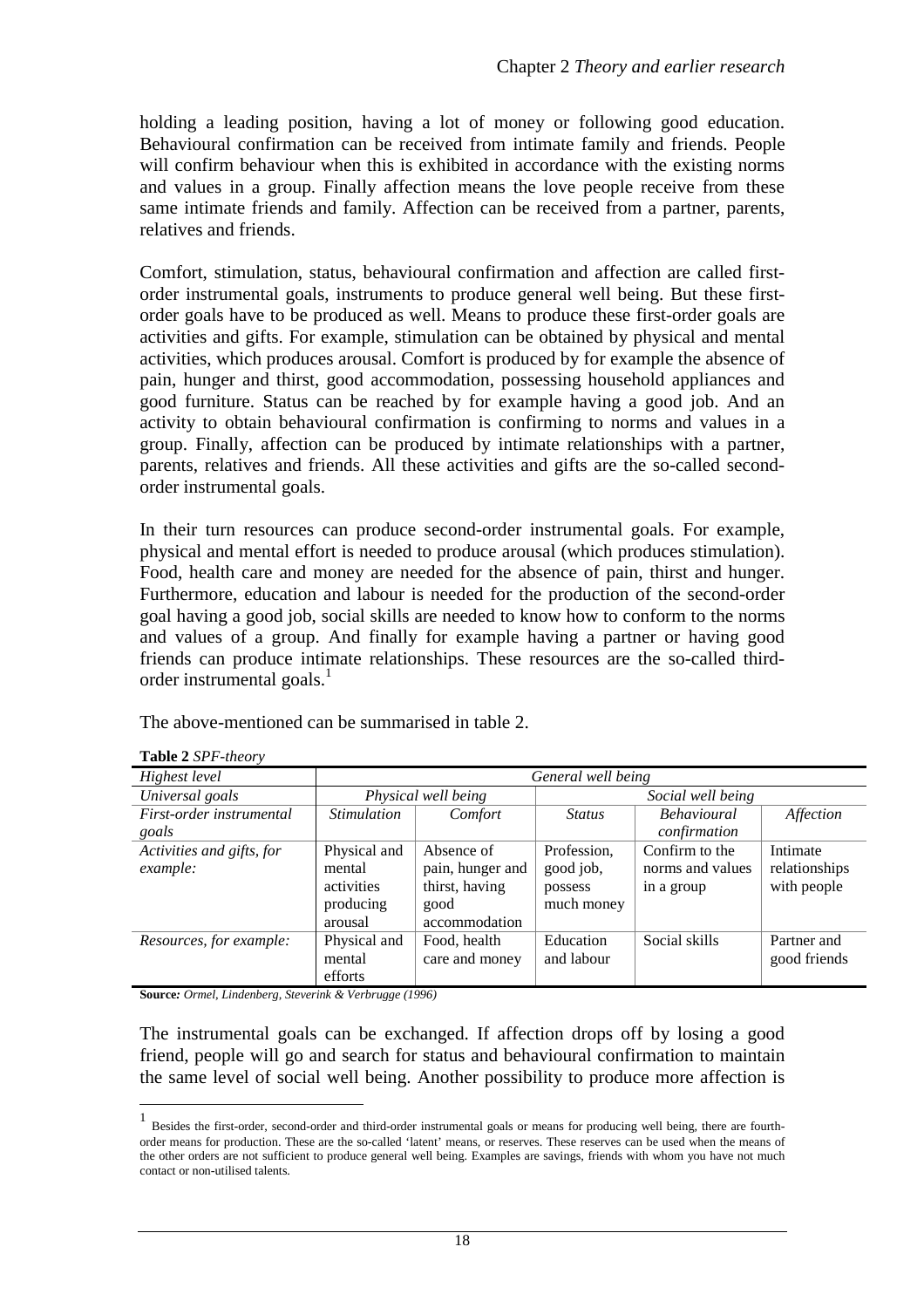searching for contact with other people. A sufficient level of one resource can fill the lack of another. This process is called substitution.

Furthermore, some means are multifunctional: they produce more than one goal. For example, a friendship produces behavioural confirmation and affection, but it can also contribute to the production of stimulation if doing exiting things with a friend. However these multifunctional sources can cause a large problem if they drop off. If somebody's partner dies, the loss of behavioural confirmation and affection is huge and can not be filled up easily.

As just mentioned, goals can be exchanged. Substitution is taking place between the one and the other mean. However, this substitution is limited. Everybody needs a certain level of each instrumental goal. For example, comfort can not be fully replaced by stimulation, because people can not live without any food or drinks.

#### *§2.3.2 Sociology and antisocial behaviour*

Again sociology will be linked to antisocial behaviour by the SPF-theory to get an idea about a sociological point of view of antisocial behaviour. Children and youth, as well as adults, are looking for general well being. This can be done in several ways. Antisocial behaviour is one of these ways to do so. Antisocial behaviour can be a multifunctional mean to produce well being (Ormel, in press), which means that antisocial behaviour can fulfil several goals in once. How you can produce status by being antisocial will be discussed extensively in section 2.4.2. In summary, you can obtain status, because you dare to exhibit behaviour which others do not dare. You are a tough acting person and are therefore admired by peers, which leads to behavioural confirmation and status. And because you are participating in a group, you will receive affection from the group members. Furthermore it can be said that the tension of exhibiting antisocial behaviour produces stimulation (stimulation seeking theory). Some kind of antisocial behaviour even produces comfort, for example stealing a car. Exhibiting antisocial behaviour in a group where the members are in general less fearless, is multifunctional for obtaining well being.

Besides the fact that antisocial behaviour can be multifunctional, antisocial behaviour can also contribute negatively to general well being. Besides behavioural confirmation of the peergroup, people can also receive disapproval from parents or family members or from society in general if one behaves antisocial. That is how a person can get punished in stead of getting affection and how status is not obtained. Furthermore, the antisocial behaviour can result in punishment, which causes a decline in comfort and stimulation. You can, for example, be subjected to house arrest so you can not play with friends anymore. And if children become older the antisocial behaviour can also result in being placed in a prison or institute. This causes a large decline in comfort and stimulation.

But what is it that people make behaving antisocial or what is it they are restrained from this kind of behaviour? The following section tries to give an answer to this question.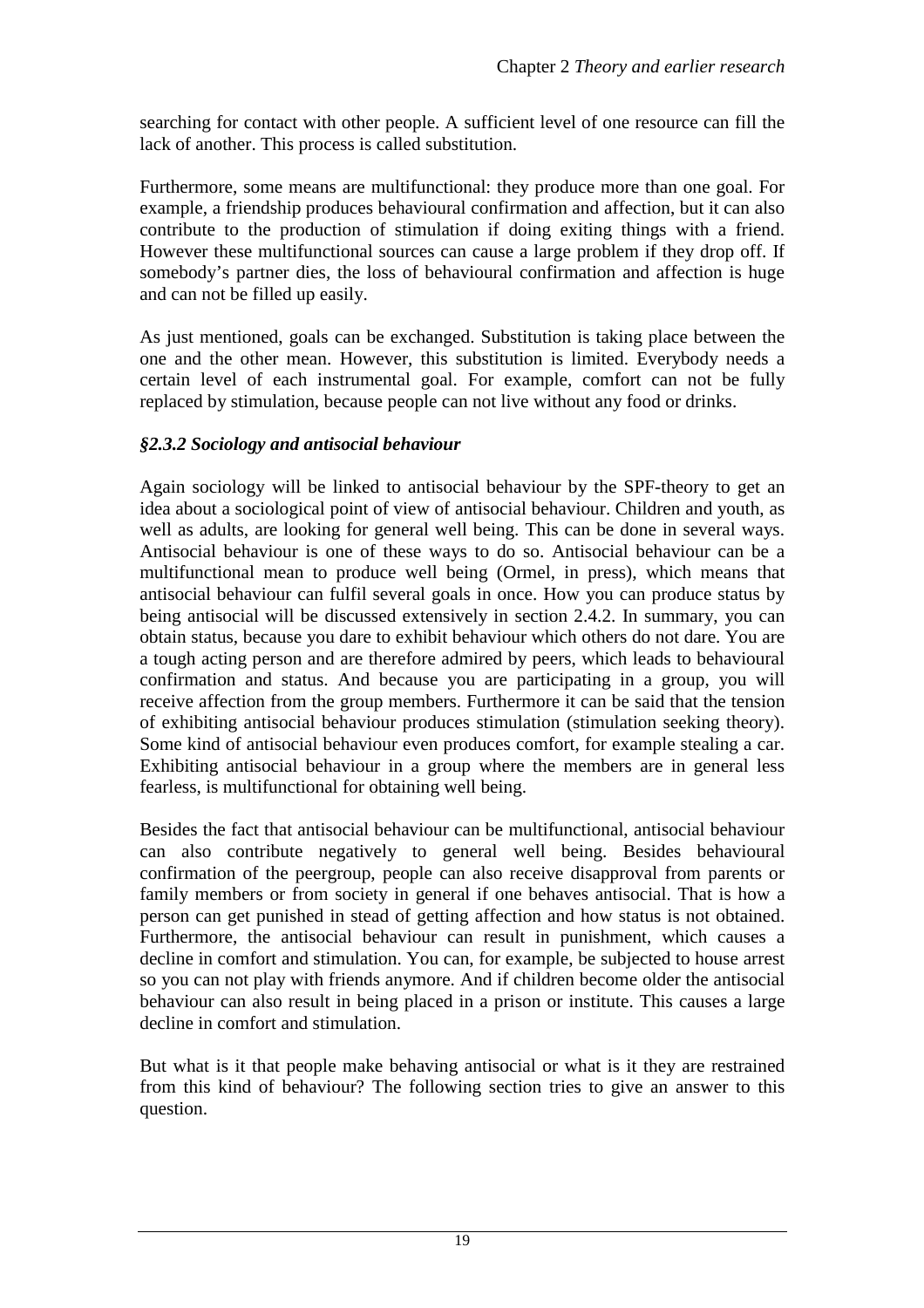#### *People who behave antisocially*

The arousal theory, which encompasses the fearlessness theory and the stimulation seeking theory, is based on the assumption that people with low HR's increase their arousal level by behaving antisocial. The SPF-theory is also assuming this. The low level of stimulation can be a cause for exhibiting antisocial behaviour, because this produces a normal or higher level of stimulation. But besides this goal the SPF-theory assumes there are several other goals which can be obtained by antisocial behaviour. This is discussed above. The initial cause for behaving antisocially can be a low level of stimulation, but the goals which are reached by this behaviour are much wider in the SPF-theory, opposed to the arousal-theory.

The SPF-theory also assumes that a low level of stimulation can be replaced by other means producing other goals, like comfort, status, behavioural confirmation and affection. If a person receives sufficient behavioural confirmation and affection from parents or other family members, he or she is less likely to behave antisocial, because the lack of stimulation can be compensated by this affection and behavioural confirmation and the same level of well being is produced by other means. However there are persons who can not compensate a lack of stimulation by other means and are therefore behaving antisocial. Ormel (in press) cites four conditions which causes persons to behave antisocial much sooner if they satisfy the following conditions.

- a) You have reached a low level of well being by 'normal' activities, which means without antisocial activities or gifts. This low level of well being makes it that you have less to lose by behaving antisocially.
- b) The costs for behaving antisocial are low. Antisocial behaviour is easier to exhibit, because there are for example more possibilities to do so.
- c) Antisocial behaviour is very productive for obtaining well being. It is a multifunctional mean to reach several goals in once.
- d) The costs for reaching well being in a 'normal' way are high.

These conditions will be discussed in turn.

*a)* People with low HR's have little stimulation. If they also have obtained few other means or resources in the past to produce well being they are not able to fulfil the lack of stimulation. That is why they are going to seek for other means to obtain well being. Antisocial behaviour can be one of these means. Furthermore, people with for example little behavioural confirmation, status and affection have less to lose. So, besides the low HR there are other causes which settle the manner of behaving antisocial.

*b)* To behave antisocial you need possibilities to do so. If you do not know how to behave antisocial it is harder for you to perform this behaviour. If you have antisocial friends you will perform antisocial behaviour easier. Friends can for example operate together in a burglary or explain how to perform certain antisocial acts. Furthermore it is easier to perform antisocial behaviour if you have little supervision. A lack of supervision can therefore play part in behaving antisocial.

*c)* In the beginning of this section it was discussed how antisocial behaviour can be productive by obtaining well being. It was also discussed why this behaviour can be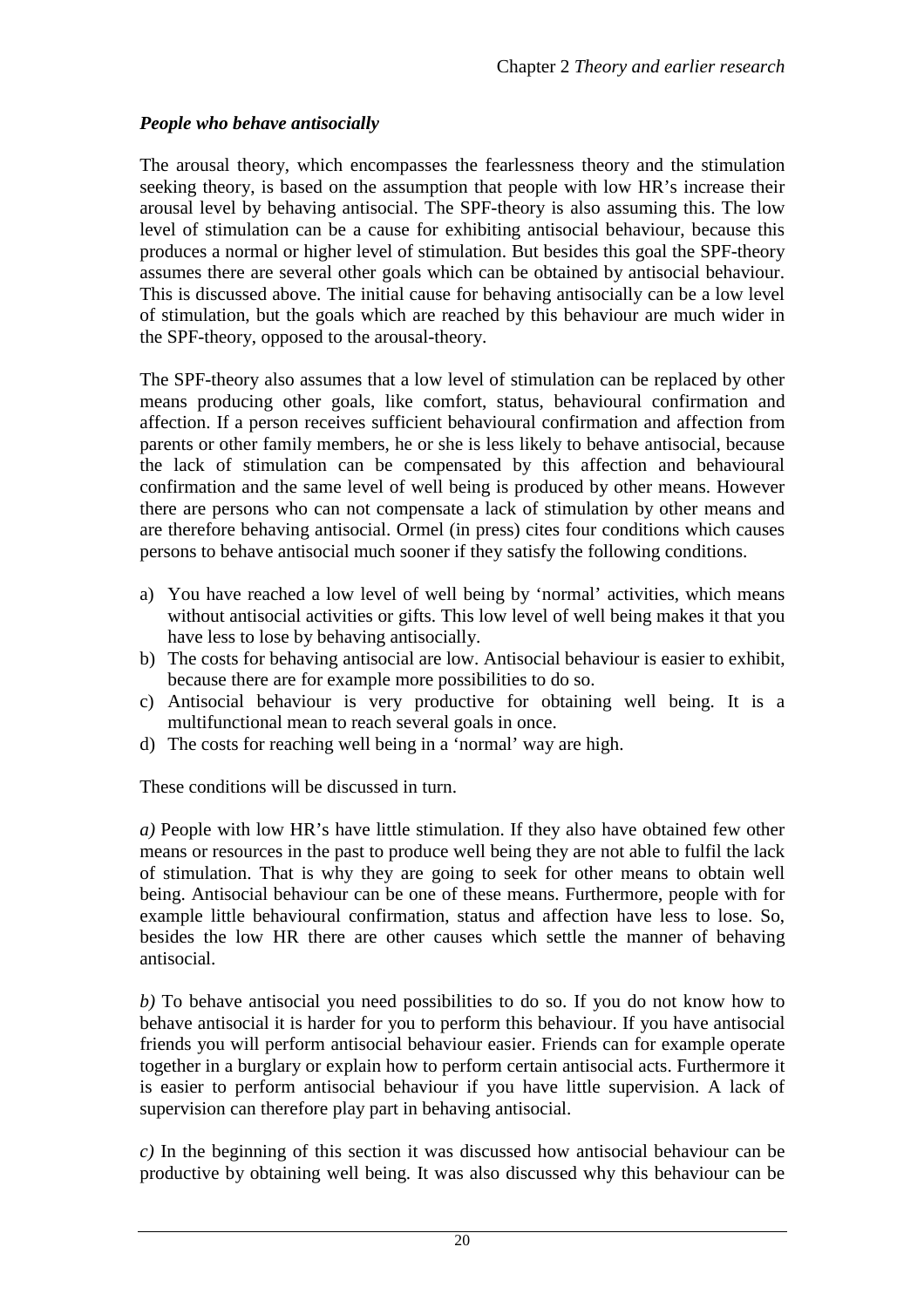non-productive by obtaining well being. The reason why a person would choose for behaving antisocial is because he or she finds it more important to receive behavioural confirmation and affection from friends and peers instead of receiving this from parents, other family-members or the society in general.

*d*) The costs of reaching well being in a 'normal' way can be high. A low IQ for example can lead to a worse job and less income. That is how a person has less status and can not 'buy' much comfort. Furthermore unemployment leads to high costs for reaching well being in a normal way. An unemployed person has less income and therefore less status and comfort. Few social skills lead to high costs to develop friendships, which can lead to little behavioural confirmation, affection and stimulation. In short, the second-order instrumental means are not sufficient to produce well being. That is why someone has to open up new resources to produce this well being. This raises the risk that someone will go and look for this in antisocial behaviour.

In short, there are a lot of risk factors, which lead to the exhibition of antisocial behaviour. Low HR is a physiological risk factor. The risk factors discussed here are social risk factors. Low HR does not have to be sufficient for the start of exhibiting antisocial behaviour. There are several other factors, which have roles to play.

#### *People who do not behave antisocially*

As mentioned in section 2.2.3.2, the arousal theory describes why some people with low HR's are likely to behave antisocially. This theory does not describe why other people with low HR's do not behave antisocially. The SPF-theory however is able to give an explanation. The reasons why people do not behave antisocial can be explained by the four conditions of Ormel (in press):

- a) A high level of well being is reached with 'normal' activities, so without antisocial activities or gifts. Because of this high level of well being, a lot is at risk to be lost.
- b) The costs for antisocial behaviour are high. Antisocial behaviour is harder to exhibit, because there are less opportunities to do so.
- c) Antisocial behaviour is less productive by obtaining well being. It is not a multifunctional mean to obtain several goals in once.
- d) The costs for obtaining well being in a 'normal' way are low.

These will be discussed in turn.

*a)* A high level of well being is obtained. A lack of stimulation is sufficiently compensated by other means which also produce well being. For example, you have sufficient friends, healthy family relationships, intact homes or you receive enough love and affection, have a high IQ or a good job. It is not necessary to behave antisocial to raise the level of well being. Furthermore, you can experience the level of stimulation to be too low and raise this level by stimulation seeking activities, such as doing exciting things with friends or sports or activities that will bring the arousal at a very high level, such as making a parachute jump or bungee jumping, as well as practicing a 'dangerous' job, such as a bomb disposal expert. Finally a person with a high level of well being will risk loosing this by behaving antisocially. Many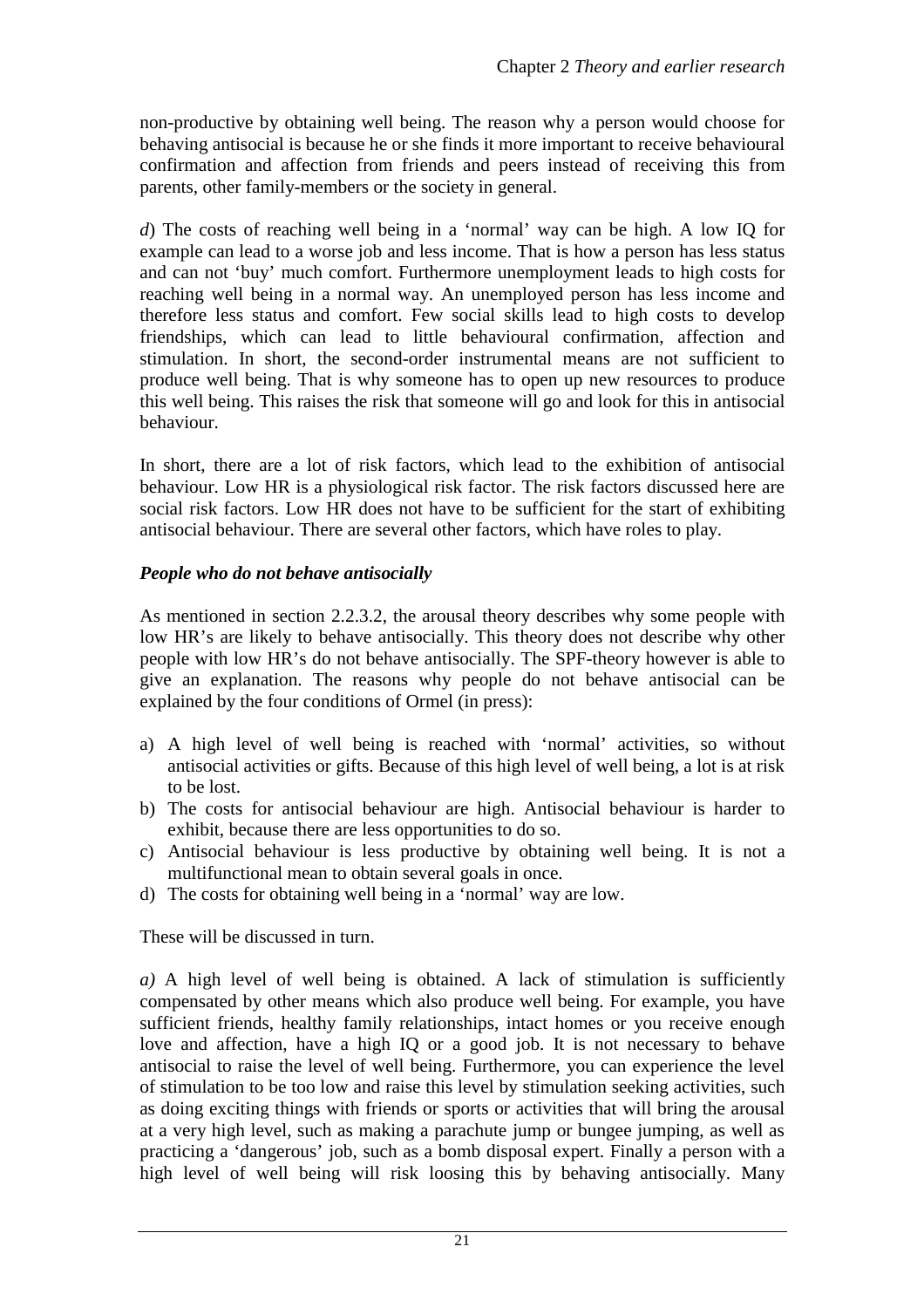resources that produce well being will drop off, for example behavioural confirmation and affection from family and prosocial friends.

*b)* The costs for behaving antisocial are high. You have for example no antisocial friends and are therefore not familiar with antisocial activities such as how to break into a house. You can also have fewer possibilities, because you have more supervision of parents or attendants, so you are better looked after.

*c)* As discussed in the beginning of section 2.3.2 antisocial behaviour can be a multifunctional mean to obtain well being. This is however not always the case. It can contribute to stimulation, but not to behavioural confirmation and affection. For example if you have no antisocial friends, so the behaviour is rejected by the peers or friends.

*d)* The costs to produce well being in a 'normal' way are low. People have access to enough resources to produce well being. Just as in 'a', examples are sufficient friends, a good job, a high IQ, a good family structure, etc.

People with low HR's, who do not behave antisocial do have sufficient possibilities to compensate the lack of stimulation caused by a low HR. There are therefore sufficient factors of protection that will restrain people from behaving antisocial.

#### *Risk and protection factors*

The SPF-theory is a social-theoretical approach and can give an explanation about why people with low HR's behave antisocial or why these people do not behave antisocial. Whether a person behaves antisocially or not depends on the risk factors to which they are exposed. In the above-mentioned, several risk and protection factors are discussed. To compare these factors and to form a picture about the completeness of the SPF-theory, risk factors from other studies are discussed below. These studies are from Rutter et al. (1998), Loeber and Farrington (1998) and Raine (1993).

Rutter et al. (1998) discuss several factors, which are divided into two groups, the individual factors and the psychosocial factors. The individual factors contain genetical influences, birth complications, low intelligence, temperament, few friendships, hyperactivity, drugs- and alcohol abuse and possible biological risk factors. The psychosocial factors include risk factors such as teenage parenting, large family size, broken homes, neglect and abuse, antisocial friends, poverty and unemployment.

Loeber and Farrington (1998) also discuss risk factors. These factors are divided into four groups, the child factors, family factors, macrofactors and neighbourhood factors. Child factors include low intelligence and low school achievement, hyperactivity and impulsivity and characteristics as being shy and having a lack of guilt. The family factors are little supervision by parents, delinquency by parents and siblings and separation of the child from the parents. Macrofactors include poverty, bad housing, unemployment of the parents, one-parent families, large family size and young mothers. Concerning the neighbourhood, a bad, dilapidated neighbourhood is a risk factor.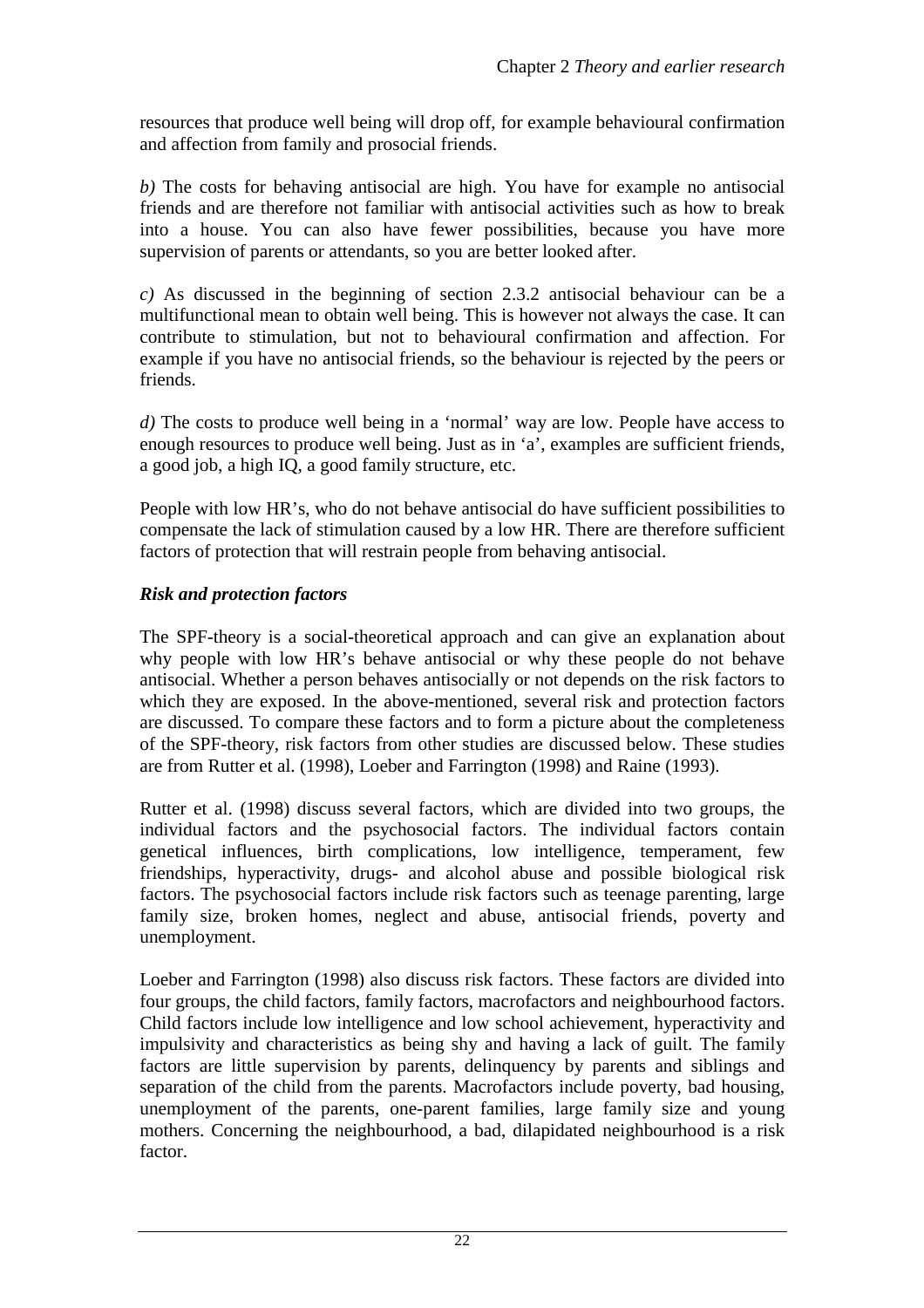The above-mentioned factors can be considered social factors. Raine (1993) has concentrated on biological factors, as well as on social factors. He discusses genetical influences, the influence of neurotransmitters, neuropsychological influences, a low level of arousal, head injuries, pregnancy and birth complications, physical fitness and hormones. Furthermore he discusses cognitive shortages. Family factors and social factors are discussed as well. These includes criminality of the parents, child abuse, death of parents, divorce of the parents, poor supervision by the parents, marriage conflicts of the parents, neglect, few friendships, poor school achievements, large family size, social class, unemployment, a low income, living in a city and poor housing.

Comparing the risk factors discussed in the SPF-theory with the risk factors in the other researches of Loeber and Farrington (1998), Rutter et al. (1998) and Raine (1993) it can be said that the factors are largely corresponding with each other. Besides low HR people can be exposed to other biological, psychological and social factors.

#### *§2.3.3 SES and antisocial behaviour*

In this thesis, how one aspect of sociology – SES – relates to antisocial behaviour will be discussed.

For a long time it was believed that juvenile delinquency was much more common in those from the low SES groups. Many social theories of crime are based on this assumption (e.g. the social control theory of Hirschi, 1969). However, most data contradict these sociological assumptions (Rutter and Giller, 1983). Most research only show a slight negative association between SES and antisocial behaviour. Loeber and Dishon (1983) did a meta-analysis on seven studies in this field. There was only one study, by Knight and West (1975), showing that SES was a good predictor for antisocial behaviour.

It seems that the main SES effect is seen with serious offences and especially with crimes of violence. Earlier research show some association between SES and official statistics, but they also indicate that delinquency occurs in all social groups and is far from restricted to only the low SES groups (Rutter and Giller, 1983).

The relation between SES and antisocial behaviour is however also examined with the data of the Dunedin Study. These results are more recent and show that people from the lower SES groups were at increased risk to develop antisocial behaviour (Moffitt et al., 2001). Because in this thesis SES will be used as an interaction-variable, the discussion about SES as a main effect will not go further in detail. The interactioneffect will be scrutinised in the next section.

#### *§2.4 PHYSIOLOGY AND SOCIOLOGY INTEGRATED*

Firstly, in section 2.2 was discussed how physiology can influence behaviour, and in particular antisocial behaviour, whereafter a rationale was given for the use of HR in this thesis. In section 2.3 was discussed how sociology can influence behaviour, and, in particular, antisocial behaviour, whereafter the variable SES was introduced. In this section the two disciplines are brought together. It will be discussed how SES can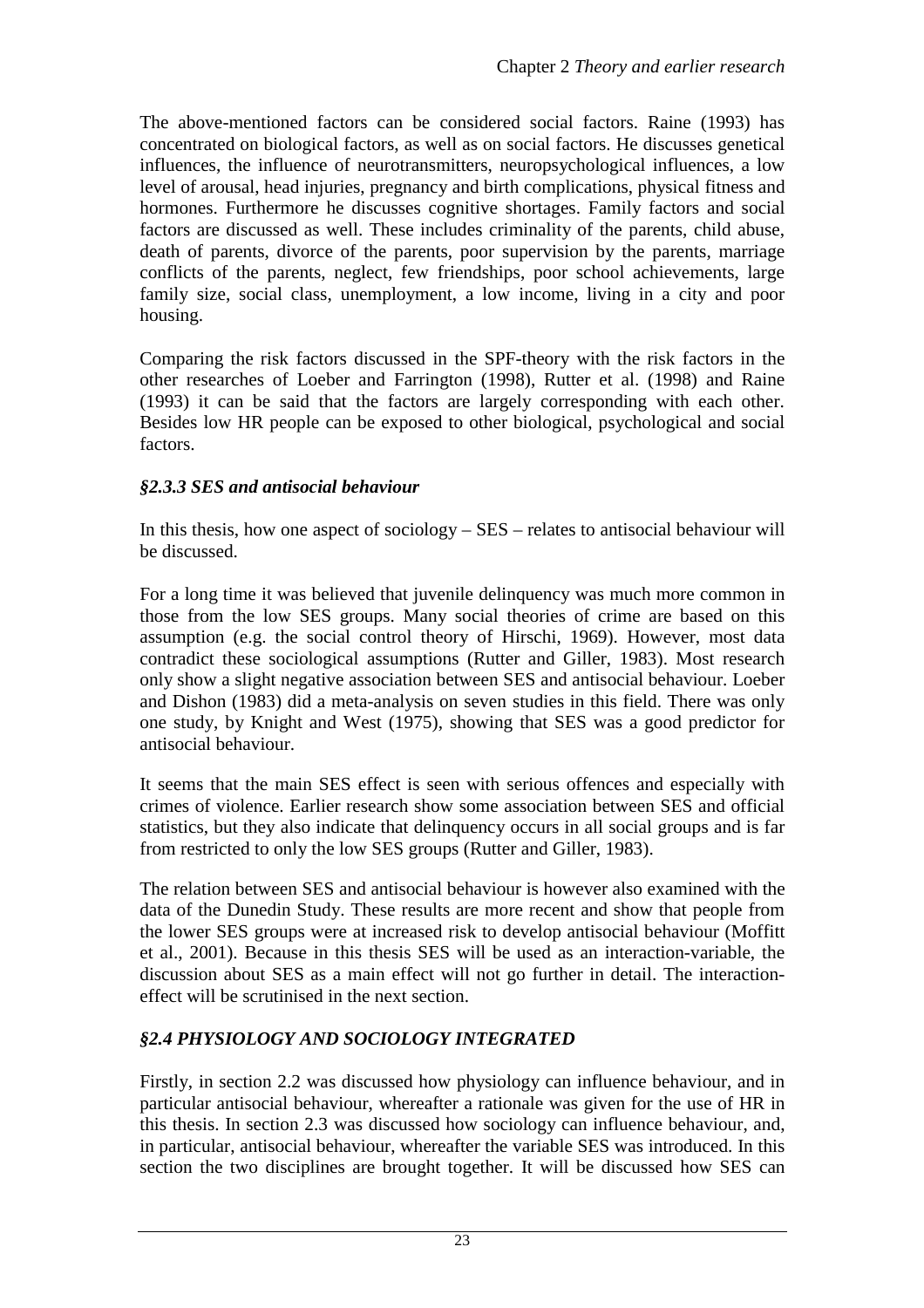influence the relation between HR and antisocial behaviour. In section 2.4.1 the earlier research into this subject will be discussed. In section 2.4.2 a theoretical point of view will be given for the influence of SES on this relation.

#### *§2.4.1 Earlier findings*

Can the relation between low HR and antisocial behaviour be applied to everyone? A few studies have examined the influence of SES on the relation between HR and antisocial behaviour. Raine and Venables (1984) examined 101 fifteen-year-old schoolboys from England. They measured antisocial behaviour using the Behaviour Problem Checklist of Quay and Parsons (1970) and using self-reports of delinquent behaviour. They found that low HR was a predictor of antisocial behaviour in the high SES group but not in the low SES group. SES was based on a measure of parental occupation.

In addition, Raine et al. (1997a, 1997b) studied the impact of SES on the relation between low HR and antisocial behaviour in a much larger sample. They examined 1795 girls and boys from the island of Mauritius. The two main ethnic groups were Creoles and Indians. Resting HR was assessed at age 3 years and antisocial behaviour was assessed at age 11 years using the Child Behaviour Checklist from Achenbach and Edelbrock (1983). SES was developed from a factor analysis of social variables collected in a social worker's interview with the mothers (variables loading on this factor were parental occupation, number of years of education of the parents, additional educational training of the parents, number of rooms per person, number of rooms in the house, and appearance of the home). They found an ethnicity by SES by HR interaction, such that for Creoles only, the low HR group was more antisocial than the high HR group, but only in those from the high SES group (Raine et al., 1997b).

These studies are the only investigations into the influence of SES on the relation between HR and antisocial behaviour. This thesis contains another investigation. This time a large, population-based, Westernised sample is used.

#### *§2.4.2 Theoretical approach*

The existing theory (arousal theory) on the relation between HR and antisocial behaviour is not sufficient to explain the influence of SES on this relation. That is why the SPF-theory will be used to give a possible explanation to this question. This explanation is discussed in this section.

The SPF-theory postulates that when a good is scarcer, it is easier to obtain status with it. For example, if you possess some kind of property and others do not, you are more likely to distinguish yourself from the rest of the people than if there is plenty of this property or good. An expensive car in front of your house only provides status if all other people in the neighbourhood do not have such an expensive car. The expectation is that in the higher SES groups the 'good' or resource of fearlessness (what is associated with antisocial behaviour) is much scarcer than in the lower SES groups. This means that someone being fearless in the high SES group can distinguish himself much better from other people than someone being fearless in the low SES group. There are several reasons to suggest that people in the higher SES groups are less fearless.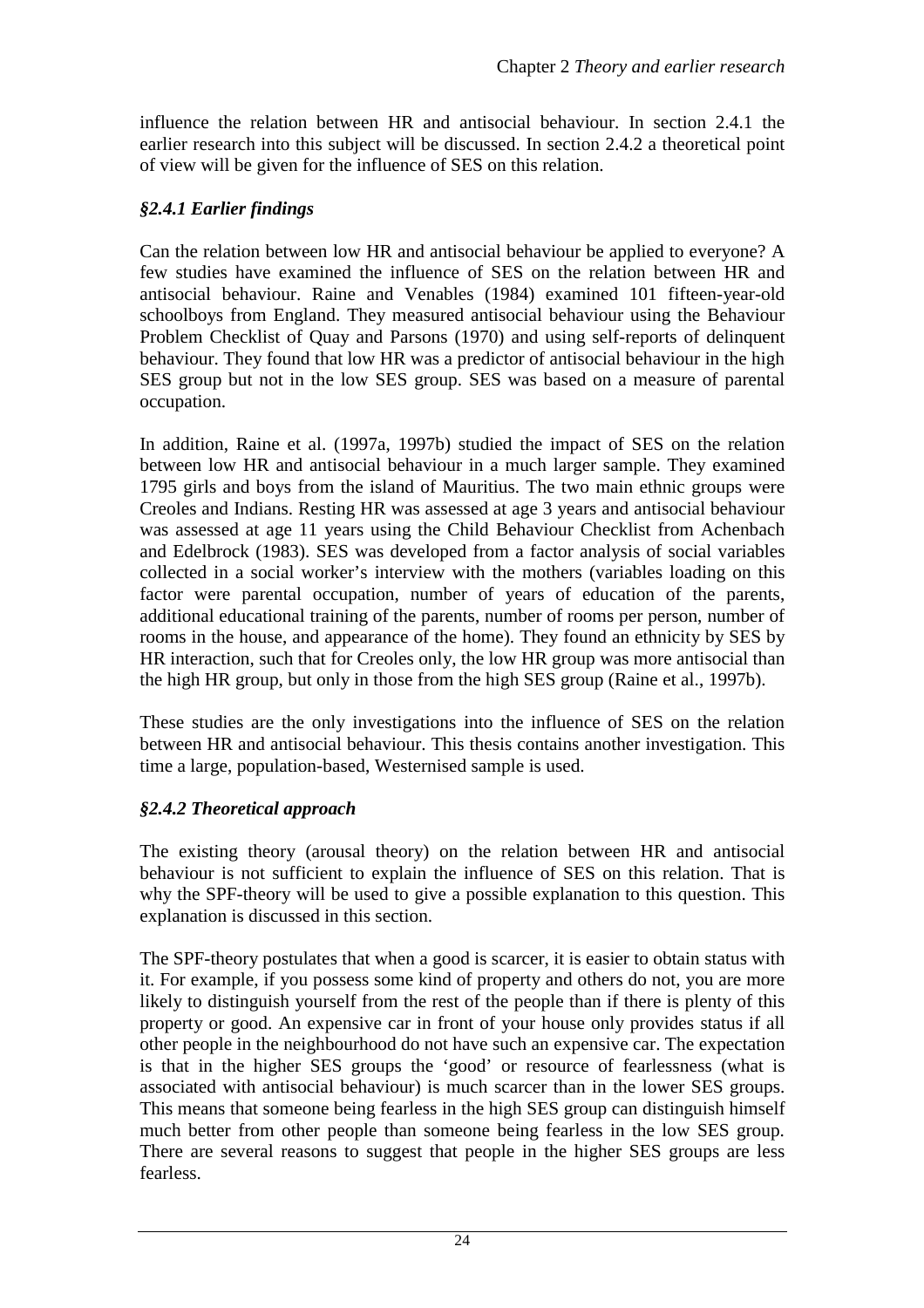First of all, the assumption is that people from the higher SES groups have in general more skills to monitor the consequences of their behaviour, for example being aware of the fact that you will be punished if you behave antisocially. But also is assumed that, in general, people from the high SES groups also have more social skills, so they are more able to realise that they can upset others by exhibiting antisocial behaviour. If someone is more conscious of the consequences of the exhibited behaviour he or she will therefore abandon this behaviour much sooner. They are afraid of the consequences of the behaviour and will avoid it.

Another reason why persons of the higher SES groups will be less fearless can be that they have more to lose. The suggestion is that in the higher SES groups parents or caretakers attach more value to for example independence, creativity and ambition and that these characteristics are also often found in the parents or caretakers themselves. However it is suggested that in the lower SES groups these values are less important and a characteristic such as ambition does not appear that much in the lower classes as in the higher classes. Behaving antisocial is a sign of not confirming to the values of for example independency and ambition. If a person behaves antisocial it is against the values which are important for parents or caretakers (and people in general) in the high SES group. A certain amount of appreciation is lost by behaving antisocial. On the contrary it is supposed that these values are not that important for people from the lower SES groups, so if a person behaves antisocial less appreciation will be lost in these groups.

Furthermore the environment plays a part. Using the SPF-theory, it is assumed that children from the higher SES groups will receive negative reactions from people in their environment in an earlier stage than children from the lower SES groups. This is because children from the higher SES groups in general have more supervision by parents or caretakers, and will be confronted with their behaviour earlier. So they are more afraid of being punished than children of the lower SES groups. In summary, the environment is another reason why children of the higher SES groups are less fearless than children of the lower SES groups.

All the above-mentioned suggests why there may be less fearlessness in children of the higher SES groups. As said, the SPF-theory explains that if a good is scarcer, status can be gained more easily if you have more of it. This means that if you are mixed in a group where less fearlessness (more fear) is present, or are in a group where the members are relatively fearful for the consequences of behaviour, you can gain status very easily if you are fearless. As discussed in section3.2, antisocial behaviour can also lead to other goals of well being.

In the lower SES groups there are more peer groups containing members who are fearless. Fearlessness even occurs when people do not have a low HR. A reason for this can be that these people do have fewer abilities to oversee the consequences of their behaviour. Furthermore children from the lower SES groups do have less to lose than children from the higher SES groups. Finally the environment plays a smaller part. The difference between children with a low HR and those with a high HR in the lower SES groups is smaller than this difference is between these two groups in the higher SES groups. In the low SES group it is therefore more difficult to obtain status by being fearless.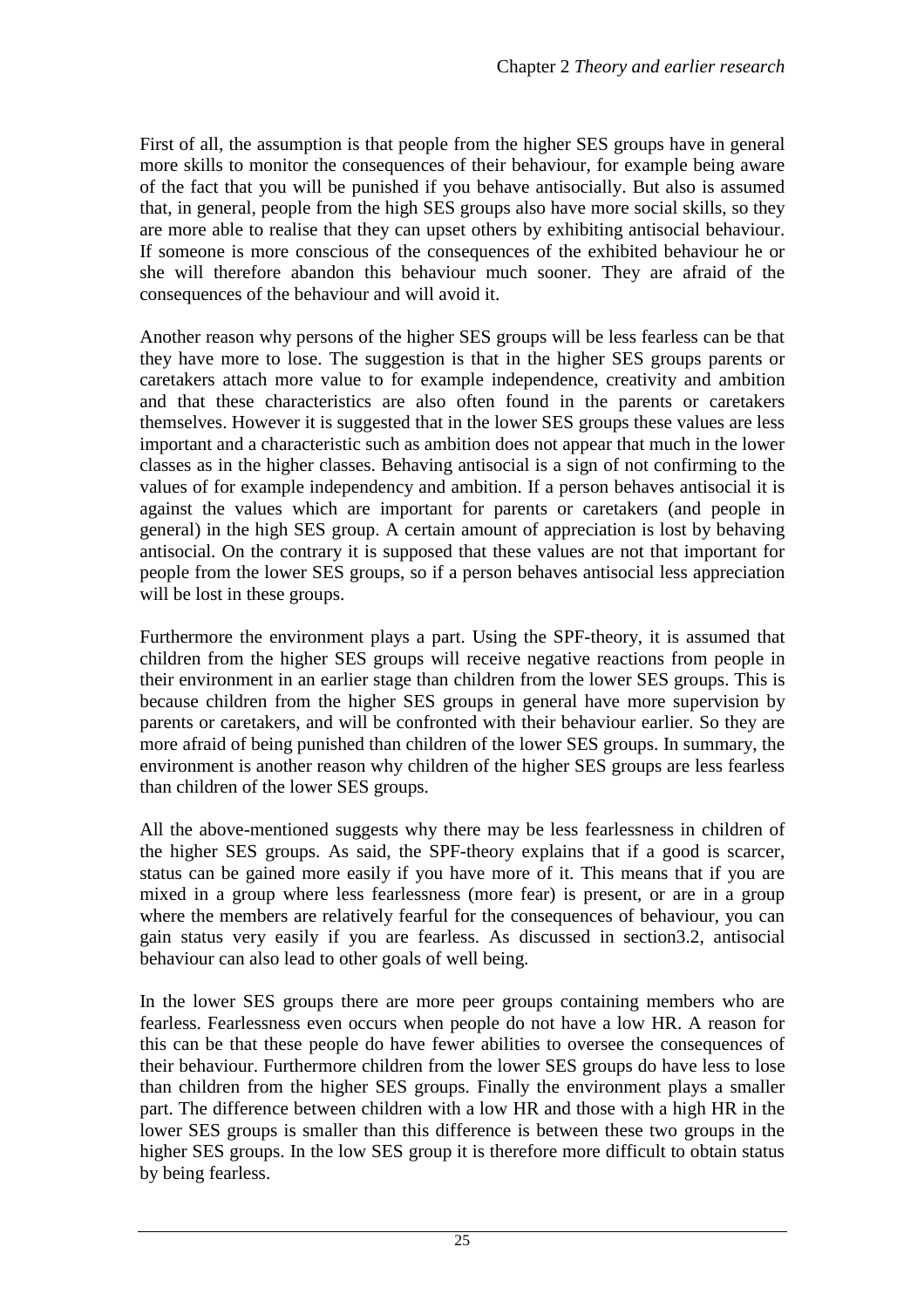In short, the afore-mentioned gives a possible explanation of why the relation between low HR and antisocial behaviour is stronger for people living in high SES groups than for people living in low SES groups. If someone has a low HR it is more 'lucrative' for this person to behave antisocial if he or she is from the higher SES groups.

However this mechanism will only work out in stable peergroups. People will not obtain status if a group consistently change members and will not contain the same persons for a long period of time. If you are participating in a stable peergroup, you have the possibility to show what kind of behaviour you dare to exhibit. If people go around more often with you, they will experience that you dare a lot. Status can be obtained, because you are seen as 'the big hero' of the group who dares everything.

#### *§2.5 HYPOTHESES*

Concerning the theories and the empirical findings in this chapter the hypothesis for the first research question is the following:

#### Hypothesis I*: 'People with low HR's will be more likely to engage in high antisocial behaviour than people with high HR's'*

Because most of the earlier studies investigated the relation between HR and antisocial behaviour in boys and not girls, sex will be taken into account while testing this hypothesis in order to find out if the relation can be applied to both sexes or to only one. Further, since boys tend to have lower HR's (Moffitt et al., 2001) and exhibit higher levels of antisocial behaviour (Moffitt et al., 2001), controlling for sex will ensure that any relation found between low HR and high levels of antisocial behaviour will not simply be due to 'maleness'.

The results of earlier research concerning SES as an interaction variable are limited. The hypothesis for the second research question is the following:

Hypothesis II*: 'The relation between low HR and high antisocial behaviour will be stronger for people in the high SES group'*.

These two hypotheses will be investigated using the data of the Dunedin Study.

#### *§2.6 DATA OF THE DUNEDIN STUDY*

Many studies described previously have found a relation between low HR and antisocial behaviour. However, there are several reasons to research it further in the context of the data available from the Dunedin Study. Firstly the Dunedin Study has many study members; approximately one thousand respondents were examined, while previous research was mainly based on fewer respondents. Wadsworth (1976), with 1813 study members, and the Mauritius project (Raine et al., 1997a, 1997b), with 1795 study members, are the exceptions.

A second reason why the results from the Dunedin Study will add to the research in this field is because of the longitudinal character of the data. With the data from this study, the development of behaviour can be traced. Concerning HR and antisocial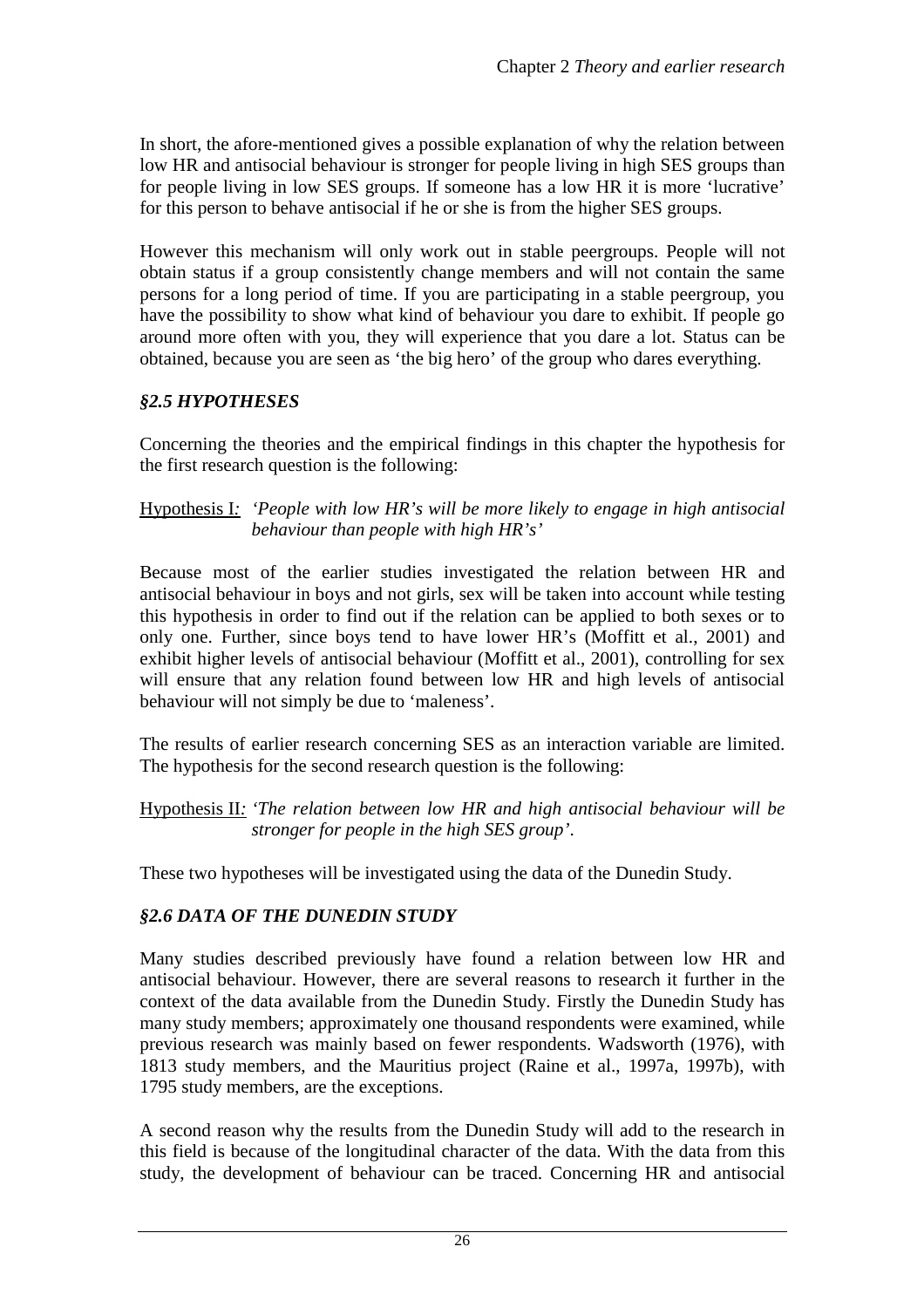behaviour, the study members were examined at the ages 7, 9, 11, 13, 15, 18 and 26. Measures at different ages are important to be able to examine the timing of the relation. If the relation between low HR and antisocial behaviour only occurs at one age, the only way to find out is to examine several measurements in time. Only Little (1978), Raine et al. (1997a, 1997b) and West and Farrington (1977, Farrington, 1987) have used data with measurements taken across time. All other research has been based on cross-sectional data.

A third advantage of the data from the Dunedin Study is the number of variables used. The study has very detailed information on antisocial behaviour. The study members themselves were questioned, as well as friends or family. Police arrests and court convictions were also taken into account. No previous study of the relation between low HR and antisocial behaviour used this many variables to measure antisocial behaviour.

Finally, the effect of SES can also be examined, because it has been determined from age 0 to age 15. The stability of the SES measures across time is not high and that is why this measure is a real strength of the Dunedin Study. It takes into account the changes of SES occurring in a study member's childhood.

In brief it can be said that previous research has some disadvantages, which the data from the Dunedin Study does not have.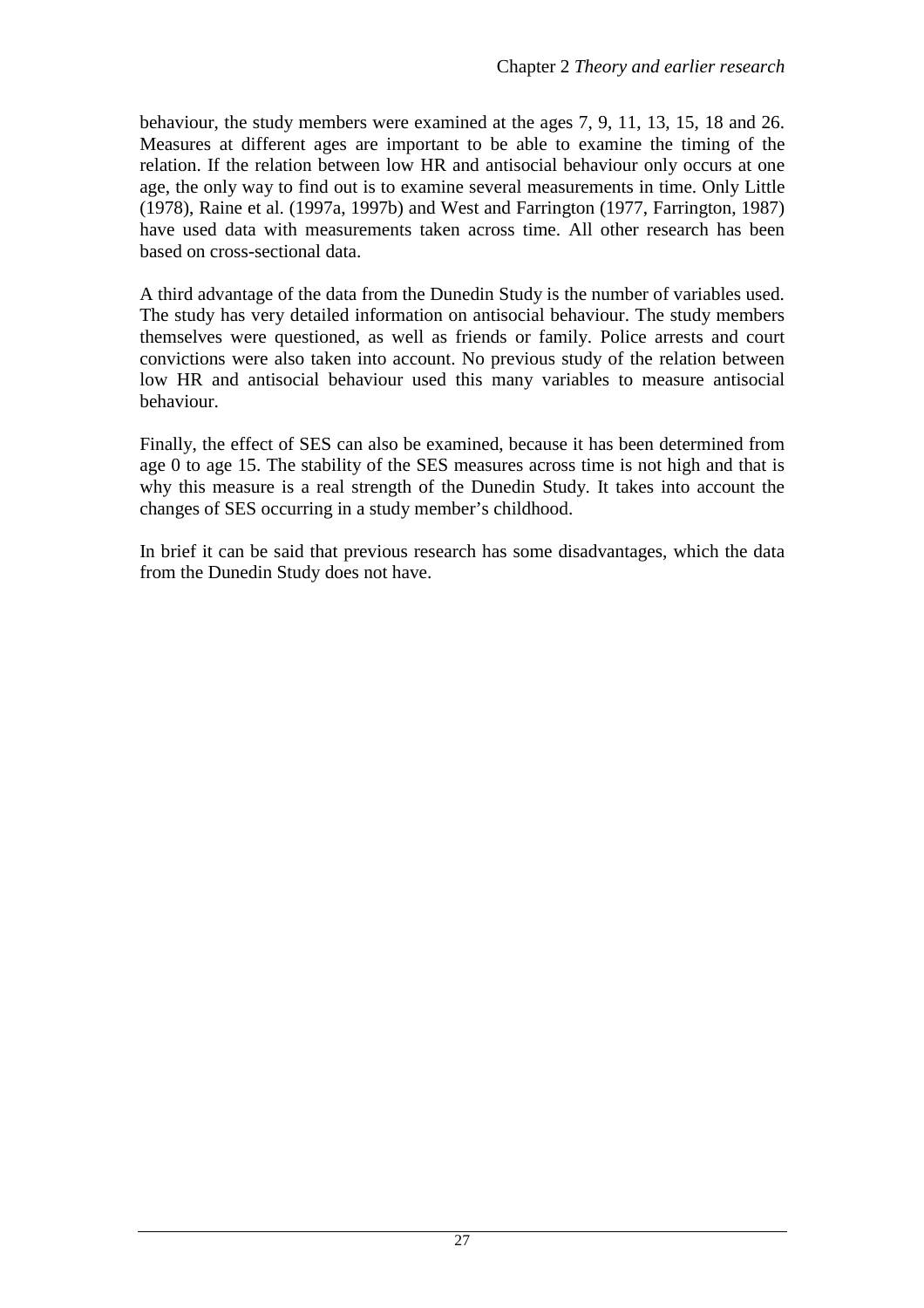# **Chapter 3**

#### *Method*

#### *§3.1 THE DUNEDIN STUDY*

The Dunedin Study is an ongoing, longitudinal study of health, development and well being of a large sample of young New Zealanders. They were studied at birth (1972- 73), followed up and assessed at the age of three, then every two years until the age of 15, then at age 18 (1990-91), 21 (1993-94) and 26 (1998-99).

Dunedin is the major city of Otago, a province of the South Island of New Zealand. All children born to Dunedin mothers at Dunedin's Queen Mary Hospital between 1 April 1972 and 31 March 1973 and still living in Otago at age three were eligible for membership of the study sample. During this 12-month period, there were 1661 live births. Of these, 12 died prior to the age of three. By the time they were three years of age, 315 were known to be living outside the province of Otago and a further 195 were believed to be living outside Otago. This left 1139 children eligible for enrolment in the study.

Of the 1139 eligible children, 68 were not assessed as three-year-olds because of parental refusal and a further 34 were not located in time to be included. A total of 1037 children (91 per cent of the eligible sample) were assessed within a month of their third birthday; there were 535 boys and 502 girls, comprised of 1013 singletons and 24 twins.

Those who were followed up were compared with those not followed up in terms of SES. The sample followed up at age three was slightly under-representative of the highest and lowest SES levels, and slightly over-representative of the middle SES group in comparison with those who were not followed up (Silva & Stanton, 1996). Furthermore there were significant differences between those seen and those not seen at age three in terms of the marital status of mothers at the time the children were born. While 95 per cent of the mothers of those followed up at age three were married, only 85 per cent of those not followed up were married.

Further comparisons between the 1037 children followed up at age three and national SES data suggested that the Dunedin sample was slightly advantaged in SES levels when the fathers were compared with all males in the New Zealand labour force (Silva & Stanton, 1996).

The follow-up rates for each assessment phase from three to 26 are shown in table 3.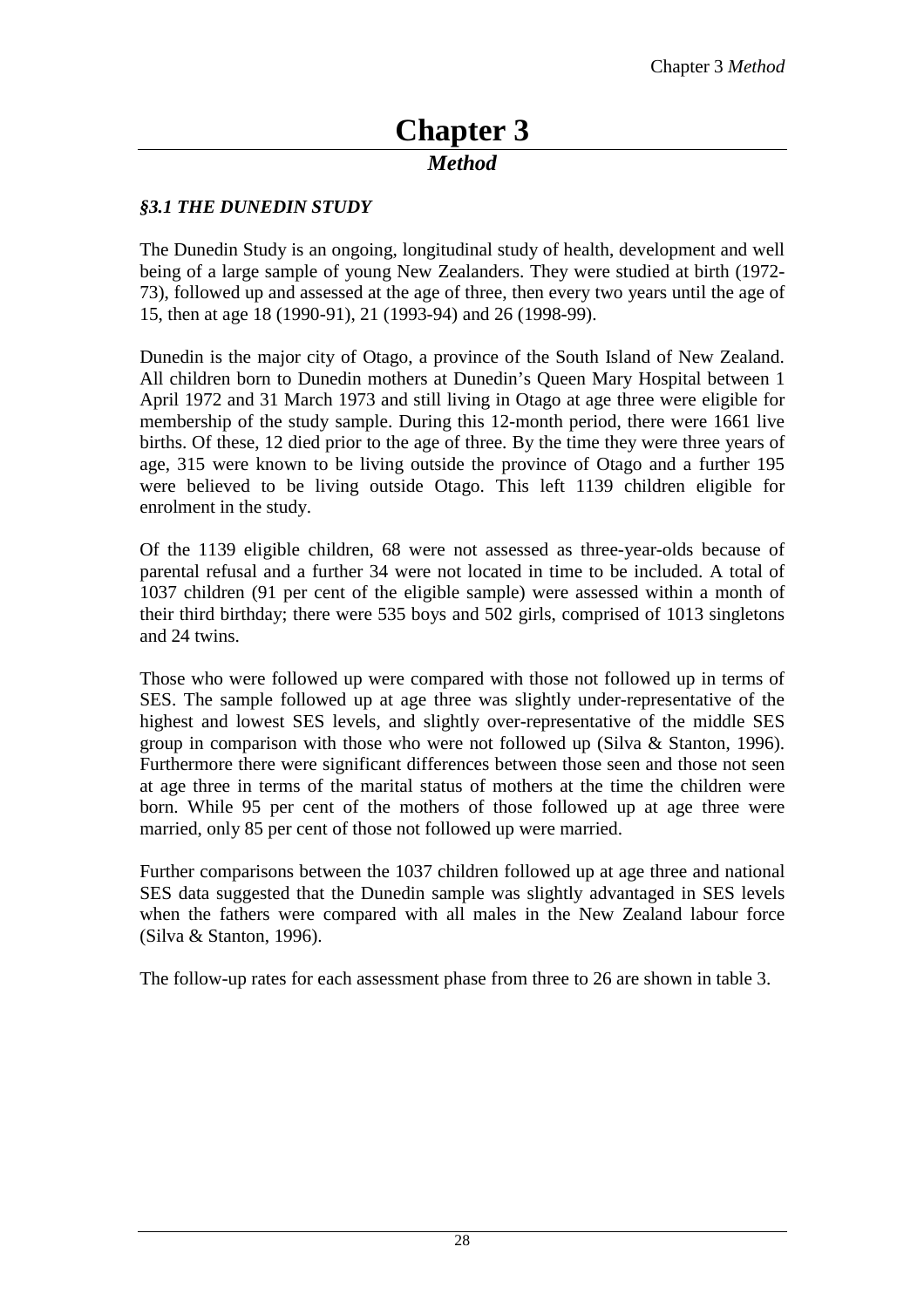**Table 3** *Sample members assessed at each age* 

|                               | $\overline{ }$ |                   |                           |            |
|-------------------------------|----------------|-------------------|---------------------------|------------|
| Year                          | Age            | No. eligible      | No. assessed <sup>c</sup> | % assessed |
| 1972-73                       | <b>Birth</b>   | 1661              | 1661                      | 100        |
| 1975-76                       | 3              | $1139^{a}$        | 1037                      | 91         |
| 1977-78                       | 5              | 1037 <sup>b</sup> | 991                       | 96         |
| 1979-80                       | 7              | $1035^{b}$        | 954                       | 92         |
| 1981-82                       | 9              | $1035^{\rm b}$    | 955                       | 92         |
| 1983-84                       | 11             | 1033 <sup>b</sup> | 925                       | 90         |
| 1985-86                       | 13             | $1031^{b}$        | 850                       | 82         |
| 1987-88                       | 15             | 1029 <sup>b</sup> | 976                       | 95         |
| 1990-91                       | 18             | $1027^{\rm b}$    | 993                       | 97         |
| 1993-94                       | 21             | 1020 <sup>b</sup> | 992                       | 97         |
| 1998-99                       | 26             | 1019 <sup>b</sup> | 980                       | 96         |
| $^a$ Number resident in Otego |                |                   |                           |            |

Number resident in Otago

**b** Surviving sample members

c Assessed in full or partly assessed

The table shows a slightly decrease in the numbers seen between age three and 13, followed by an increase at age 15, 18 and 21. The increased numbers from age 15 reflect the fact that study members in other parts of New Zealand were flown back to Dunedin for their assessments. Also, study members living in Australia were visited for interviews at age 15 and 18. At age 21, study members living in Australia were flown back to Dunedin for assessment. At age 26, the study members living outside of New Zealand were flown back to New Zealand to be assessed at the Unit. This year, the study members will be 30 years old. The next phase will be when they are 32, in 2004 and 2005.

At each phase of the study, four study members were invited to the research unit each day for interviews, tests and examinations. The assessment year usually commences about March and concludes in June or July of the following year. Most of the study members were assessed within a month or two of their birthdays. In later years, the period between birthdays and assessment days has increased for some study members to fit in with their schedules.

Assessments at each phase have involved study members rotating through a series of assessments where they have been seen by staff who have been trained to carry out their particular interviews, tests and examinations. The assessment programme has always been planned to balance mental and physical activities to avoid tiring the participants. Parents (to the age of 15) and teachers (to the age of 13) have also filled out extensive questionnaires describing aspects of study members' development, behaviour, history and background. Other informants, nominated by study members, also filled in questionnaires describing them at age 18, 21 and 26. From the age of 15, most study members have also consented to allow the research unit to access information about them from sources such as hospitals and police on the understanding that this is confidential and for research purposes only.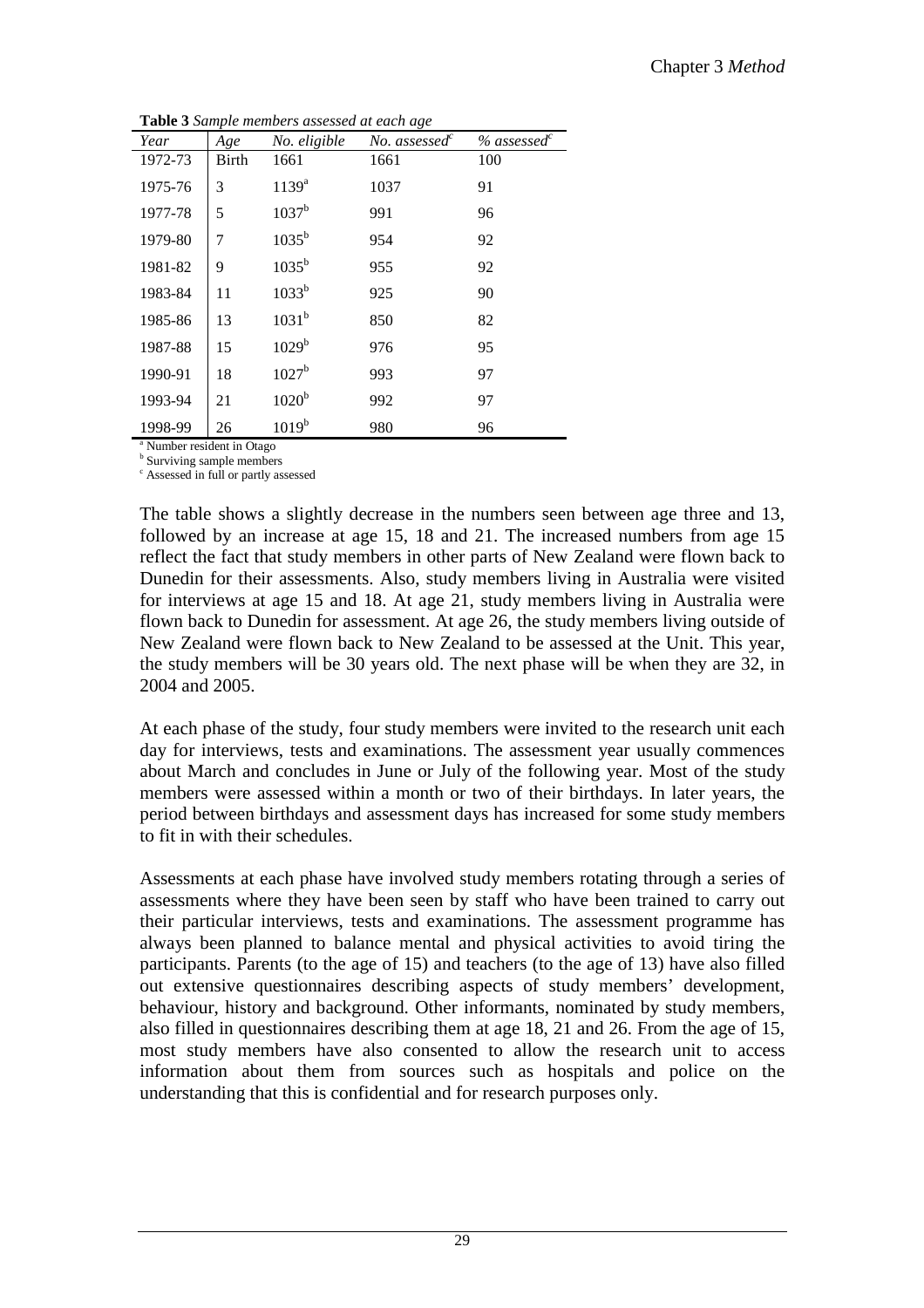#### *§3.2 DATA*

A lot of data have been collected during the different phases. To test the hypotheses in this thesis, only the data concerning HR, antisocial behaviour and SES will be used. These data will be discussed below.

#### *§3.2.1 HR data*

At ages 7, 9, 11 and 13 the resting HR was measured by averaging resting HR taken on three occasions during the course of a physical examination. At the ages 15 and 18 several measures of HR are available. First of all the recumbent HR was measured. This is the HR measured when the study members were lying down. Secondly, the resting HR was measured while the study members were sitting on a bike, before they exercised. At age 15 and 18 the recumbent and resting HR's were averaged together as one measure of HR at these ages. At age 26 the resting HR was measured, averaged over five measures while seated.

To investigate the two hypotheses, the HR's at the different ages were combined into three developmental stages. These stages are childhood, adolescence and adulthood. The childhood variable comprises the HR's at ages 7, 9 and 11. Adolescence contains the HR's at ages 13, 15 and 18. Adulthood contains the HR's at age 26. The HR's were combined within a developmental stage by z-standardising and averaging them.

There are two reasons to combine the HR's into developmental stages. The first reason is simplicity. To get a good overview of the results it is easier to examine the combined HR measures instead of looking at the results of the analyses of the individual ages. Presenting the results for the individual ages would result in a shower of tables. However, to examine the differences between results of the individual ages and results of the developmental stages, the analyses for the individual ages were done. Combining the data into developmental stages did not result in a different relation between HR and antisocial behaviour.

The second reason is that statements can be made about developmental stages. That is, the effect of childhood HR, adolescent HR and adult HR can be used. This improves the comprehensibility of the findings to the reader.

#### *§3.2.2 Antisocial behaviour data*

In the Dunedin Study, antisocial behaviour was measured in three ways, namely by self-reports, other-reports and official reports. To test the two hypotheses posed in chapter two, it was decided to compare HR and antisocial behaviour measures age for age. For that reason, only the antisocial behaviour measures for ages 11, 13, 15, 18 and 26 were used. The measures at age 21 were not used, because HR was not measured at this age. Measures before age 11 were not used because self-report, informant-report and official report antisocial measures were not available before this age. All the antisocial behaviour measures used are explained more fully below.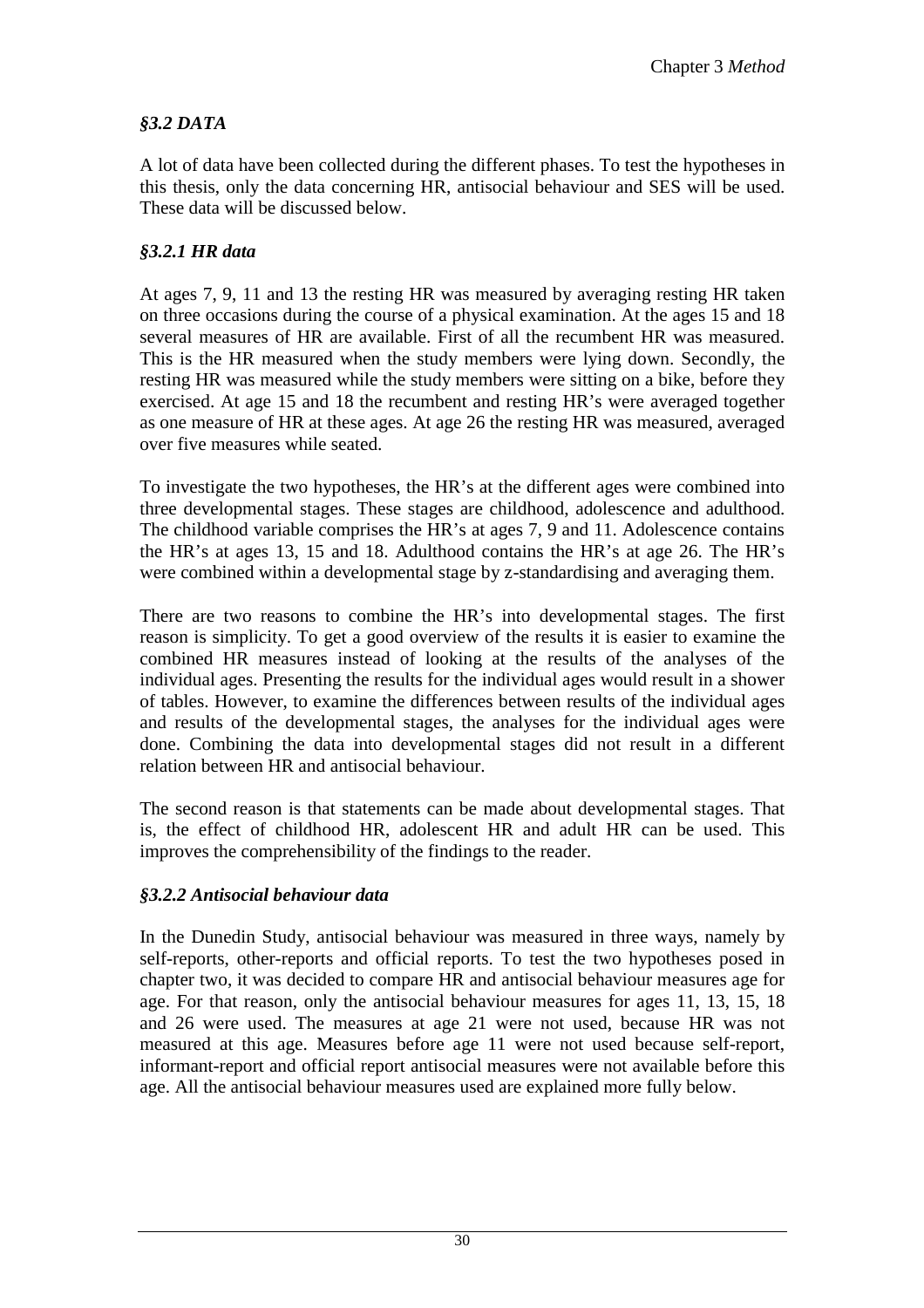#### *Symptom scales of conduct disorder (CD)/ antisocial personality disorder (ASPD)*

Symptom scales of CD and ASPD were made by summing CD/ASPD items from the Diagnostic and Statistical Manual of Mental Disorders (DSM). DSM is a standard classification of mental disorders which has been designed for use across different settings (inpatient, outpatient, partial, hospital, clinic, private practice, with community populations, by psychiatrists, psychologists, social workers, nurses, counsellors and other health and mental health professionals) (www.psych.org; DSMIII: APA (1980); DSMIIIR: (1987); DSMIV: APA (1994)).

At the several ages symptom scales were made for CD. At age 11 this was derived from questions from the Diagnostic Interview Schedule for Children, child version (DISC-C). At the later ages this was derived from the Self-Reported Delinquency Interview. To make comparisons across ages, it is necessary to make the symptom scales according to the same criteria. In this report analyses will be based on the symptom scales of CD according to the now-current criteria of DSM-IV (Moffitt et al., 2001).

The DSM-IV diagnosis for CD contains 15 criteria or symptoms. Of these 15 criteria, eight were assessed at age 11, 13 were assessed at the ages 13, 12 at the age of 15, and 10 criteria were assessed at age 18. A table of these criteria is shown in the appendix. The criteria were assessed by interviewing the study members (DISC-C at age 11 and Self-reported Delinquency Interview at later ages). The parent and teacher ratings of behaviour were used to supplement the child interviews at earlier ages. A symptom was counted as present if there was evidence from all sources (parents, teachers, as well as the study members themselves). The symptom scales at every age are an average measure ranging from zero to one. For example, at age 11 eight symptoms were assessed. If a person scores on one symptom his or her score is 0.13. If a person scores on two symptoms his or her score is 0.25, etc.

At age 26 a symptom scale of ASPD was made by summing across 65 items, which could be subsumed under the six ASPD criteria. These items are listed in the appendix. If the study members committed an act once or more in the past twelve months they got a score of one and if they had not committed the act they got a score of zero. To construct a scale, all the items are counted together. The scale ranges from 0 to 65. A higher score represents greater levels of antisocial behaviour. The reliability of this scale is 0.73, which is acceptable (Moffitt & Silva, 1988).

#### *Self-reported delinquency (SRD)*

At age 13, the Self-Reported Early Delinquency interview (SRED) was administered to the study members. This interview contains 29 items about 'norm violating' behaviours and 29 items about more serious illegal behaviours. For the age 13 interview only the 29 items about serious illegal behaviours are used. The items are described in the appendix. The items are rated on a three-point scale (no (0), once or twice (1) or three or more times (2)). The 29 items are weighted according to their levels of seriousness. Weights were obtained from a survey of 30 local professionals involved in the problem of juvenile delinquency. Survey responses were also obtained from a class of 30 psychology undergraduates at the University of Otago. Respondents rated each of the items on a scale from 0: 'harmless prank', to 20: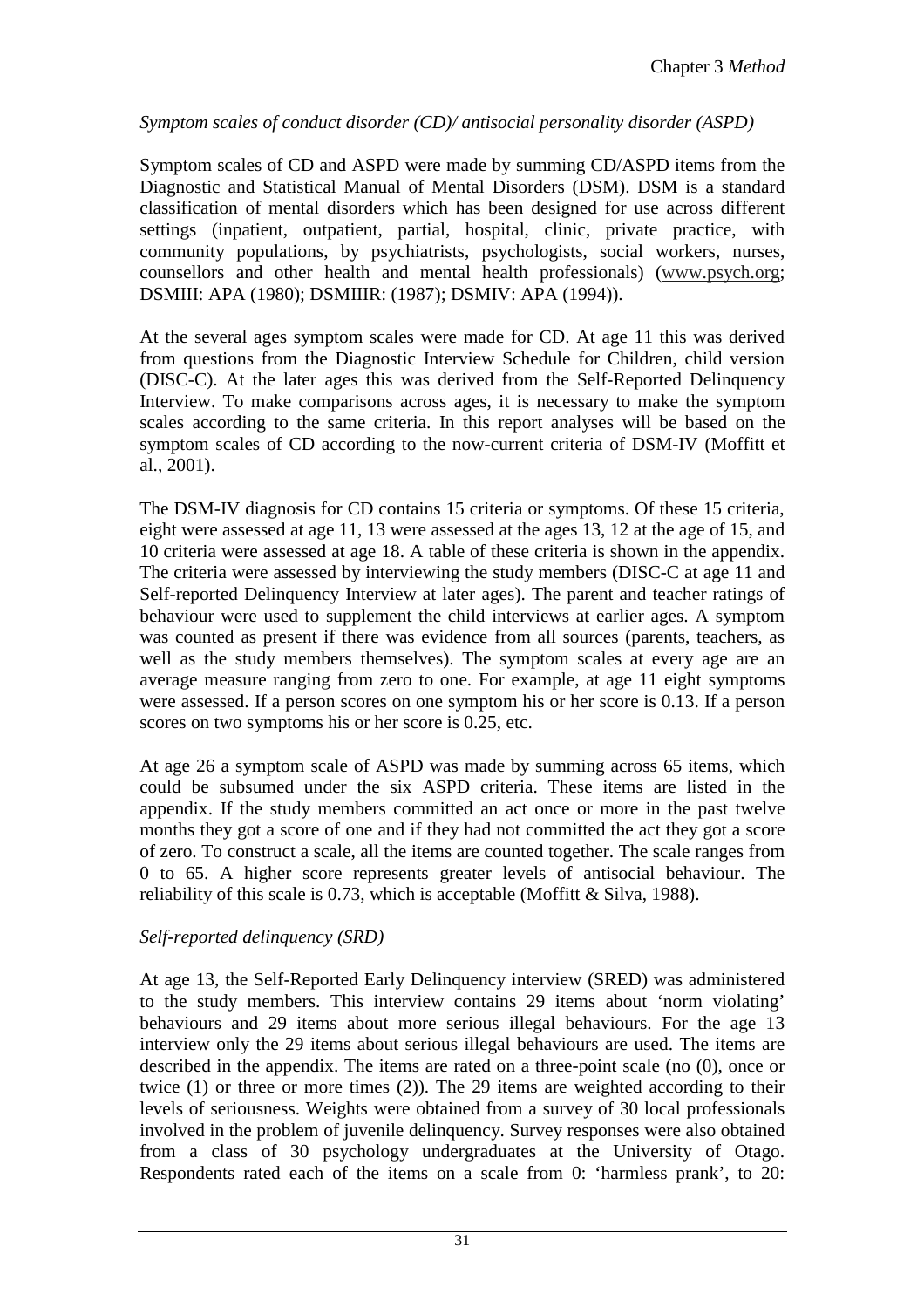'extremely serious, requiring police intervention'. Item ratings for the student and professional groups did not differ, so the responses were combined. The weights are given in the appendix. The scale is constructed by multiplying the score of an item by its weight and then summing all the scores to one scale. The range of the scale is 0 to 85.52. A reliability analyses shows that the reliability of the 29-item illegal behaviour scale is 0.81 and is well within the acceptable range for social science research instruments (Moffitt & Silva, 1988).

At age 15, the same SRED was administered to the study members. For the age 15 interview, only the twenty-nine items about serious illegal behaviours (described in the appendix) were used. This time variety scores are constructed. This means that study members who performed an act once or more are rated one and study members who did not perform an act are rated zero on an item. A variety score presents how many types of acts are committed and not how many times. It is not a frequency scale. Taking all the items together, the scale of SRD at age 15 ranged from 0 to 29. Higher scores are associated with more antisocial behaviour. The reason to use a variety score instead of a frequency score is that the scale has a much greater reliability if it is a variety score. The reliability of this scale at age 15 is 0.87. A frequency score gives relatively more weight to minor delinquent acts, because these acts are more frequently performed than more serious criminal behaviour. This makes the data more skewed and a smaller alpha coefficient is the result.

At the ages 18 and 26, the SRD interview was administered to the study members. The SRD is used, because this instrument is more age-appropriate than the SRED. This instrument contains forty-eight different illegal acts. Study members had to answer if they have committed these acts in the past twelve months. All the items are described in the appendix. The same method is used to combine these items into a scale (a variety scale), as is used with the SRED at age 15. The scale has a range of 0 to 48. The alpha coefficient of the reliability analysis is 0.88 at age 18 (Moffitt, Silva, Lynam & Henry, 1994) and 0.83 at age 26.

#### *Informant reports*

At age 18, subjects were asked to nominate a friend or family member who knew them well and to give informed consent to send informants a 41-item questionnaire. Among these 41 items there were four items pertaining to the study members' antisocial behaviour during the past 12 months (problems with aggression, doing things against the law, problems related to the use of alcohol and problems related to the use of drugs). The items were coded as doesn't apply (0), applies somewhat (1), and certainly applies (2). These items are taken together to create a scale, which has a range from zero to eight. The reliability analysis showed a rather low alpha, of 0.56.

At age 26, subjects were asked to nominate three people who knew them well. These people were then sent questionnaires. This time the questionnaire contained 60 items, seven of which pertained to antisocial behaviour. The items were coded in the same way as for the informant reports at age 18. These items are described in the appendix. These items are averaged for the three different informant reports. After averaging them, they were summed to get one scale with a range from zero to 14. This scale has a good reliability, of 0.84.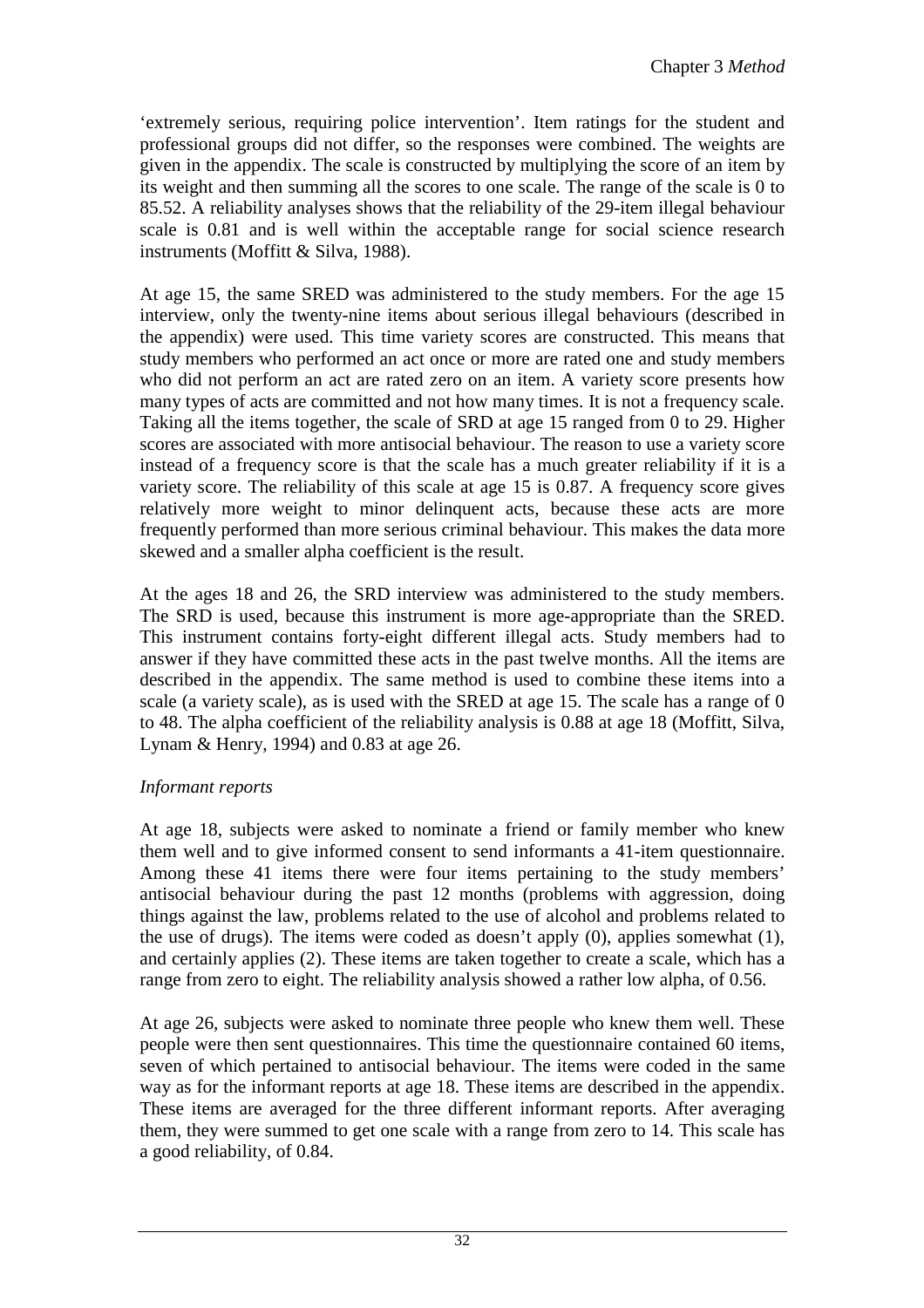#### *Police contacts*

Police contacts included all police actions that resulted in the filing of a standard incident form on which a New Zealand constable reports offences known to be committed by a juvenile between age 10 and 16 years. In New Zealand, 'juvenile' status ends when offenders enter the adult justice system on their seventeenth birthday. At police departments throughout New Zealand, juvenile records were searched for 97 per cent of the study members, who consented to have their records searched<sup>2</sup>. When study members never had contact with the police they were rated zero and when they had one or more contacts with the police they were rated one.

#### *Court convictions*

Records of convictions at all courts in New Zealand and Australia were searched, with the informed consent of the study members, using the computer system of the New Zealand Police. Records included convictions in Children's and Young Persons' Court from age 13 to age 16 years and convictions in adult Criminal Court from age 17 years to age 26. Convictions included non-violent offences (e.g., possession or sale of illegal substances, theft, burglary, shoplifting, vandalism) and violent offences (e.g., disorderly behaviour likely to cause violence, using an attack dog on a person, assault with intent to injure, rape, aggravated robbery, manslaughter). When study members had no court convictions they were rated zero and when they had one or more court convictions they were rated one.

#### *§3.2.3 SES data*

The SES of study members' families was measured with a six-point scale assessing parents' occupational status (Elley and Irving, 1972). The scale places each occupation into one of six categories based upon the educational levels and income associated with that occupation in data from the New Zealand census. The scale ranges from one ('professional') to six ('unskilled labourer'). In table 4 examples of the Elley and Irving Socio-economic Index occupations levels are given.

| <b>SES</b> level | <i>Example occupations</i>                                                               |
|------------------|------------------------------------------------------------------------------------------|
| 1 (highest)      | Accountant, airline pilot, architect, dentist, headmaster, teacher (secondary school)    |
|                  | Agricultural technician, airport supervisor, company manager (not retail), computer      |
|                  | programmer, teacher (primary school), armed forces officer                               |
|                  | Agricultural instructor, aircraft mechanic ambulance driver, building inspector, company |
|                  | sales manager                                                                            |
| 4                | Armed forces personnel (not officer), baker, bank teller, builder, farmer                |
|                  | Bus driver, constructional steel erector, ditch digger, farm manager, fisherman          |
| 6 (lowest)       | Barman, builder's labourer, farmhand, fish shop workers, food packer                     |
|                  | 100<                                                                                     |

**Table 4** *Examples of the Elley and Irving Socio-economic Index occupation levels* 

**Source:** *Silva & Stanton, 1996* 

 $\overline{a}$ 

The variable SES is the average of the highest SES level of either parent across the interviews of the Dunedin Study from the study member's birth to age 15. This

<sup>&</sup>lt;sup>2</sup> Besides the informed consent Study members gave for all other assessments, they had to give separate consent for searching the police and court records.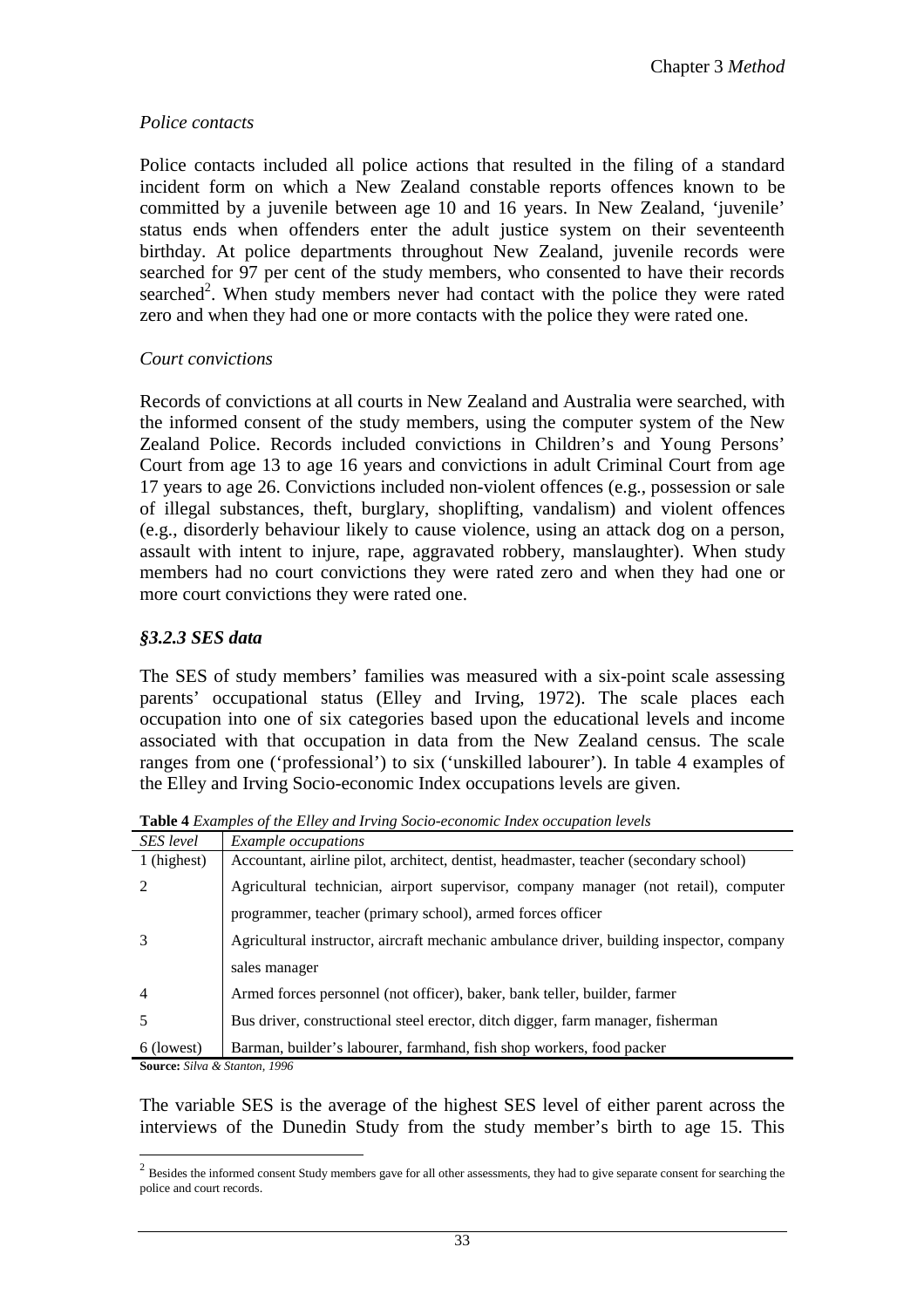variable reflects the socio-economic conditions experienced by study members while they grew up. The reliability of the scale is 0.92. For the analyses a categorised variable is used. The six levels are divided into three groups, the low SES group (group five and six,  $N = 215$ ), the middle SES group (group three and four,  $N = 649$ ) and the high SES group (group one and two,  $N = 167$ ).

#### *§3.3 ANALYSIS*

 $\overline{a}$ 

The first hypothesis (*'People with low HR's will be more likely to engage in high antisocial behaviour than people with high HR's'*) and the second hypothesis (*'The relation between low HR and high antisocial behaviour will be stronger for people in the high SES group'*) were tested, using HR as the independent variable and antisocial behaviour as the dependent variable. To test if people with low HR's behave more antisocially than people with high HR's, HR was divided into two groups, the low and the high HR group. This is done by using quartiles. The low HR group contained people with HR's in the lowest 25 per cent and the high HR group contains people with HR's in the highest 25 per cent. This division is made for the HR's at the three developmental stages. Similar, though weaker, results were found when the analyses were performed with the median split and using linear regression analyses on the whole sample.

The dependent variable is antisocial behaviour. A goodness-of-fit test showed that the self-reported and informant-reported antisocial behaviour measures were not normally distributed. As the data were skewed, an inverse transformation<sup>3</sup> was performed. This transformation resulted in less skewed data, so that parametric tests, such as factorial analysis of variance (ANOVA) could be performed.

The two hypotheses were tested by conducting a three-way (HR by sex by SES) ANOVA for the self-reported (CD/ASPD symptom scales and SRD) and other reported (informant reports) measures of the antisocial behaviour data. Sex was used to determine whether the first hypothesis can be confirmed or rejected for both males and females or just one of them. SES was used to test the second hypothesis.

Dichotomous official report measures (police contacts and court convictions) were tested in a logistic regression framework. The regression model estimates the effect of HR controlling for sex and SES. To test hypothesis two, a second regression equation was estimated with a HR by SES interaction variable included in the model. A significant interaction here would indicate that the relation between HR and antisocial behaviour was mediated by SES.

To get an impression of the size of the relation between HR and antisocial behaviour, or the size of the interaction-effects with sex and SES, effect sizes are calculated using the following formula:  $(\text{mean}_1 - \text{mean}_2)/SD$ . Effect sizes of less than 0.10 are regarded as negligible, effect sizes of 0.10 to 0.25 as small, effect sizes of 0.25 to 0.40 as moderate and effect sizes of 0.40 or more as large (Cohen, 1992).

<sup>&</sup>lt;sup>3</sup> The transformation was done with the following formula:  $1-(1/1+x)$ . A constant (=1) is added so that the denominator is never zero. As taking the inverse of scores reverses their rate order, the inverse scores were substracted from 1 so that the original rankorder was maintained.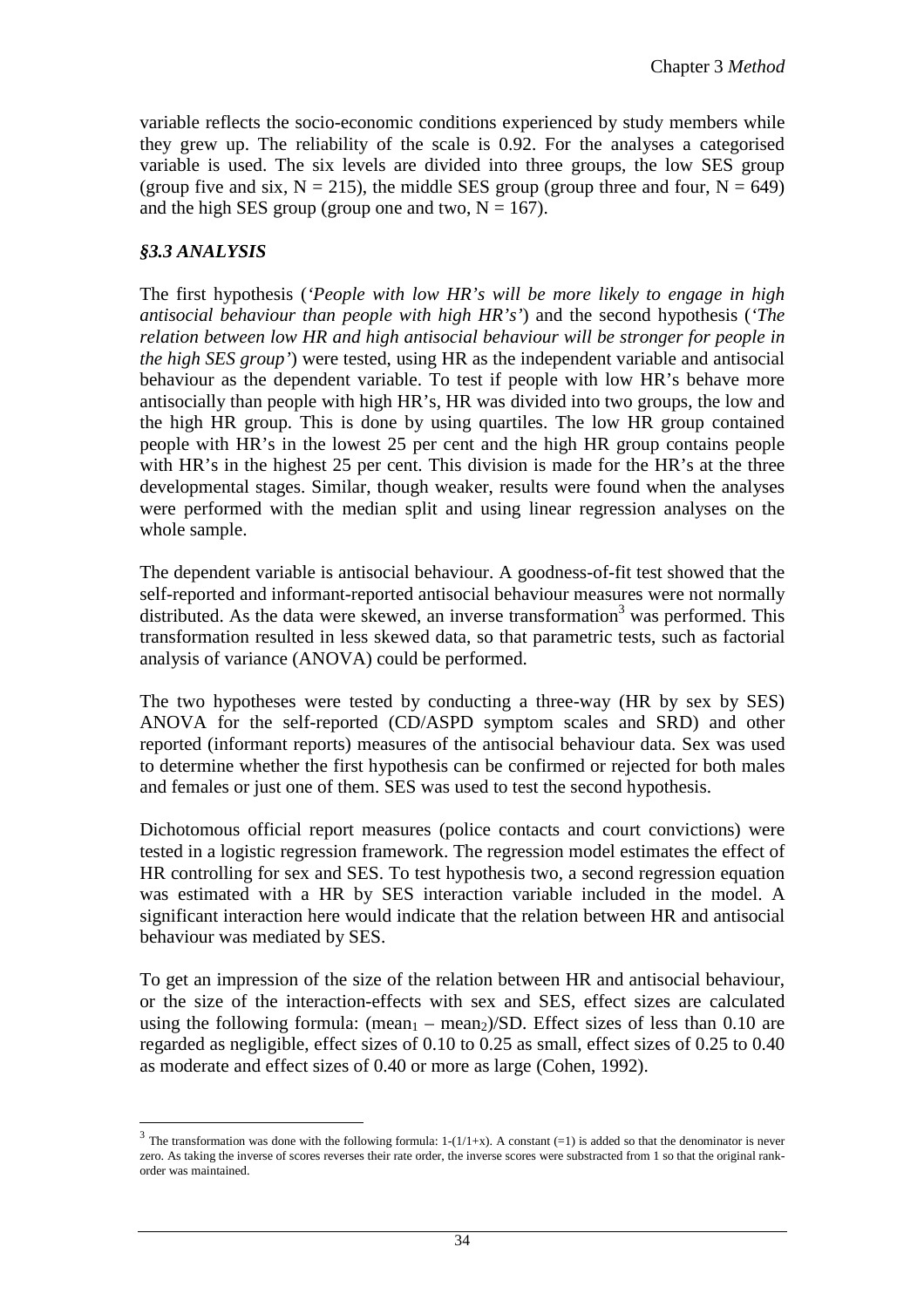Most of the earlier research analysed the relation between HR and antisocial behaviour in another way. Low and high antisocial groups were compared with each other on HR to examine whether the high antisocial group had lower HR's than the low antisocial group. In this report the differences between the low and high HR group are examined, because hypothesis one suggests that people with low HR are more likely to behave antisocially, not that those who are antisocial have lower HR's. However, doing analyses to examine the differences between the low and high antisocial group with the data used in this report showed the same results as doing it the other way around. For reasons of simplicity these analyses are omitted.

To control for type I errors (to make sure that significant results could not be expected by chance), a Bonferroni-procedure was applied to each ANOVA model. If, after this Bonferroni correction, the F-ratio of the whole ANOVA model was significant at  $p <$ 0.05, all effects within that ANOVA were considered significant if  $p < 0.05$ . However, if, after this Bonferroni correction, the F-ratio of the whole ANOVA model was non-significant ( $p > 0.05$ ), all effects within that ANOVA were considered nonsignificant.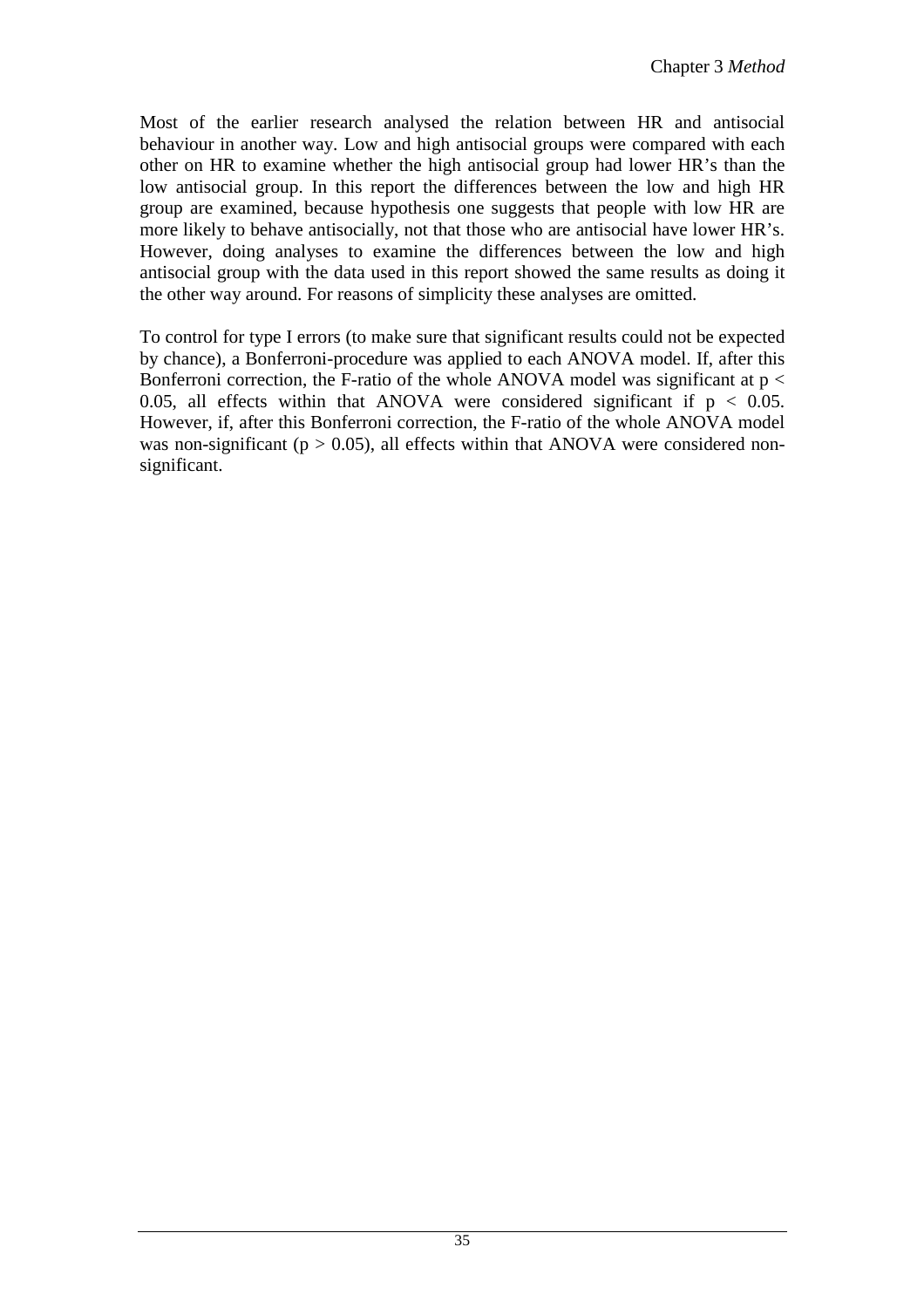## **Chapter 4**  *Results*

The results are presented in three tables. The first table presents the analyses with the childhood HR's, the second table with the adolescence HR's and the third table with the adult HR's. In all the results no three-way interaction-effects of HR, sex and SES were found, so for simplicity these results are not presented in the tables. The main effects of sex and SES are also not tabulated, but these effects are discussed in the text.

#### *§4.1 CHILDHOOD HR AND ANTISOCIAL BEHAVIOUR*

Table 5 presents the results of the association between childhood HR and antisocial behaviour with sex and SES as mediators.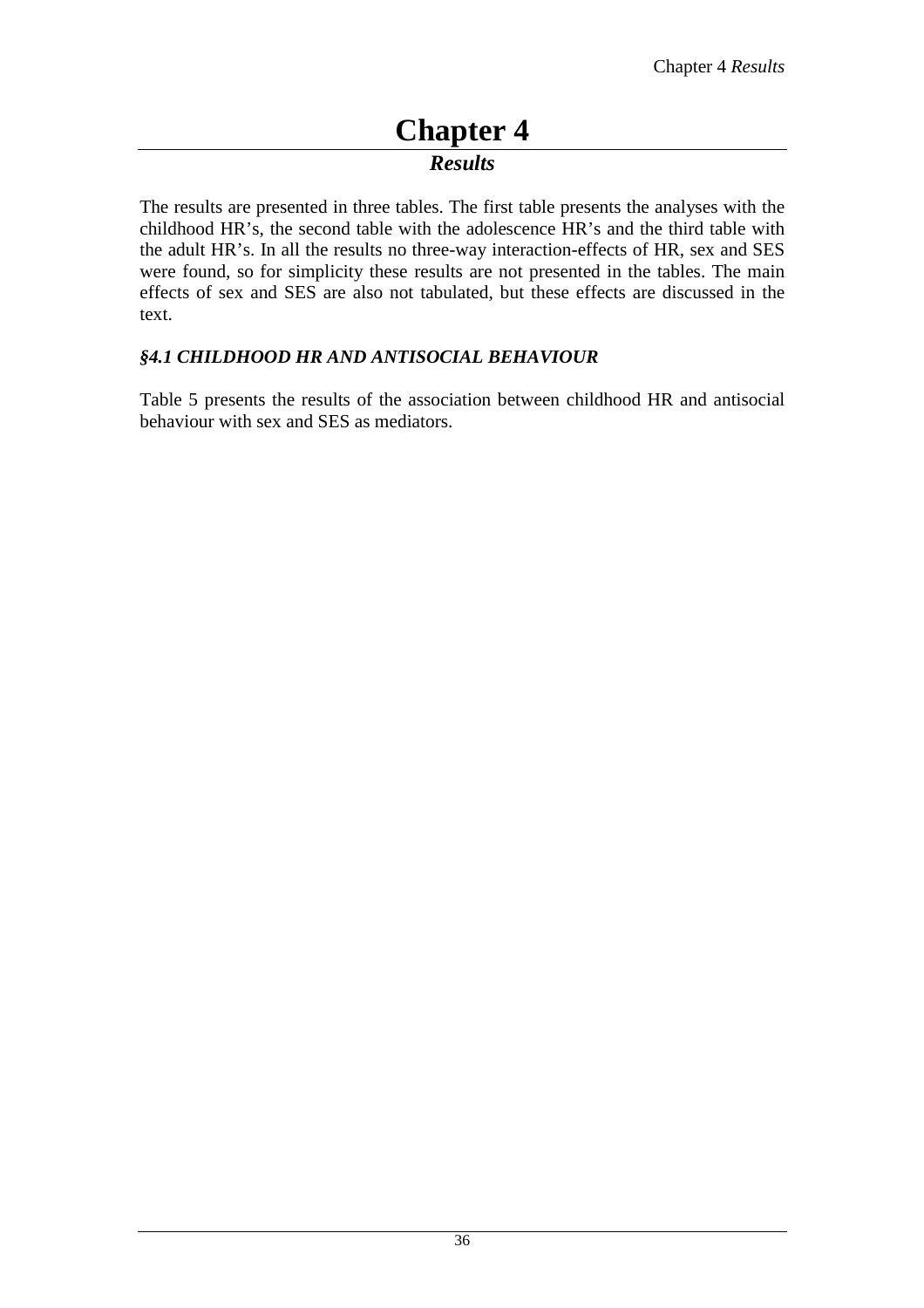| Type of<br>report   | Measure                                                                                                                                                    | Age | Low hr <sup>a</sup><br>Mean<br>(SD) | High $hr^a$<br>Mean<br>(SD) | Main effect <sup>b</sup><br>$of$ HR | <b>Interaction</b><br>$effect^bhr*sex$ | <b>Interaction</b><br>$effect^bhr*ses$ |
|---------------------|------------------------------------------------------------------------------------------------------------------------------------------------------------|-----|-------------------------------------|-----------------------------|-------------------------------------|----------------------------------------|----------------------------------------|
| Self-<br>reports    | CD/ASPD<br>symptom scales                                                                                                                                  | 11  | 0.14<br>(0.16)                      | 0.14<br>(0.16)              | 0.01                                | 1.52                                   | 0.52                                   |
|                     |                                                                                                                                                            | 13  | 0.13<br>(0.11)                      | 0.10<br>(0.13)              | 3.53                                | 3.46                                   | 4.94**                                 |
|                     |                                                                                                                                                            | 15  | 0.13<br>(0.13)                      | 0.11<br>(0.14)              | 1.51                                | 0.10                                   | 0.90                                   |
|                     |                                                                                                                                                            | 18  | 0.14<br>(0.11)                      | 0.11<br>(0.13)              | 4.47                                | 0.00                                   | 0.61                                   |
|                     |                                                                                                                                                            | 26  | 0.68<br>(0.31)                      | 0.62<br>(0.33)              | 3.74                                | 0.01                                   | 0.82                                   |
|                     | Self-reported<br>delinquency                                                                                                                               | 13  | 0.54<br>(0.42)                      | 0.51<br>(0.46)              | 0.53                                | 1.03                                   | 2.98                                   |
|                     |                                                                                                                                                            | 15  | 0.42<br>(0.41)                      | 0.35<br>(0.45)              | 2.76                                | 0.26                                   | 1.54                                   |
|                     |                                                                                                                                                            | 18  | 0.71<br>(0.32)                      | 0.61<br>(0.36)              | 8.23**                              | 1.65                                   | 0.03                                   |
|                     |                                                                                                                                                            | 26  | 0.59<br>(0.31)                      | 0.56<br>(0.35)              | 1.08                                | 0.33                                   | 0.15                                   |
| Other<br>reports    | Informant report                                                                                                                                           | 18  | 0.24<br>(0.36)                      | 0.22<br>(0.38)              | 0.14                                | 0.03                                   | 0.43                                   |
|                     |                                                                                                                                                            | 26  | 0.50<br>(0.31)                      | 0.44<br>(0.34)              | 3.18                                | 0.17                                   | 0.54                                   |
| Official<br>reports | Police contacts                                                                                                                                            | 18  | 15.6%                               | 11.1%                       | 1.48<br>$(0.86 - 2.56)$             | 1.76<br>$(0.15 - 20.62)$               | 0.39<br>$(0.03 - 5.25)$                |
|                     | Court                                                                                                                                                      | 26  | 18.5%                               | 15.1%                       | 1.27                                | 4.71                                   | 0.90                                   |
|                     | convictions<br><sup>a</sup> Means and standard deviations for the self-reports and other reports are the transformed scores, ranging from zero to one. The |     |                                     |                             | $(0.77 - 2.11)$                     | $(0.41 - 54.45)$                       | $(0.07-11.91)$                         |

**Table 5** *Association between childhood heart rate (age 7, 9, 11) and antisocial behaviour with sex and socio-economic status as mediators* 

values for the official reports are percentages.<br><sup>b</sup> These values are F-values for the self-reports and the other reports, while for the official reports these values are odds ratios (95% confidence interval).

\* Value is significant at the 0.05 level

\*\* Value is significant at the 0.01 level

Table 5 shows that those with low childhood HR had significantly higher SRD scores at age 18 (F(1, 390) = 8.23, p = 0.004). The effect size was small (0.28). No other self-reported measure of antisocial behaviour showed significant differences between the low and high HR group. Neither did the other reports and the official reports.

Except for the results with the CD symptom scale at age 15, the SRD at age 15 and the informant reported measure at age 26, the main effects of sex were all significant (all at least  $p < 0.05$ ). All these significant results indicate that males were more antisocial than females. There were no significant interaction-effects with sex, indicating that where there was a significant relation between HR and antisocial behaviour, it held both for females and males.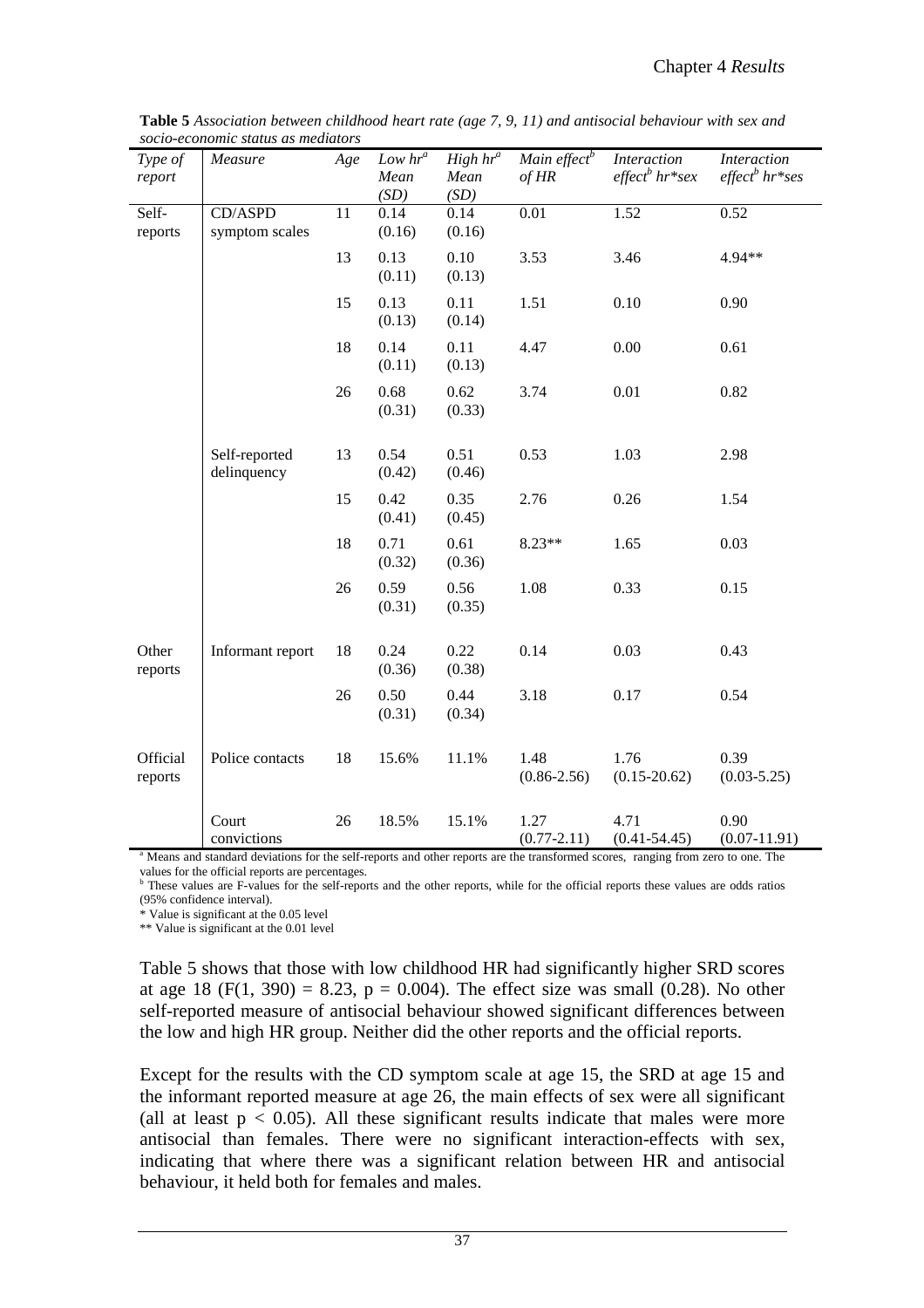Four main effects of SES were found. For the results with the CD symptom scales at age 13 and 15, SRD at age 15 and informant reports at age 26 it was found that people from the low SES group were most likely to behave antisocially, people from the middle SES group were less likely to behave antisocially and the people from the high SES group were the least likely to behave antisocially (all at least  $p < 0.05$ ). Furthermore one SES by HR interaction was found. This effect was on the relation between the childhood HR and the CD symptom scale at age 13. To test the nature of this, simple effects of HR at each SES level were tested for using t-tests. In only the low SES group, people with low HR's had a higher antisocial behaviour score than the people with high HR's (t(67) = 3.62,  $p = 0.001$ ). No other interactions were significant.

#### *§4.2 ADOLESCENT HR AND ANTISOCIAL BEHAVIOUR*

| ana socio-economic siguis as mediators                                                                                                      |                              |     |                |                |                          |                   |                    |
|---------------------------------------------------------------------------------------------------------------------------------------------|------------------------------|-----|----------------|----------------|--------------------------|-------------------|--------------------|
| Type of                                                                                                                                     | Measure                      | Age | $Low\ hr^a$    | $High hr^a$    | Main effect <sup>b</sup> | Interaction       | <i>Interaction</i> |
| report                                                                                                                                      |                              |     | Mean           | Mean           | $of$ HR                  | $effect^bhr^*sex$ | $effect^b$ hr*ses  |
|                                                                                                                                             |                              |     | (SD)           | (SD)           |                          |                   |                    |
| Self-                                                                                                                                       | CD/ASPD                      | 18  | 0.15           | 0.11           | $7.47**$                 | 0.25              | 1.37               |
| reports                                                                                                                                     | symptom scales               |     | (0.13)         | (0.13)         |                          |                   |                    |
|                                                                                                                                             |                              | 26  | 0.66           | 0.61           | 1.78                     | $4.15*$           | $5.32*$            |
|                                                                                                                                             |                              |     | (0.36)         | (0.38)         |                          |                   |                    |
|                                                                                                                                             |                              |     |                |                |                          |                   |                    |
|                                                                                                                                             | Self-reported<br>delinquency | 18  | 0.70<br>(0.36) | 0.61<br>(0.38) | 5.80*                    | 0.49              | 0.15               |
|                                                                                                                                             |                              |     |                |                |                          |                   |                    |
|                                                                                                                                             |                              | 26  | 0.62           | 0.53           | $5.53*$                  | 0.06              | $3.10*$            |
|                                                                                                                                             |                              |     | (0.38)         | (0.40)         |                          |                   |                    |
| Other                                                                                                                                       | Informant report             | 18  | 0.24           | 0.19           | 1.92                     | 0.01              | 0.51               |
| reports                                                                                                                                     |                              |     | (0.39)         | (0.38)         |                          |                   |                    |
|                                                                                                                                             |                              | 26  | 0.51           | 0.46           | 2.28                     | 2.15              | 0.03               |
|                                                                                                                                             |                              |     | (0.35)         | (0.39)         |                          |                   |                    |
|                                                                                                                                             |                              |     |                |                |                          |                   |                    |
| Official                                                                                                                                    | Police contacts              | 18  | 15.7%          | 7.4%           | $2.34**$                 | 1.27              | 0.29               |
| reports                                                                                                                                     |                              |     |                |                | $(1.26 - 4.37)$          | $(0.07 - 24.76)$  | $(0.01 - 6.81)$    |
|                                                                                                                                             | Court                        | 26  | 15.5%          | 10.0%          | 1.65                     | 3.74              | 0.92               |
|                                                                                                                                             | convictions                  |     |                |                | $(0.91 - 2.97)$          | $(0.12 - 112.48)$ | $(0.02 - 46.27)$   |
|                                                                                                                                             |                              |     |                |                |                          |                   |                    |
| <sup>a</sup> Means and standard deviations for the self-reports and other reports are the transformed scores, ranging from zero to one. The |                              |     |                |                |                          |                   |                    |

In table 6 the results for adolescence HR are presented.

**Table 6** *Association between adolescence heart rate (age 13, 15, 18) and antisocial behaviour with sex and socio-economic status as mediators* 

values for the official reports are percentages.

<sup>b</sup> These values are F-values for the self-reports and the other reports, while for the official reports these values are odds ratios (95% confidence interval).

\* Value is significant at the 0.05 level

\*\* Value is significant at the 0.01 level

Table 6 shows that three out of four associations between HR and self-reported antisocial behaviour were significant. Those who had lower adolescent HR's had higher scores on the CD symptom scale at age 18 (F(1, 399) = 7.47,  $p = 0.007$ ) and higher SRD scores at age 18 (F(1, 395) = 5.80, p = 0.016) and 26 (F(1, 399) = 5.53, p  $= 0.019$ ) than those who had higher adolescent HR's. Again, the effect sizes for these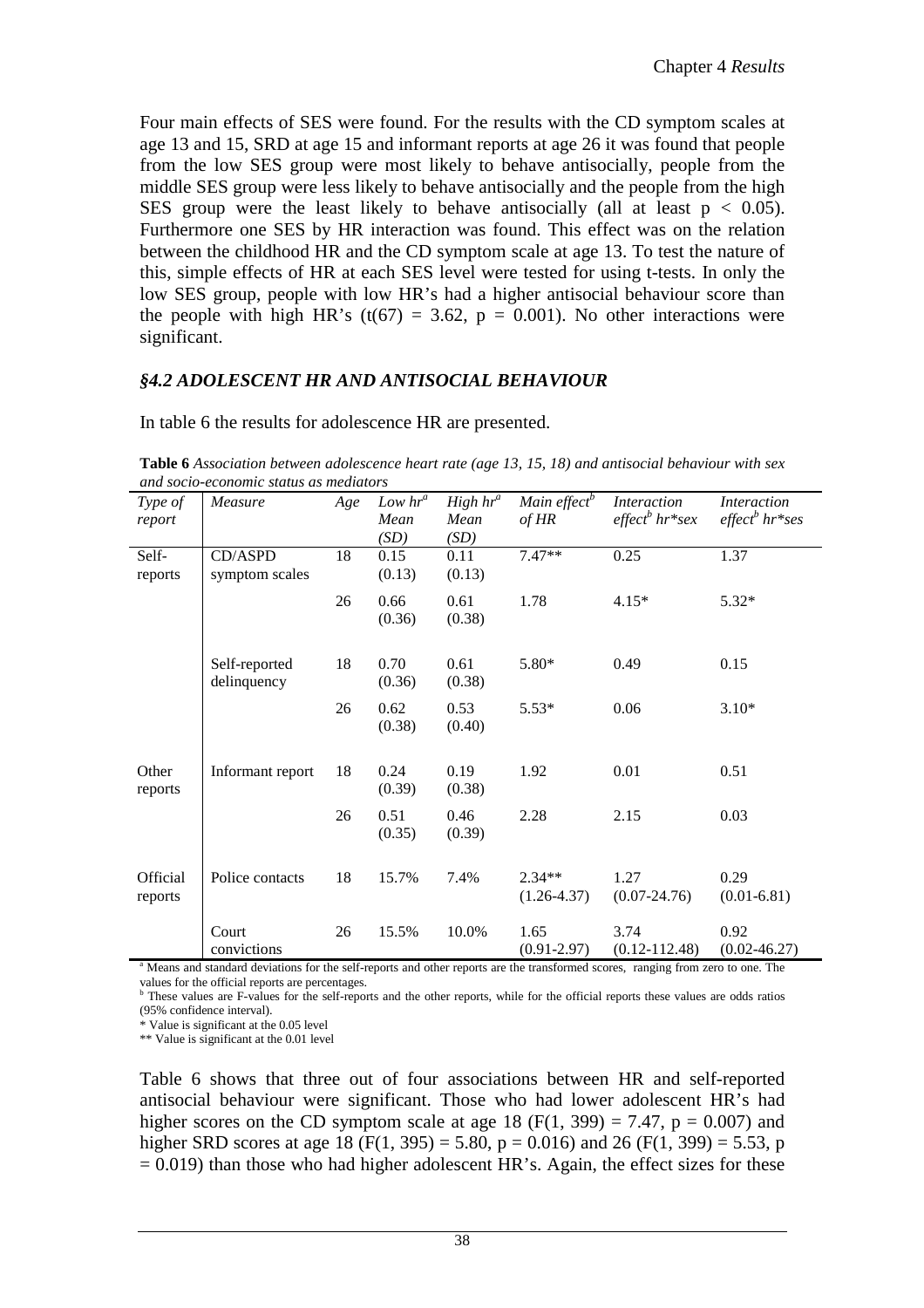three results were small (0.31, 0.24 and 0.23 respectively). The informant reports did not show significant results. For the official reports only the police contacts showed significant results, indicating that people with low HR's were more than twice as likely to have police contacts than people with high HR's ( $OR = 2.34$ , 95% CI = 1.26-4.37,  $p = 0.007$ ).

Except the results for the measures of informant reports at age 26 and police contacts at age 18, all main effects of sex were significant (all at least  $p < 0.05$ ). All these significant results indicate that males were more likely to be antisocial than females. There was one HR by sex interaction: for females only, those with low HR's were more likely to have higher ASPD scale scores at age 26 (t(200) = 1.99,  $p = 0.048$ ).

Concerning the main effects of SES, only the official reports had significant results. A linear trend was found that people from the low SES group were most likely to have police contacts and court convictions, the middle SES group was less likely to have them and the high SES group was least likely to have them (police contacts at age 18: OR = 0.24, 95% CI = 0.14-0.41,  $p < 0.001$ ; court convictions at age 26: OR = 0.38, 95% CI = 0.23-0.63,  $p < 0.001$ ). Furthermore, two HR by SES interaction-effects were found. SES mediated the relation between adolescent HR and the ASPD symptom scale at age 26 and the relation between adolescent HR and the SRD at age 26. Simple effects t-tests for the first HR by SES interaction-effect showed that in both the low and the high SES group (not in the medium SES group), people with low HR's were more likely to have higher ASPD symptom scores at age 26 than people with high HR's (low SES group:  $t(49) = 2.22$ ,  $p = 0.031$ ; high SES group:  $t(55) =$ 4.27,  $p < 0.001$ ). The simple effects t-tests for the second HR by SES interactioneffect showed that in both the medium and the high SES group (not the low SES group), people with low HR's were more likely to have higher SRD scores at age 26 (medium SES group:  $t(278) = 2.39$ ,  $p = 0.018$ ; high SES group:  $t(55) = 4.02$ ,  $p <$ 0.001) than people with high HR's.

#### *§4.3 ADULT HR AND ANTISOCIAL BEHAVIOUR*

The last results concern the differences between people with low and high adult HR's. These results are presented in table 7.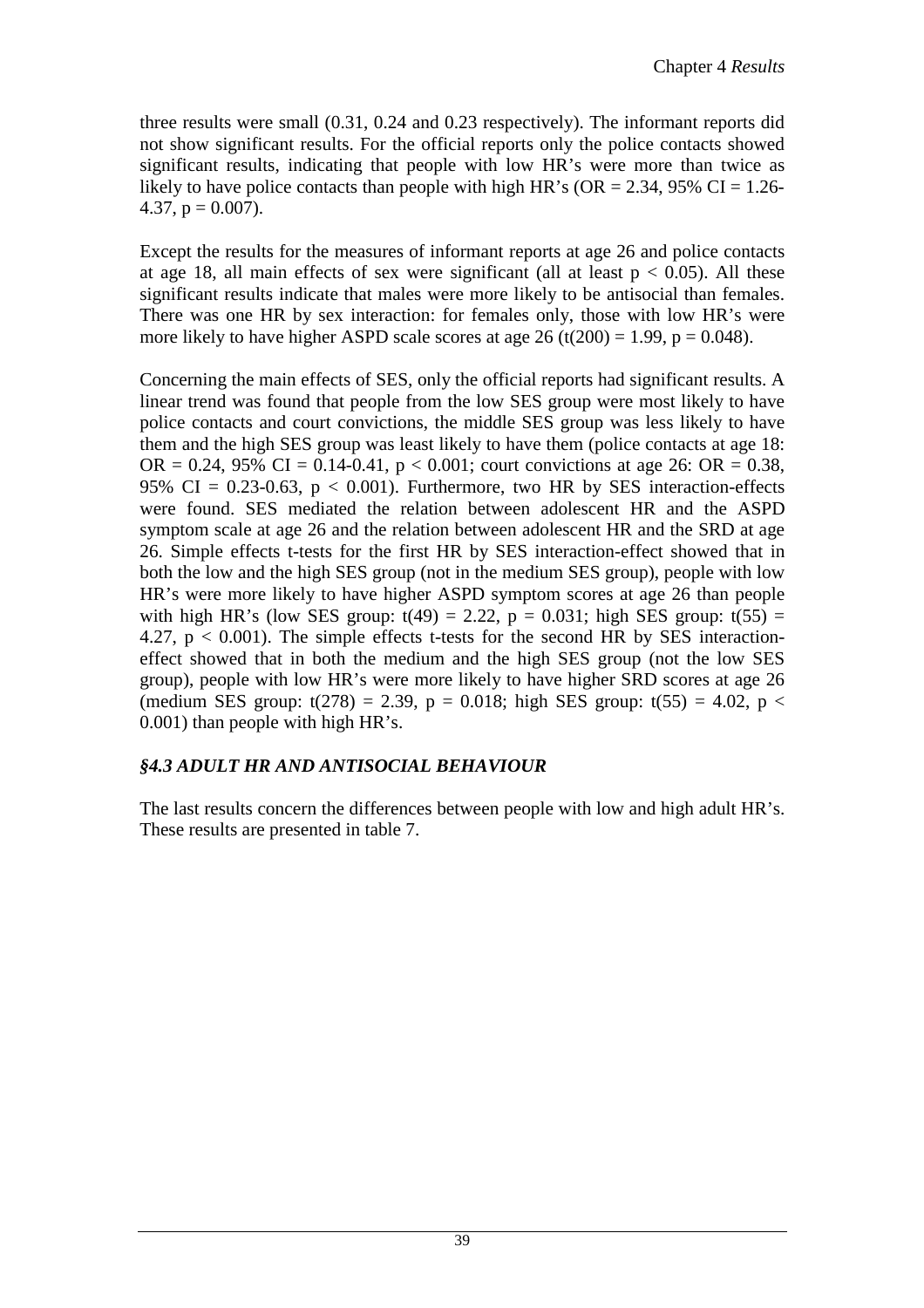| Type of<br>report   | Measure                                                                                                                                                             | Age | Low $hr^a$<br>Mean<br>(SD) | High<br>$hr^a$<br>Mean<br>(SD) | Main<br>$effect^b$ of<br>HR | Interaction<br>$effect^bhr*sex$ | Interaction<br>$effect^bhr*ses$ |
|---------------------|---------------------------------------------------------------------------------------------------------------------------------------------------------------------|-----|----------------------------|--------------------------------|-----------------------------|---------------------------------|---------------------------------|
| Self-<br>reports    | <b>DSM ASPD</b><br>diagnosis                                                                                                                                        | 26  | 0.69<br>(0.30)             | 0.65<br>(0.31)                 | 2.41                        | 0.20                            | 0.34                            |
|                     | Self-reported<br>delinquency                                                                                                                                        | 26  | 0.58<br>(0.35)             | 0.55<br>(0.37)                 | 0.70                        | 0.00                            | 0.62                            |
| Other<br>reports    | Informant<br>report                                                                                                                                                 | 26  | 0.48<br>(0.33)             | 0.50<br>(0.35)                 | 0.16                        | 0.67                            | 0.20                            |
| Official<br>reports | Court<br>convictions<br><sup>a</sup> Means and standard deviations for the self-reports and other reports are the transformed scores, ranging from zero to one. The | 26  | 14.86                      | 12.50                          | 1.22<br>$(0.74 - 2.02)$     | 1.59<br>$(0.12 - 21.19)$        | 0.52<br>$(0.03-9.26)$           |

**Table 7** *Association between adulthood heart rate (age 26) and antisocial behaviour sex and socioeconomic status as mediators* 

values for the official reports are percentages.<br><sup>b</sup> These values are F-values for the self-reports and the other reports, while for the official reports these values are odds ratios (95% confidence interval).

Table 7 shows no main effect of HR for any antisocial behaviour outcome.

All main effects with sex, except the effect of the informant reports, were significant. In all cases males were more likely to behave antisocially than females (all at least  $p <$ 0.05). No HR by sex interaction-effects were found.

One main effect of SES was significant. A trend was detected that people from the low SES group were most likely to behave antisocially according to the informant reports at age 26, people from the middle SES group less likely and people from the high SES group least likely (F(2, 457) = 3.35, p = 0.036). There were no HR by SES interaction-effects.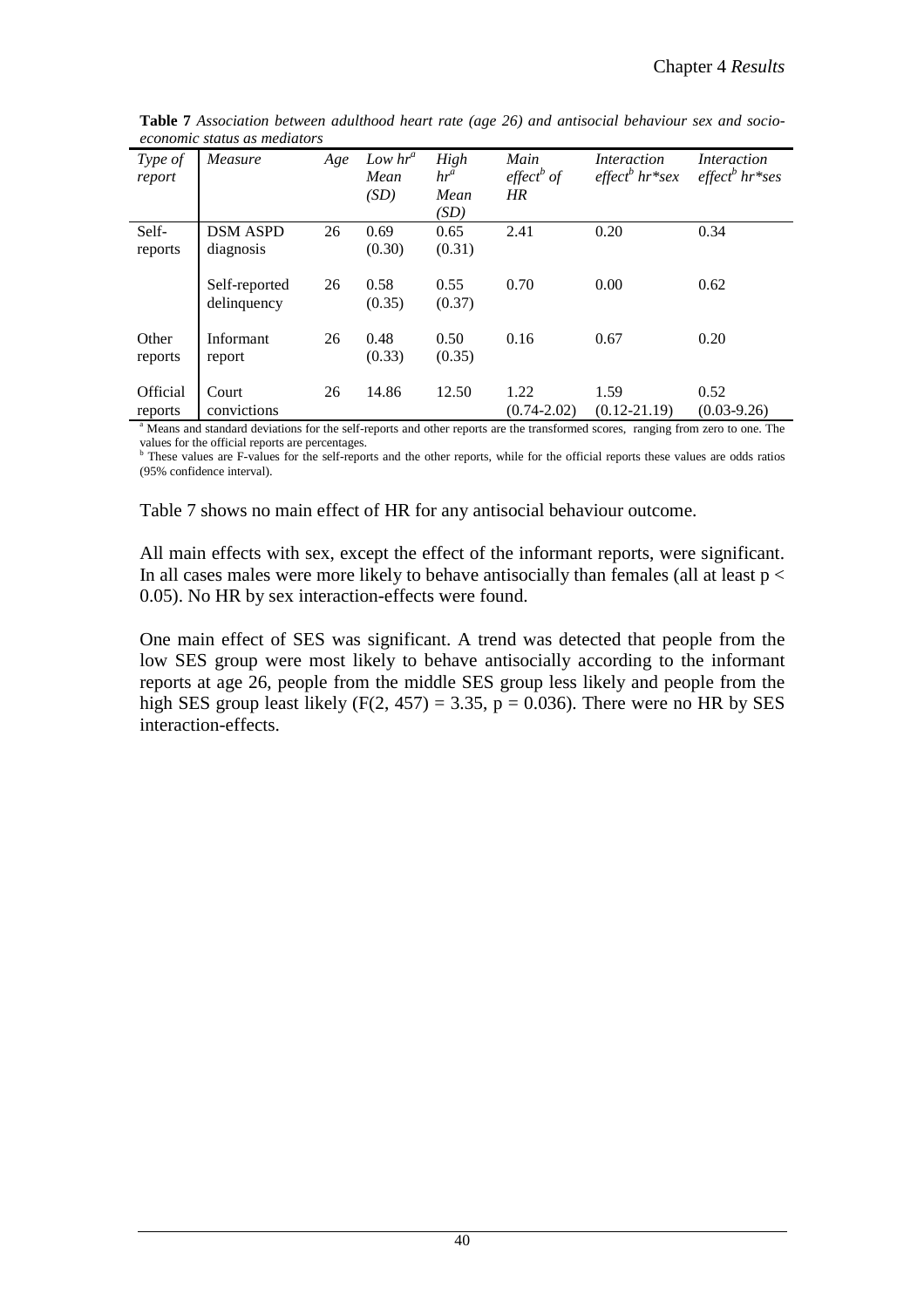## **Chapter 5**

#### *Conclusion & discussion*

This thesis tested two hypotheses:

#### Hypothesis I*: 'People with low HR's will be more likely to engage in high antisocial behaviour than people with high HR's'*

and

#### Hypothesis II*: 'The relation between low HR and high antisocial behaviour will be stronger for people in the high SES group'*.

#### *Summary of results*

Considering hypothesis I, it can be concluded that there is a small to moderate difference between the high and low HR groups in terms of antisocial behaviour, during adolescence. Significant effects were especially found in the self-reports, less for the official reports and nothing was found for the other reports. The differences between the low and high HR group on antisocial behaviour are very small considering the childhood HR and there is no difference at all between these two groups when looking at the results with adult HR. Hypothesis one can therefore be confirmed for adolescent HR only.

Considering the interaction-effect of sex, it can be said that there is only one interaction-effect of this variable. The relation between adolescent HR and the DSM antisocial personality diagnosis at age 26 can only be applied to females and not to males. For all other results can be concluded that the differences between the low and high HR group are the same for both sexes.

The second hypothesis considered SES as an interaction-variable. Three out of the 25 results were significant. The relation between childhood HR and the CD symptom scale at age 13 was only found to be significant in the low SES group. The relation between adolescent HR and the ASPD symptom scale at age 26 was only found to be significant for the low and the high SES group (not for the medium SES group) and finally, the relation between adolescent HR and SRD at age 26 was only found to be significant for the middle and the high SES group (not for the low SES group). The second hypothesis has to be rejected since the results from this study do not show that the relation between HR and antisocial behaviour is stronger for those from the high SES group. Where there was an interaction effect of SES, the relation between HR and antisocial behaviour was not specific to one SES group.

#### *Interpretation*

In several respects these results differ from earlier research. Concerning the first hypothesis it can be said that the results in this thesis are less strong than most of the findings in earlier research. The effect size of the results in this thesis are low in comparison with the effect sizes of the earlier studies. A reason for this might be that the effects of sex are controlled in all analyses. Preliminary analyses, without controlling for sex showed that the relation between low HR and antisocial behaviour is much stronger before controlling for this variable. This is possibly because the boys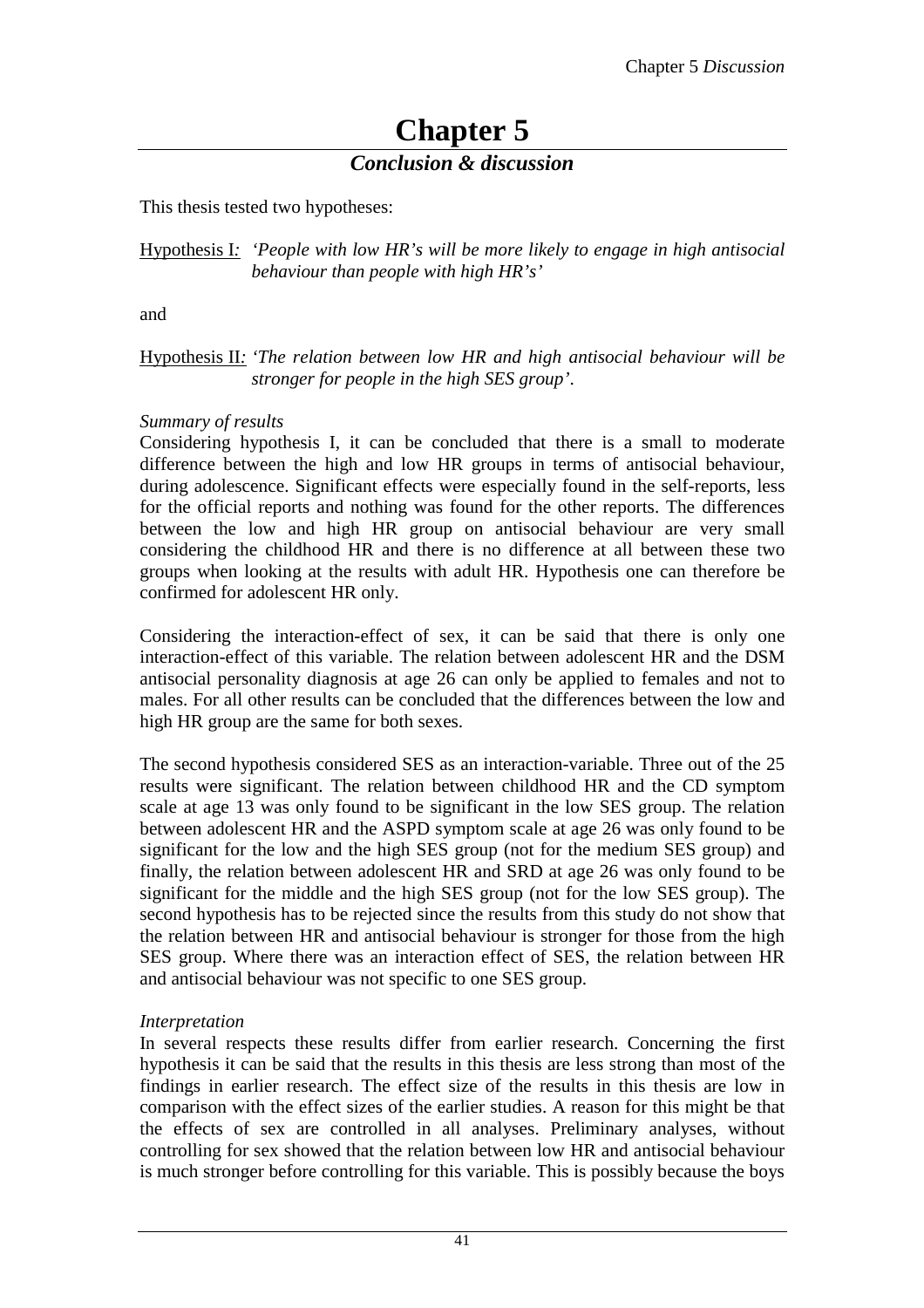are overrepresented in the low HR group (Moffitt et al., 2001) and in the antisocial behaviour group as shown by the main effects of sex in this study. Most of the earlier research did not need to control for sex, because they used samples only containing boys, or only containing girls, but nor could they consider complex effects including sex as could the present research.

Besides controlling for sex, the results are also controlled for SES. Including SES in the model also results in less significant findings. So controlling for these variables may be a reason that the results in this report are less strong than the results in earlier research. This ability to control for both SES and sex is a strength of the present research as a whole, and implies that earlier findings may have been over-estimating the relation between HR and antisocial behaviour due to confounding factors that have been controlled for here. However, there are some aspects, for which not is controlled, and this will be discussed later on in this discussion (section: validity of the measures).

The second respect in which the results of this report differ from other studies is the influence of SES. Not much earlier research was done into the influence of this variable. Raine and Venables (1984) found a relation between HR and antisocial behaviour only in the high SES group and not in the low SES group. Raine et al. (1997b) found the same result, but this could only be applied to Creoles and not to Indians.

#### *Theory*

Related to the theory it can be said that the results are consistent with the arousal theory, but only as it pertains to adolescent levels of arousal. These significant main effects do show that people with low adolescent HR's are more antisocial. However the results with childhood and adult HR were not in consistency with the arousal theory.

The results are however not consistent with a prediction derived from the SPF-theory. The prediction was that the relation between low HR's and antisocial behaviour could be confirmed for the high SES group and not for the low SES group. The results show that the relation between HR and antisocial behaviour is the same for the three groups of SES in most cases and that three results show that the relation between HR and antisocial behaviour can be applied to either the low, the middle or the high SES group. A possible reason for this can be the way in which the data are analysed. The self-reported delinquency scale contains a lot of items that is not status-providing antisocial behaviour. This kind of behaviour is mentioned as covert behaviour (Loeber & Farrington, 1998); behaviour that do not provide status, because nobody knows that you committed an antisocial act. If the antisocial behaviour was divided into statusproviding behaviour (covert behaviour) and non-status-providing behaviour (overt behaviour), the theory might have been a better predictor for the influence of SES on the relation between HR and antisocial behaviour.

There is another possible reason for the fact that no interaction-effect with SES could be found. The SPF-theory assumes that antisocial behaviour can give status in high SES groups, when the peer groups, in which a person participates, are stable. However, it is not tested whether these groups were stable. Maybe they are not and than no interaction-effect with SES is found.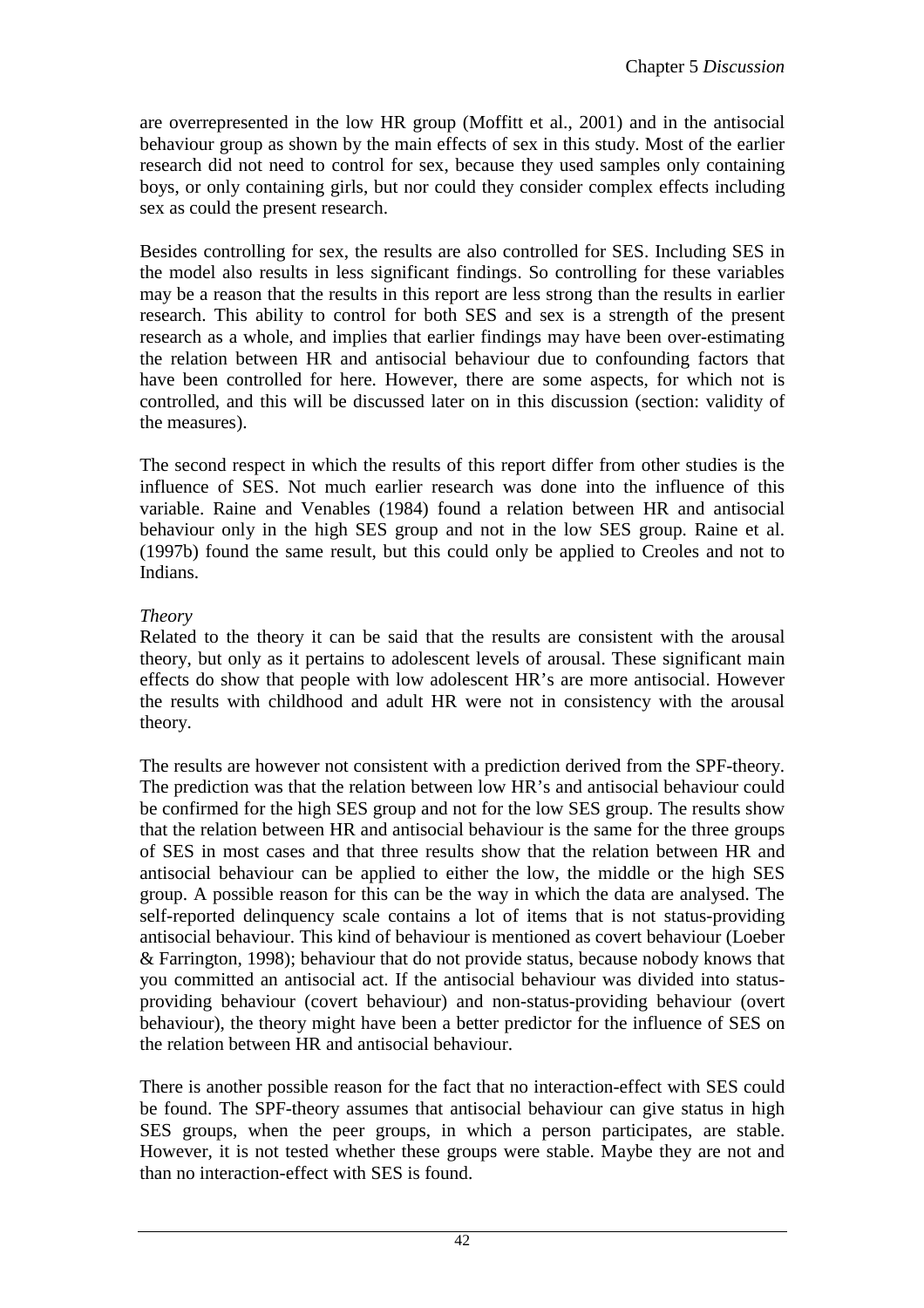#### *Differences across types of data and differences across time*

The relation between HR and antisocial behaviour was strongest for the self-reports in childhood as well as in adolescence. Nothing was found for the informant reports. And only adolescent HR had one significant result with an official measure of antisocial behaviour. A possible explanation could be that the people with lower HR's are less afraid (fearlessness theory) to self-report their antisocial behaviour. They are less afraid that something will be done with their confidential information or are less afraid of negative reactions. Therefore it is possible they self-report antisocial behaviour much sooner than people with higher HR's. The reporting of antisocial behaviour according to official and informant reports is however less dependent on the HR's of the study members. However, this can not be the only reason why the relation with only self-reports is found, because earlier findings also confirm a relation between low heart rate and official reports of antisocial behaviour (e.g., Wadsworth, 1976). Therefore this argument needs further exploration, because this could be a possible partial reason for the differences in antisocial behaviour between the low and high HR groups.

Furthermore, the relation between adolescent HR and antisocial behaviour was strongest, the relation between childhood HR and antisocial behaviour was very small and there was no relation between adult HR and antisocial behaviour at all. In this report, only one age (26) was measured during adulthood. Possibly there is a delayed effect of HR on antisocial behaviour, which means that HR will predict antisocial behaviour at a later age in adulthood. To examine this, measures of antisocial behaviour at a later age are required. Most of the earlier studies only examined the relation between HR in childhood or adolescence, and antisocial behaviour. An interesting possibility for the future is to investigate whether the finding of the relation between low HR and antisocial behaviour can be replicated in adulthood beyond age 26.

#### *Validity of measures*

As discussed in section 3.2.2, antisocial behaviour is measured in several ways. Official records were searched for, but also the self-reports of study members and the reporting of others were taken into account. The measuring also controlled for the fact that individuals undergo remarkable developmental changes. The measures were made age-appropriate at every age. Antisocial behaviour is therefore very well measured.

The HR measure is less valid than the antisocial behaviour measure. HR can be influenced by a lot of factors, such as body weight, height, body bulk, physical development and muscle tone. It would have been better to control for these variables in this study. HR is multiple determined and changes over time. Controlling for physical development before taking the measures together to form a HR measurement for each developmental stage would also have been better. Not controlling for these confounders is a weakness of this study.

Raine (2002) says, however, that the relation between HR and antisocial behaviour is not artificial. Studies have repeatedly ruled out potential artifacts (Wadsworth, 1976; Raine et al, 1997a). Furthermore it is difficult to control for all confounders possible. HR can be influenced by many factors. Not only physical measures as discussed in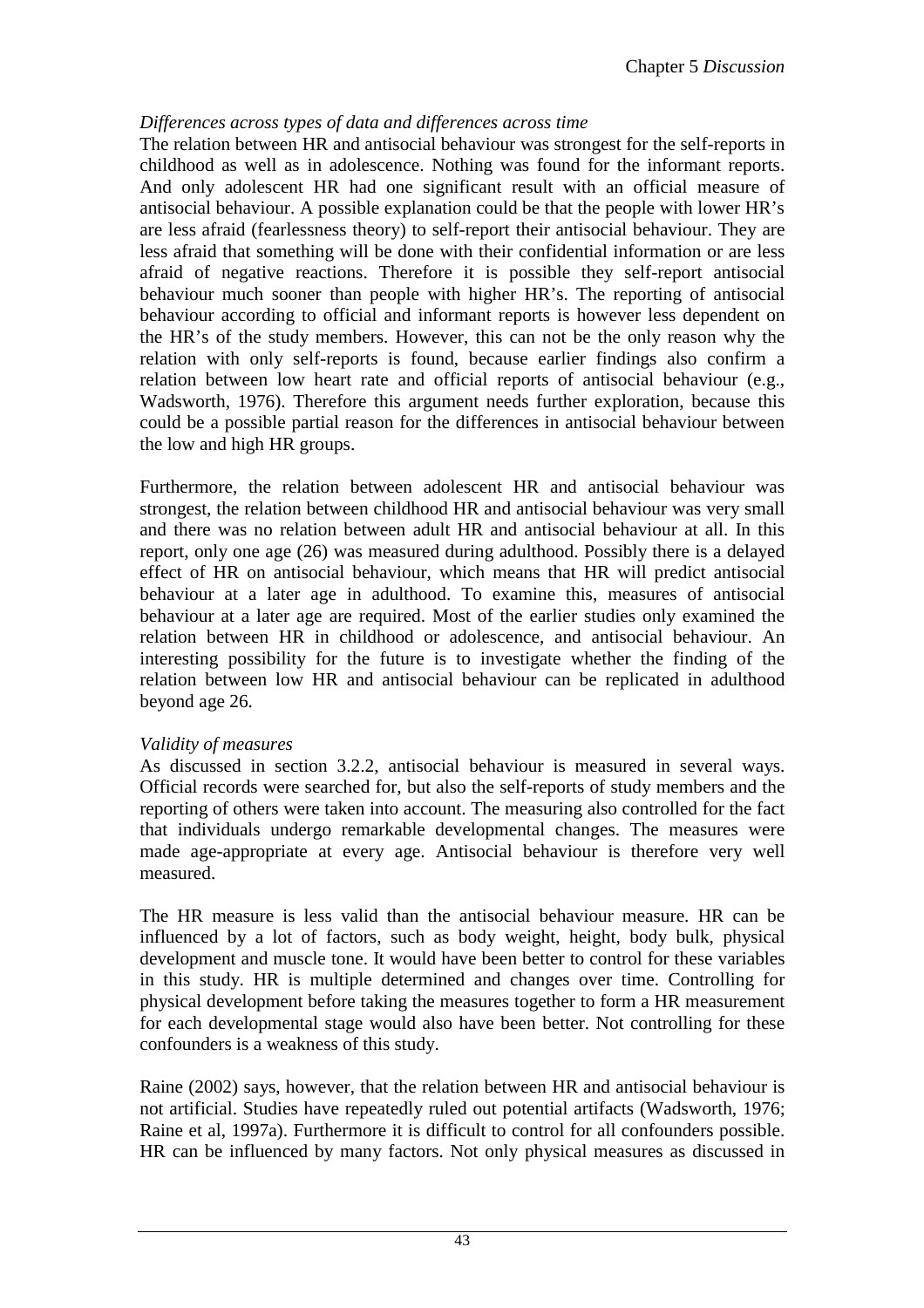the last section play a part. Also the point in time of measuring HR or the activities previous to the measuring play a role. It is very difficult to rule out all these factors.

#### *Limitation*

The sample was from New Zealand, an ex-British colony, and the findings are thus primarily applicable to Europeans and to the inhabitants of other English speaking countries, which have a similar cultural ambience.

#### *Strengths*

No study into the relation between HR and antisocial behaviour contained so many study members and at the same time contained measures from age 7 to 26. In this aspect the findings of this study are new and add a lot to the existing research. Because the results are an important addition to the existing research it has become more profound to draw conclusions on the relation between HR and antisocial behaviour.

Another strength of the Dunedin Study is the low attrition. The attrition in this study is 10% or less in all but one case (age 13). This low percentage result in the fact that the missing data have not significantly affected the results reported (Silva & Stanton, 1996). Greater attrition would result in a sample that, on average, committed less antisocial behaviour (Poulton, in preparation) and, as such, a sample that was biased with respect to the general population.

#### *Conclusions*

The results in this report can add important findings to the field of biosocial research. The results are based on a large sample with few missing values and on a lot of measures of antisocial behaviour. The conclusion to the first hypothesis is quite consistent with earlier research, although a less strong relation between HR and antisocial behaviour was found in relation to most of the earlier studies. The relation between these two variables held both for males and females, as well as for the three groups of SES. Furthermore, the second hypothesis had to be rejected. As said before this could be due to the fact that the self-reported delinquency scale contains many items of non-status-providing antisocial behaviour. A conclusion can be that the items of the dependent variable (not only the independent variable) had to be chosen in line with the theory. In this case the variable antisocial behaviour had to contain items of status-providing antisocial behaviour. This can be taken into account when doing future research.

Research into the influence of other social variables on the relation between HR and antisocial behaviour is recommended. Examples of possible social influences are those of broken homes, neglect and abuse, extreme poverty, income and family size.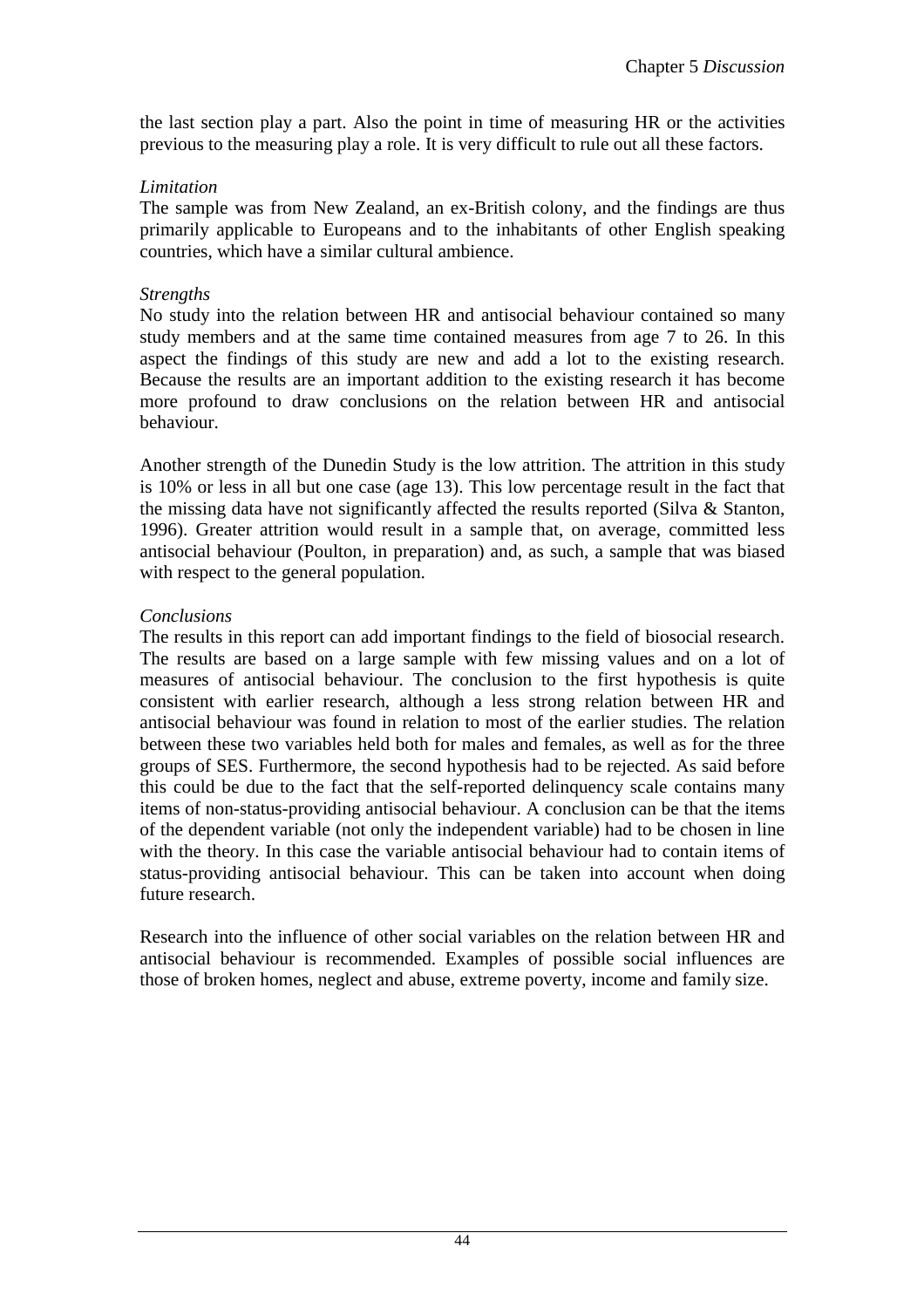- Achenbach, T.M. & Edelbrock, C.S. (1983). Manual for the Child Behaviour Checklist and Revised Child Behaviour Profile. Cited in: Raine, A., Venables, P.H. & Mednick, S.A. (1997a). Low resting HR at age 3 predisposes to aggression at age 11 years: evidence from the Mauritius Child Health Project. *Journal of Academic Child and Adolescence Psychiatry, 36, 1457-1464.*
- American Psychiatric Association (1980). *Diagnostic and statistical manual of mental disorders* (3rd ed.). Washington DC: Author.
- American Psychiatric Association (1987). *Diagnostic and statistical manual of mental disorders* (3rd ed., rev.). Washington DC: Author.
- American Psychiatric Association (1994). *Diagnostic and statistical manual of mental disorders* (4<sup>th</sup> ed.). Washington DC: Author.
- Becker, G.S. (1996). *Accounting for tastes*. Cambridge: Harvard University Press.
- Bergman, B. & Brismar, B. (1994). Hormone levels and personality traits in abusive and suicidal male alcoholics. Alcoholism, *Clinical and Experimental Research, 18*, 311-316.
- Berman, M.E., Kavoussi, R.J. & Coccaro, E.F. (1997). Neurotransmitter correlates of human aggression. In: Stoff, D.M., Breiling, J. & Maser J.D*., Handbook of antisocial behaviour*. New York: John Wiley and sons, inc.
- Brain, P.F. & Susman, E.J. (1997). Hormonal aspects of aggression and violence. In: Stoff, D.M., Breiling, J. & Maser J.D*., Handbook of antisocial behaviour*. New York: John Wiley and sons, inc.

Buikhuisen, W. & Mednick, S.A. (1987). *Explaining Criminal Behaviour*. Leiden: Brill.

- Bullock, (1988). Tonic HR, social class, and antisociality in adolescent girls. Unpublished manuscript. University of York, England. Cited in: Raine, A. (1993) *The psychopathology of crime. Criminal behaviour as a clinical disorder*. London: Academic Press.
- Carey, G. & Goldman, D. (1997). The genetics of antisocial behaviour. In: Stoff, D.M., Breiling, J. & Maser J.D*., Handbook of antisocial behaviour*. New York: John Wiley and sons, inc.
- Cohen, J. (1992). A power primer. *Psychological Bulletin, 112*, 155-159.
- Cox, D., Hallam, R., O'Connor, K. & Rachman, S. (1983). An experimental study of fearlessness and courage. *British Journal of Psychology, 74*, 107-117.
- Davies, J.G.V., & Maliphant, R. (1971). Autonomic responses of male adolescents exhibiting refractory behaviour in school. *Journal of Child Psychology and Psychiatry, 12*, 115-127.
- Diener, E. (1984). Subjective well-being. *Psychological Bulletin, 95*, 542-575.
- Elley, W.B. & Irving, J.C. (1972). A socio-economic index for New Zealand based on levels of education and income from the 1966 Census*. New Zealand Journal of Educational Studies, 7*, 153- 167.
- El-Sheikh, M., Ballard & M., Cummings, E.M. (1994). Individual differences in preschoolers' physiological and verbal responses to videotaped angry interactions. *Journal of Abnormal Child Psychology, 22,* 303-320.
- Eysenck, H.J. (1964). *Crime and personality*. London: Routledge & Kegan Paul Ltd.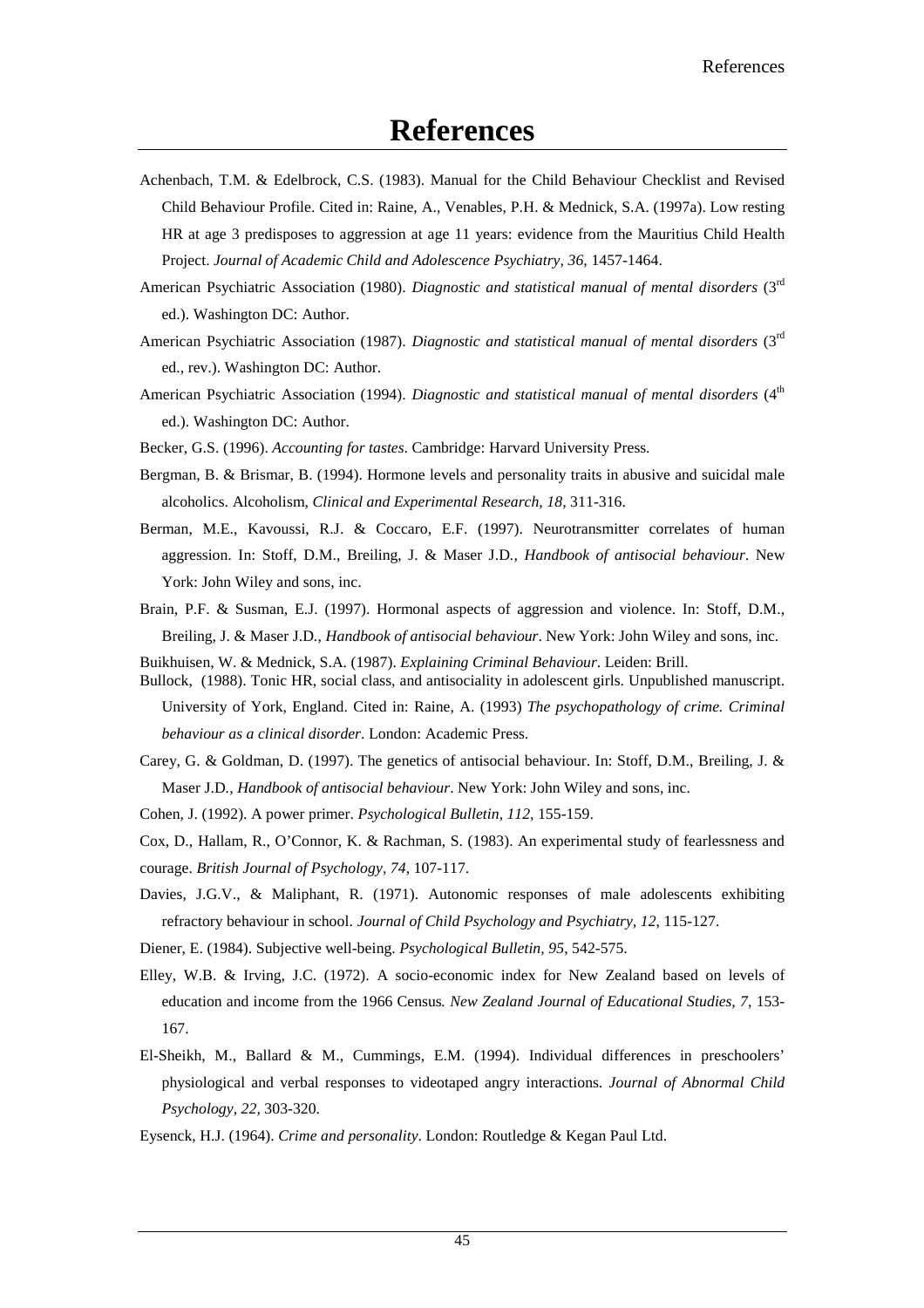- Farrington, D.P. (1987). Implications of biological findings for criminological research. In: S.A. Mednick, T.E. Moffitt, & S.A. Stack (Eds.), *The causes of crime: new biological approaches* (pp. 42-64). New York: Cambridge University Press.
- Farrington, D.P. (1997). The relationship between low resting HR and violence. In: Raine, A., Brennan, P.A., Farrington, D.P. & Mednick, S.A. *Biosocial bases of violence* (pp. 89-105). New York: Plenum Press.
- Hirschi, T. (1969). *Causes of delinquency*. Berkeley and Los Angeles: University of California Press.
- Hollin, C.R. (1992). *Criminal Behaviour. A psychological approach to explanation and prevention*. London: The Falmer Press.
- Hulle, C.A. Van, Corley, R., Zahn-Waxler, C., Kagan, J. & Hewitt, J.K. (2000). Early childhood HR does not predict externalising behaviour problems at age 7 years. *Journal of the American Child and Adolescence Psychiatry, 39:10,* 1238-1244
- Kindlon, D.J., Tremblay, R.E., Mezzacappa, E., Earls, F. Laurent, D. & Schall, B. (1995). Longitudinal patterns of HR and fighting behaviour in 9 to 12 year old boys*. Journal of the American Child and Adolescent Psychiatry, 34,* 371-377.
- Knight, B.J. & West, D.J. (1975). Temporary and continuing delinquency. *British journal of criminology, 15*, 43-50.
- Lindenberg, S.M. (1996). Continuities in the theory of spf. In: Ganzeboom, M*., Verklarende sociologie: opstellen voor Reinhard Wippler.* Amsterdam: Thesis Publishers.
- Little, B. (1978). Physiological correlates of antisocial behaviour in children and young adults. Cited in: Raine, A., & Venables, P.H. (1984). Tonic HR level, social class, and antisocial behaviour*. Biological Psychology, 18,* 123-132.
- Loeber, R. & Dishion, T. (1983). Early predictors of male delinquency: a review. *Psychological Bulletin, 94,* 68-99.
- Loeber, R. & Farrington, D.P. (1998). *Serious and violent juvenile offenders: risk factors and successful interventions.* California: Thousand Oaks.
- Lösel, F. & Bender, D. (1997). HR and psychosocial correlates of antisocial behaviour in high-risk adolescents. In: Raine, A., Brennan, P.A., Farrington, D.P. & Mednick, S.A. *Biosocial bases of violence* (pp. 321-324). New York: Plenum Press.
- Maliphant, R., Hume, F., & Furnham, A. (1990a). Autonomic nervous system (ANS) activity, personality characteristics and disruptive behaviour in girls*. Journal for Child Psychology and Psychiatry, 31*, 619-628.
- Maliphant, R., Watson, S.A., & Daniels, D. (1990b). Disruptive behaviour in school, personality characteristics, and HR levels in 7-9 year old boys. *Educational Psychology, 10*, 199-205.
- Mangan, G. (1982*). The biology of human conduct: East-West models of temperament and personality*. Oxford: Pergamon Press.
- Maslow, A. (1970). *Motivation and personality*. New York: Harper.
- Moffitt, T.E. (1993). Adolescence-limited and life-course-persistent antisocial behaviour: a developmental taxonomy. *Psychological Review, 4*, 674-701.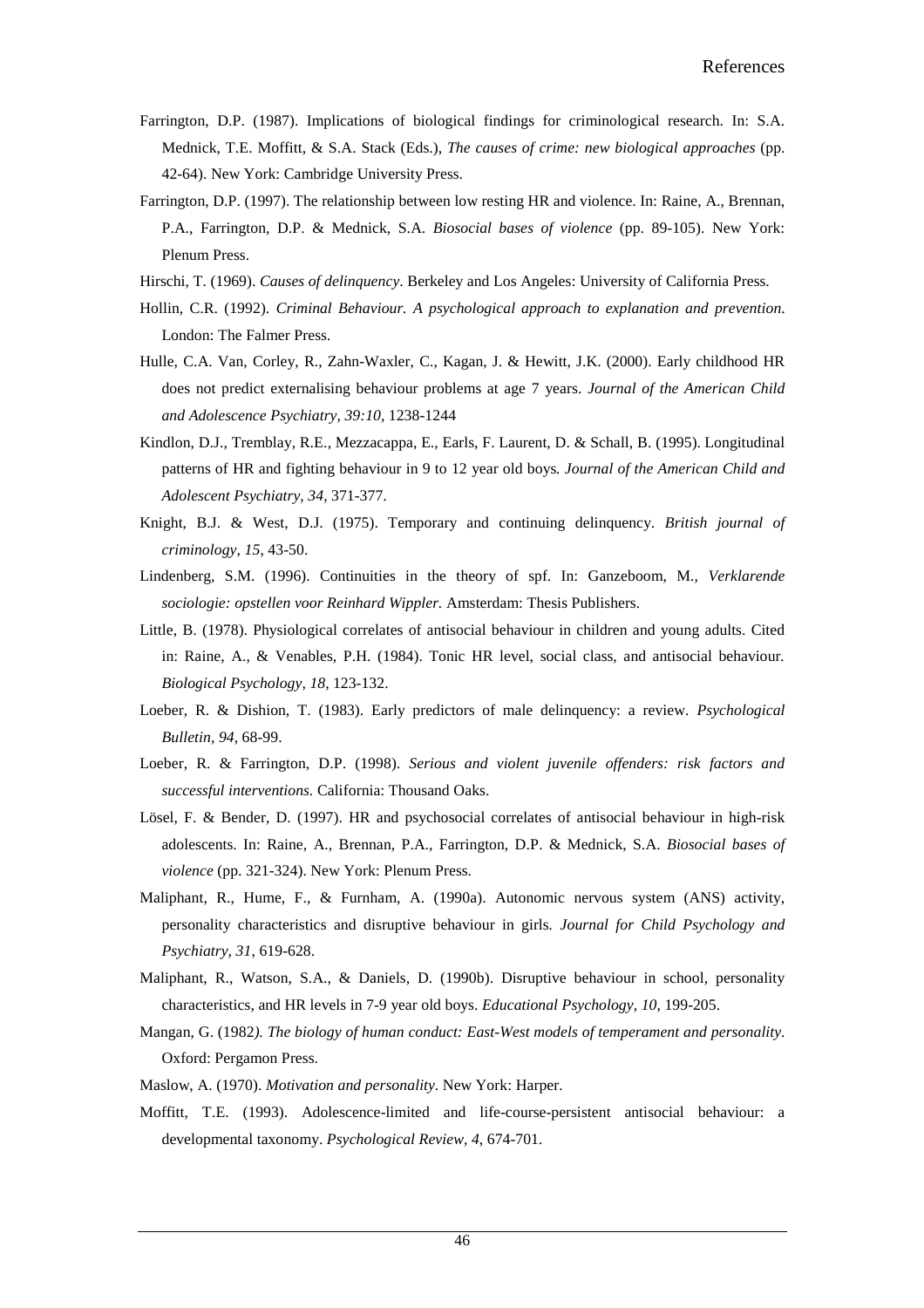- Moffitt, T.E. & Caspi, A. (2001). Childhood predictors differentiate life-course persistent and adolescence-limited antisocial pathways among males and females. *Development and Psychopathology, 13,* 355-375.
- Moffitt, T.E. & Silva, P.A. (1988). Self-reported delinquency: Results from an instrument for New Zealand. *Australian and New Zealand Journal of Criminology, 21,* 227-40.
- Moffitt, T.E., Caspi, A., Rutter, M. & Silva, P.A. (2001). *Sex differences in antisocial behaviour.*  Cambridge: University Press.
- Moffitt, T.E., Silva, P.A., Lynam, D. & Henry, B. (1994). Self-reported delinquency at age 18: New Zealand's Dunedin Multidisciplinary Health and Development Study. In J. Junger-Tas, G.J. Terlouw & M.W. Klein (eds.), *Delinquent behaviour among young people in the western world* (pp. 354-369). Amsterdam: Kugler Publications.
- Ormel, J. & Lindenberg, S.M., Steverink, N. & Verbrugge, L.M. (1996). Welbevinden en de theorie van de Sociale Productie Functies. In: G.I.J.M. Kempen & Ormel, J. *Dagelijks functioneren van ouderen*. Assen: Van Gorcum.
- Ormel, J. (in press) Social Production Function (SPF) theory as an heuristic for understanding developmental trajectories and outcomes. In: Pulkinnen, L. & Caspi, A. (eds.). *Developmental Psychopathology.* Cambridge: Cambridge University Press.
- Pitts, T.B. (1997). Reduced HR levels in aggressive children. In: Raine, A., Brennan, P.A., Farrington, D.P. & Mednick, S.A., *Biosocial bases of violence* (pp. 317-320). New York: Plenum Press.
- Poulton, R. (in preparation). *Personal communication*. 25 June 2002.
- Quay, H.C. & Parsons, L.B. (1970). The differential classification of the juvenile offender. Cited in: Raine, A., & Venables, P.H. (1984). Tonic HR level, social class, and antisocial behaviour*. Biological Psychology, 18,* 123-132.
- Quay, H.C. & Peterson, D.R. (1987). Manual for the Behaviour Problem Checklist. Cited in: Moffitt, T.E., Caspi, A., Rutter, M. & Silva, P.A. (2001). *Sex differences in antisocial behaviour.*  Cambridge: University Press.
- Quay, H.C. (1965). Psychopatic personality as pathological stimulation-seeking. *American Journal of Psychiatry, 122*, 180-183.
- Raine, A. (1993) *The psychopathology of crime. Criminal behaviour as a clinical disorder*. London: Academic Press.
- Raine, A. (1997). Antisocial behaviour and psychophysiology: a biosocial perspective and a prefrontal dysfunction hypothesis. In: Stoff, D.M., Breiling, J. & Maser J.D*., Handbook of antisocial behaviour*. New York: John Wiley and sons, inc.
- Raine, A. (2002). Annotation: The role of prefrontal deficits, low autonomic arousal, and early health factors in the development of antisocial and aggressive behaviour in children. *Journal of Child Psychology and Psychiatry, 43:4,* 417-434.
- Raine, A., & Jones, F. (1987). Attention, autonomic arousal, and personality in behaviourally disordered children. *Journal of Abnormal Child Psychology, 14*, 583-599.
- Raine, A., & Venables, P.H. (1984). Tonic HR level, social class, and antisocial behaviour*. Biological Psychology, 18,* 123-132.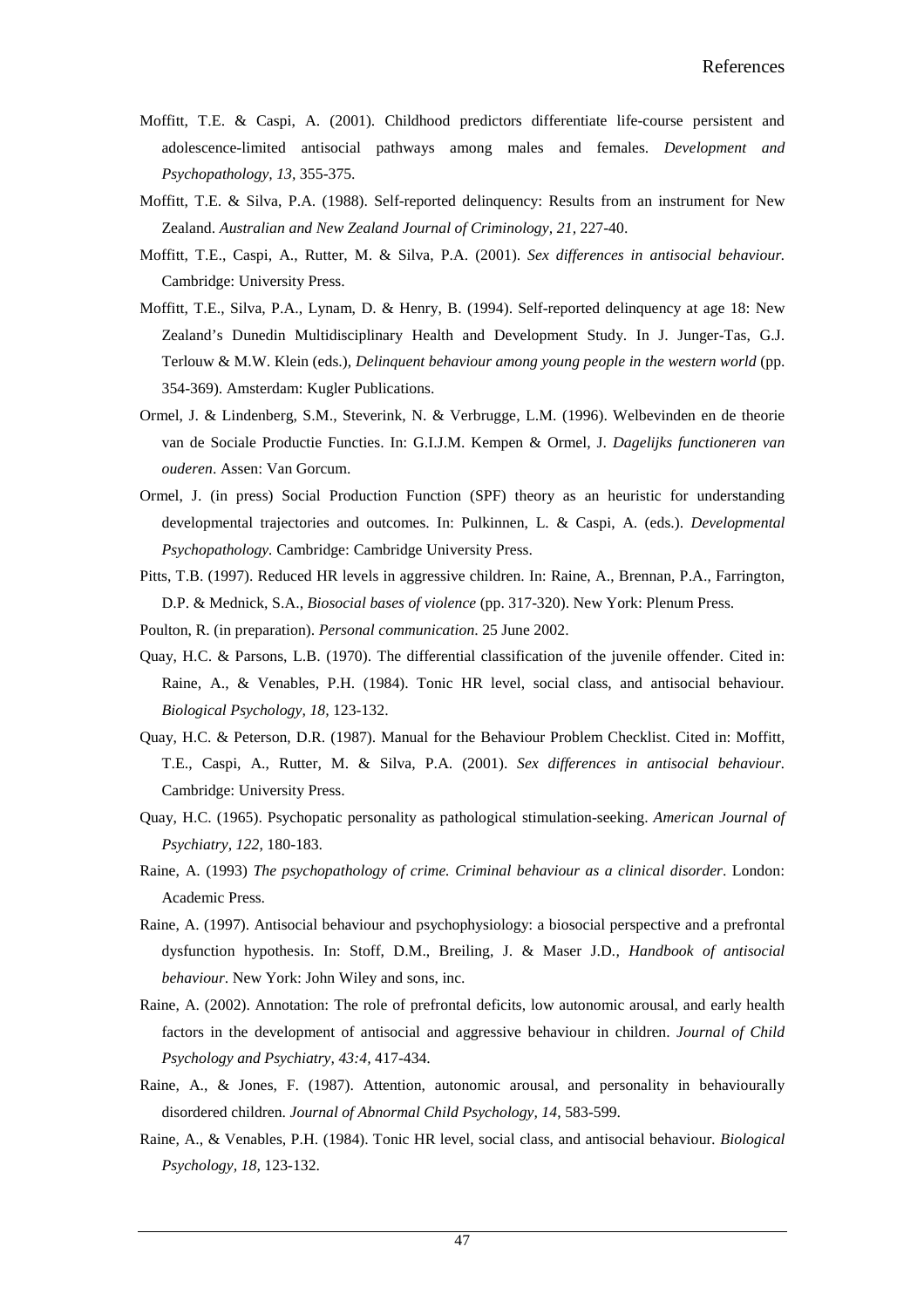- Raine, A., Reynolds, C., Venables, P.H. & S.A. Mednick (1997b). Biosocial bases of aggressive behaviour in childhood. Resting HR, skin conductance orienting, and physique. In: Raine, A., Brennan, P.A., Farrington, D.P. & Mednick, S.A., *Biosocial bases of violence* (pp. 107-126). New York: Plenum Press.
- Raine, A., Reynolds, C., Venables, P.H., Mednick, S.A. & Farrington, D.P. (1998). Fearlessness, stimulation-seeking, and large body size at age 3 years as early predispositions to childhood aggression at age 11 years. *Archives of General Psychiatry, 55,* 745-751.
- Raine, A., Venables, P.H. & Mednick, S.A. (1997a). Low resting HR at age 3 predisposes to aggression at age 11 years: evidence from the Mauritius Child Health Project. *Journal of Academic Child and Adolescence Psychiatry, 36,* 1457-1464.
- Raine, A., Venables, P.H., & Williams, M. (1990). Relationships between CNS and ANS measures of arousal at age 15 and criminality at age 24. *Archives of General Psychiatry, 47,* 1003-1007.
- Rutter, M. & Giller, H. (1983). *Juvenile delinquency. Trends and perspectives*. New York: Penguin books.
- Rutter, M., Giller, H. & Hagell, A. (1998). *Antisocial behaviour by young people*. Cambridge: Cambridge University Press.
- Rutter, M., Tizard, J., Whitmore, K. (1970). *Education, health and behaviour*. Harlow: Longman.
- Silva, P.A. & Stanton, W.R. (1996). *From child to adult*. Auckland: Oxford University Press.
- Valovka, J. (1995). *Neurobiology of violence*. Washington, DC: American Psychiatric Press, Inc.
- Virkkunen, M., Rawlings, R., Tokola, R., Poland, R.E., Guidotti, A., Nemeroff, C., Bissette, G., Kalogeras, K., Karonen, S.L. & Linnoila, M. (1994). CSF biochemistries, glucose metabolism, and diurnal activity rhythms in alcoholic, violent offenders, impulsive fire setters, and healthy volunteers. *Archives of General Psychiatry, 51*, 20-27.
- Wadsworth, M.E.J. (1976). Delinquency, pulse rate and early emotional deprivation. *British Journal of Criminology 16,* 245-256.
- West, D.J., & Farrington, D. (1977). *The delinquency way of life*. London: Heinemann.
- www.nlm.nih.gov/medlineplus

www.psych.org

- Zahn, T.P. & Kruesi, M.J.P. (1993). Autonomic activity in boys with disruptive disorders. *Psychophysiology, 30,* 605-614.
- Zuckerman, M., Simons, R.F. & Como, P.G. (1988). Sensation seeking and stimulus intensity as modulators of cortical, cardiovascular, and electrodermal response: a cross-modality study. *Personal and Individual differences, 9,* 361-372.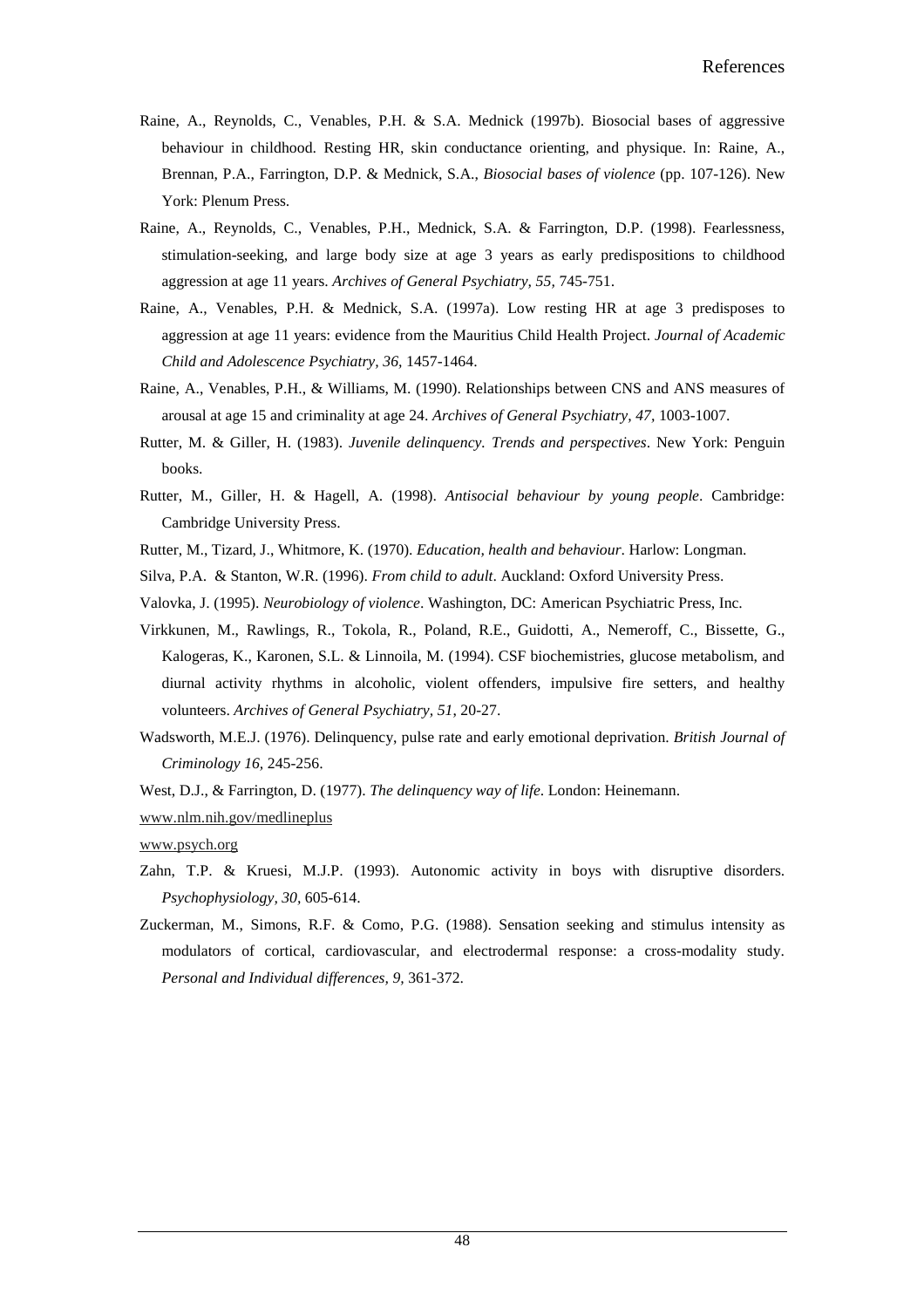#### *DSM CD AND ASPD DIAGNOSES*

**Table a1** *diagnostic criteria for DSM-IV diagnosis of conduct disorder that were available in the Dunedin data archives at each assessment age, as reported by self, parent and teacher*

| DSM-IV symptom criterion                             | Age $11$ | Age $13$ | Age $15$     | Age 18 |
|------------------------------------------------------|----------|----------|--------------|--------|
| Physical fights                                      | S, P, T  | S, P, T  | S, P         | S      |
| Destroys property                                    | S, P, T  | S, T     | S            | S      |
| Tells lies                                           | S, P, T  | P, T     | S, P         | S      |
| Runs away                                            | S        | S        | S            | S      |
| Truants                                              | S, P, T  | S, P, T  | S, P         | S      |
| Steals without confrontation                         | S, P, T  | S, P, T  | S, P         | S      |
| <b>Bullies</b>                                       | P, T     | P, T     | $\mathbf{P}$ |        |
| Carries or uses weapon                               |          | S        | S            | S      |
| Steals with confrontation                            |          | S        | S            | S      |
| Sets fires                                           |          | S        | S            | S      |
| Breaks and enters                                    |          | S        | S            | S      |
| Cruel to people                                      |          | P        | P            |        |
| Cruel to animals                                     |          | S        |              |        |
| Stays out late at night despite parents' prohibition | S        |          |              |        |
| Forces sex                                           |          |          |              |        |
| Number of the 15 criteria available                  | 8        | 13       | 12           | 10     |

**Source:** *Moffitt et al. (2001)* 

Notes: S=from self-reported interview, P=from parent checklist, T=from teacher checklist.

**Table a2** *diagnostic criteria fro DSM-IV diagnosis of antisocial behaviour* 

| DSM-IV symptom criteria                                    | $N_{O}$ | Once or more times |
|------------------------------------------------------------|---------|--------------------|
| (a) Repeatedly performing acts that are grounds for arrest |         |                    |
| Damage/destroy property                                    |         |                    |
| Set fires                                                  |         |                    |
| Break into a building to steal something                   |         |                    |
| Steal money/things less than \$5                           |         |                    |
| Steal money/things of \$5 to \$100                         |         |                    |
| Steal money/things of \$100 to \$500                       |         |                    |
| Steal money/things greater than \$500                      |         |                    |
| Shoplifting                                                |         |                    |
| Purse snatching, pick pockets                              |         |                    |
| Stole something for a car                                  |         |                    |
| Knowingly bought/sold stolen goods                         |         |                    |
| Converted a car, that you didn't intend to keep/sell       |         |                    |
| Stolen a car                                               |         |                    |
| Embezzled money                                            |         |                    |
| Made obscene phone calls                                   |         |                    |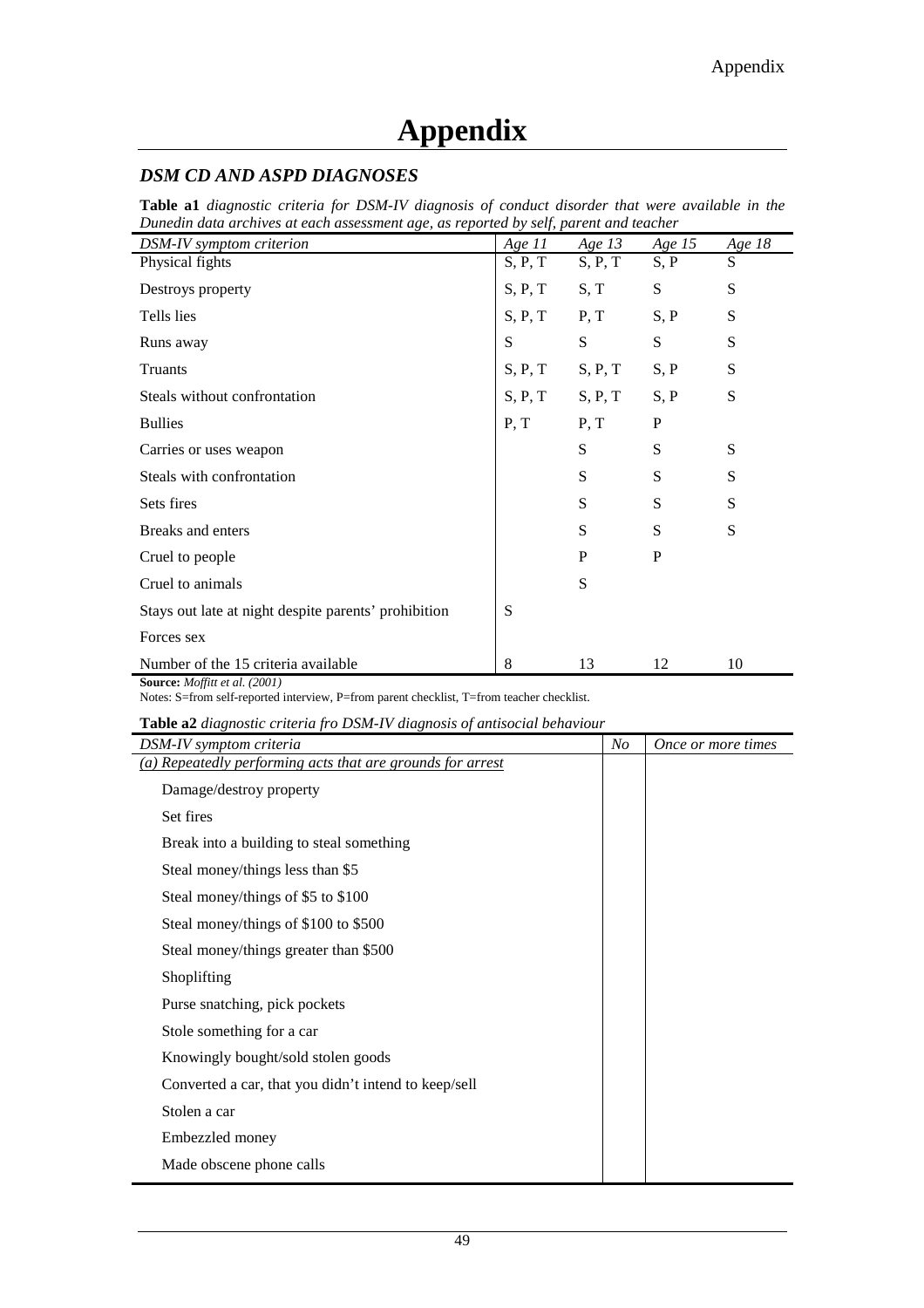| False info on tax forms, bank or insurance forms                                     |  |
|--------------------------------------------------------------------------------------|--|
| Interfered with work of law, courts, police                                          |  |
| Driven without driver's licence                                                      |  |
| Sold marijuana                                                                       |  |
| Sold hard drugs                                                                      |  |
| Paid someone to have sex with you (procure)                                          |  |
| Been paid to have sex (prostitute)                                                   |  |
| Contribute to delinquency of a minor                                                 |  |
| Failed to obey courts                                                                |  |
| Stole money from your work place                                                     |  |
| (b) Deceitfulness; repeated lying, use of aliases, or conning others                 |  |
| Used worthless cheques, fake money                                                   |  |
| Used credit cards, bank cards without owner's permission                             |  |
| Tried to cheat someone by selling them something worthless                           |  |
| Used false name or alias                                                             |  |
| Inflated qualifications to get a job                                                 |  |
| Faked illness/injury to collect ACC or sickness benefit                              |  |
| Collected unemployment payment when not actively looking for<br>work                 |  |
| Thought you lied quite a lot                                                         |  |
| (c) Impulsivity or failure to plan ahead                                             |  |
| Quit a job without knowing where you would get money to live on                      |  |
| 'taken' in for a period of time, no fixed address                                    |  |
| Gambling and betting is a problem for you                                            |  |
| Left partner without warning, because you were bored, felt tied down                 |  |
| Bought something credit and never made payments                                      |  |
| Have had a totally monogamous relationship                                           |  |
| (d) Irritability and aggressiveness                                                  |  |
| Conflicts with boss/supervisors                                                      |  |
| Lost temper/got into fight with some at work                                         |  |
| Attacked an adult with idea of hurting them                                          |  |
| Used force to rob someone, bank, shop                                                |  |
| Been involved in a gang fight                                                        |  |
| Threatened or hurt someone to have sex with them                                     |  |
| (e) Reckless disregard for the safety of self or others                              |  |
| Been so angry with a child that you attacked them with a weapon                      |  |
| Been so angry with a child that you hit them                                         |  |
| Commit serious driving violation (extreme speed, dwi (driving while<br>intoxicated)) |  |
| Ever left a child under 6 without an adult/teenager to watch them                    |  |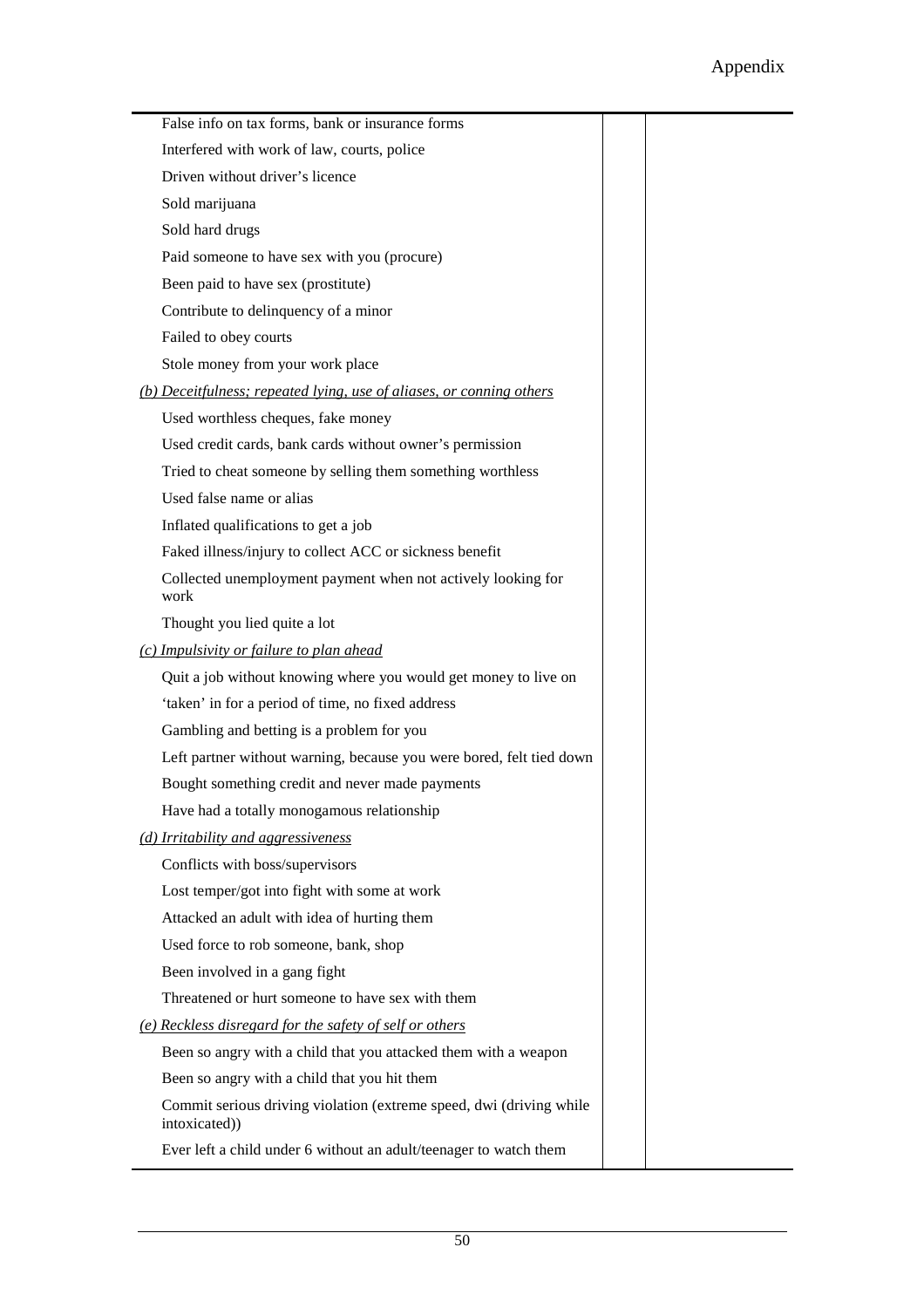| Had a traffic accident while under influence of alcohol      |  |
|--------------------------------------------------------------|--|
| Been under influence of alcohol in a dangerous situation     |  |
| Been under influence of marijuana in a dangerous situation   |  |
| Been under influence of other drugs in a dangerous situation |  |
| Consistent irresponsibility                                  |  |
| Walked off job (quit) without giving notice                  |  |
| Been late to work                                            |  |
| Done a job in a way that might get you fired                 |  |
| Been under influence of alcohol/drugs at work                |  |
| Squandered money needed by you or your family                |  |
| Failed to pay child support you owed                         |  |
| Had trouble with debt, been chased by debt collectors        |  |
| Borrowed more than \$20 and not paid it back                 |  |
| Moved away from a flat without paying final bills            |  |

#### *SELF-REPORTED DELINQUENCY*

**Table a3** *29-item illegal behaviour subscale of the Self-reported Early Delinquency Interview* 

|                                                                                                        | N <sub>O</sub> | Once or | Three or   | Weights at |
|--------------------------------------------------------------------------------------------------------|----------------|---------|------------|------------|
|                                                                                                        |                | twice   | more times | age 13     |
| Playing truant from school (skipping school)                                                           |                |         |            | 0.90       |
| Getting suspended or expelled from school                                                              |                |         |            | 1.56       |
| Running away from home and staying away overnight                                                      |                |         |            | 1.25       |
| Carrying some kind of weapon in case it is needed in a<br>fight (like a knife, chain or piece of wood) |                |         |            | 1.67       |
| Going around in a group of 3 or more damaging<br>property or getting into fights                       |                |         |            | 1.70       |
| Damaging something in a public place (such as streets,<br>movie theatres, buses, toilets)              |                |         |            | 1.46       |
| Purposely damaging or destroying something belonging<br>to your parents                                |                |         |            | 1.36       |
| Starting a fire where you should not burn anything                                                     |                |         |            | 1.43       |
| Damaging a parked car (like breaking an aerial, slashing<br>tyres, scratching paint)                   |                |         |            | 1.66       |
| Raising a false alarm (such as dialling 111 or setting off<br>a false fire alarm)                      |                |         |            | 1.40       |
| Stealing a thing or money worth between \$2 - \$40                                                     |                |         |            | 1.36       |
| Stealing a thing or money worth over \$40                                                              |                |         |            | 1.55       |
| Breaking into a house, flat, building, or vehicle (to try to<br>steal something or just look around)   |                |         |            | 1.57       |
| Stealing something from an open store or shop<br>(shoplifting)                                         |                |         |            | 1.53       |
| Stealing something out of a parked car                                                                 |                |         |            | 1.57       |
| Stealing goods or money from a video machine, public<br>telephone or vending machine                   |                |         |            | 1.44       |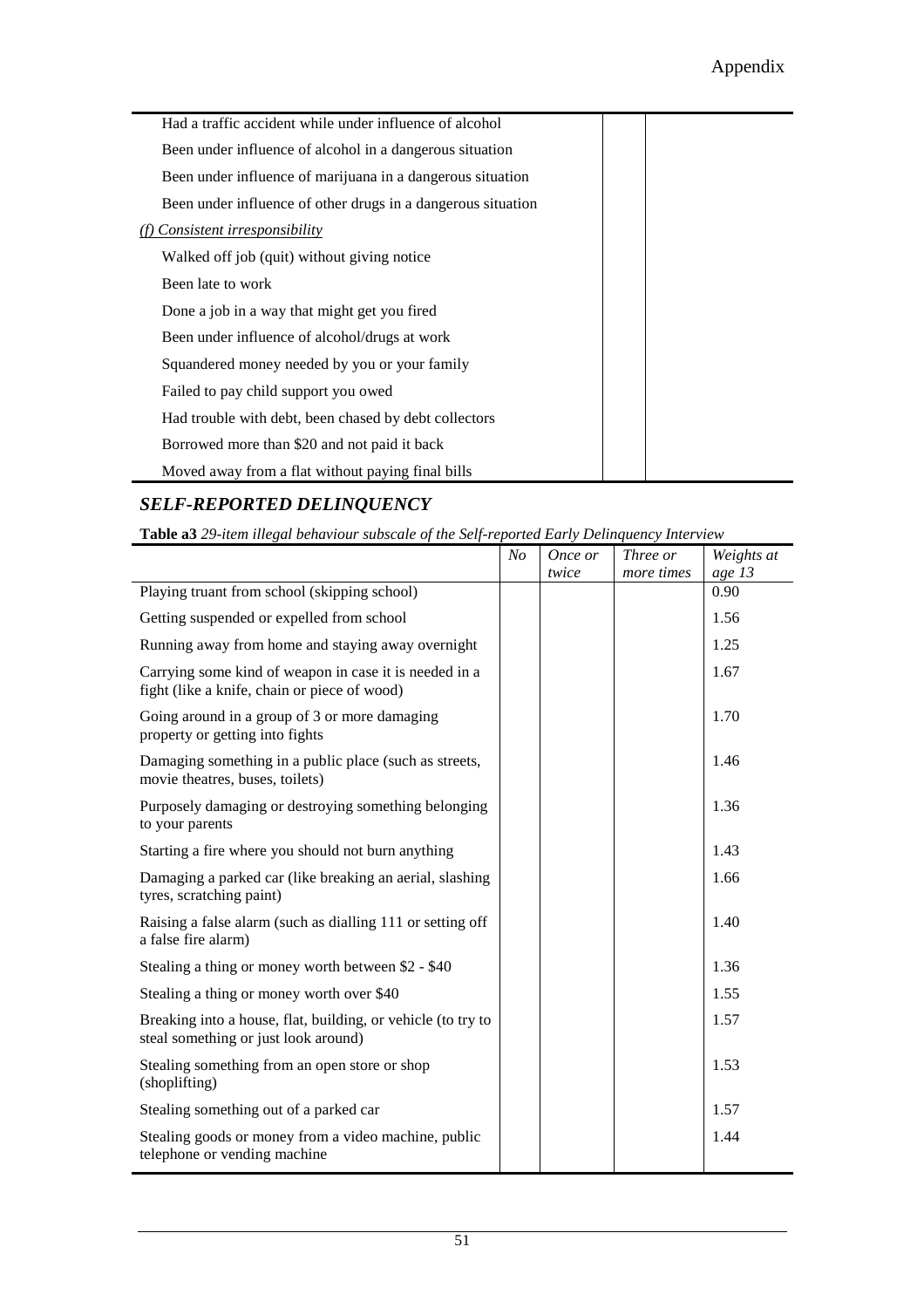| Taking a bicycle without permission                                                                 | 1.32 |
|-----------------------------------------------------------------------------------------------------|------|
| Taking a car or motorcycle for a drive without<br>permission                                        | 1.44 |
| Sniffing glue, petrol or other things in order to feel<br>'high'                                    | 1.60 |
| Smoking cannabis (pot, marijuana, hashish)                                                          | 1.36 |
| Using any illegal drugs other than cannabis (heroin,<br>cocaine, speed)                             | 1.73 |
| Buying or drinking alcoholic drinks (beer, wine, or<br>spirits) in hotels or any other public place | 1.03 |
| Drinking alcoholic drinks during school hours or at<br>lunchtime on a school day                    | 1.46 |
| Hitting one of your parents in anger                                                                | 1.41 |
| Fighting in the street or other public place (not fighting<br>at school)                            | 1.42 |
| Struggling to get away from a policeman                                                             | 1.31 |
| Using force or threats to get money from someone about<br>your age or younger                       | 1.68 |
| Using force or threats to get money from someone older<br>than yourself                             | 1.65 |
| Using any kind of weapon in a fight (like a knife, chain,<br>broken bottle, or rock)                | 1.89 |

**Table a4** *48 items of the Self-reported Delinquency Interview* 

|                                                                                                                                                   | How many |
|---------------------------------------------------------------------------------------------------------------------------------------------------|----------|
|                                                                                                                                                   | times?   |
| How many times in the last year did you run away from your home and stay away<br>overnight?                                                       |          |
| How many times in the last year did you carry a hidden weapon?                                                                                    |          |
| How many times in the last year were you loud, rowdy, or unruly in a public place so<br>that people complained or you got into trouble?           |          |
| How many times in the last year did you purposely damage or destroy property that did<br>not belong to you?                                       |          |
| How many times in the last year did you purposely set fire to a house, building, car or<br>other property, or, try to do so?                      |          |
| How many times in the last year did you break into, or try to break into a building, to<br>steal something?                                       |          |
| How many times in the last year did you steal, or try to steal, money or things worth \$5<br>or less?                                             |          |
| How many times in the last year did you steal, or try to steal, money or things worth<br>between \$5 and \$100?                                   |          |
| How many times in the last year did you steal, or try to steal, money or things worth<br>between \$100 and \$500?                                 |          |
| How many times in the last year did you steal, or try to steal, money or things worth<br>over \$500?                                              |          |
| How many times in the last year have you taken something from a store without<br>paying for it? (including events you have already told me about) |          |
| How many times in the last year have you snatched someone's purse or wallet, or                                                                   |          |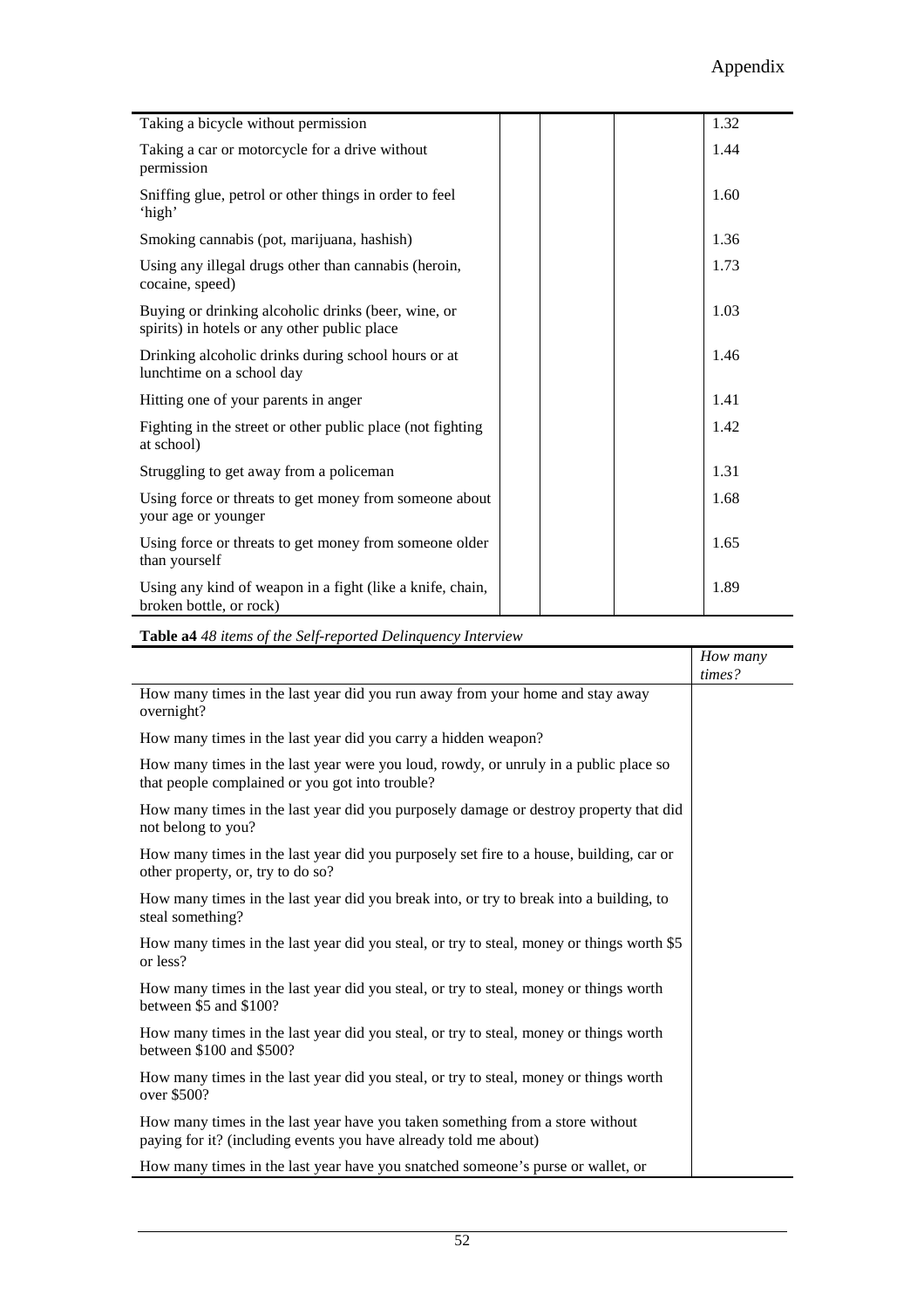picked someone's pocket?

How many times in the last year have you taken something from a car that did not belong to you?

How many times in the last year have you knowingly bought, sold, or held stolen goods, or, tried to do any of these things?

How many times in the last year have you 'converted' a vehicle, that is, taken a motor vehicle, such as a car or motorcycle, for a ride or drive without the owner's permission, when you didn't intend to keep or sell it?

How many times in the last year have you stolen, or tried to steal, a motor vehicle, such as a car or motorcycle, to keep or sell?

How many times in the last year have you used worthless cheques or fake money to pay for something?

How many times in the last year have you used, or tried to use, credit cards, bank cards or cheques without the owner's permission?

How many times in the last year have you tried to cheat someone by selling them something that was worthless, or not what you said it was?

How many times in the last year have you been so angry with a child that you attacked them with a weapon, or with the idea of seriously hurting them?

How many times in the last year have you been so angry with a child that you hit them (other than the events you told me about)?

How many times in the last year have you attacked an adult with a weapon or with the idea of seriously hurting or killing them? Don't include partners, as we will ask about hitting partners in a different interview today.

How many times in the last year have you hit an adult with the idea or hurting them (don't include partners)?

How many times in the last year have you used a weapon, force or strong arm methods to rob a person, shop, bank, or other business?

How many times in the last year have you been involved in a gang fight?

How many times in the last year did you commit a serious driving offence, such as driving while drunk, driving recklessly, or speeding 50km per hour over the posted speed limit (for example, 150 km/hr in a 100 km/hr zone)?

How many times in the last year have you embezzled money: that means used money entrusted to your care for some purpose not intended? (examples: charity collections, office accounts)

How many times in the last year have you lied about your age?

How many times in the last year have you begged for money or things from strangers?

How many times in the last year have you made obscene telephone calls, such as calling someone and saying rude things?

How many times in the last year have you been drunk in a public place?

How many times in the last year have you avoided paying for things such as movies, bus or subway rides, food or computer services?

How many times in the last year did you give false information on a tax form, an insurance claim, or an application for a loan or bank account?

How many times in the last year did you use a false name or alias so you couldn't be identified?

How many times in the last year did you move away from a flat or house without paying the final bills or rent?

How many times in the last year did you buy something on credit and then never made